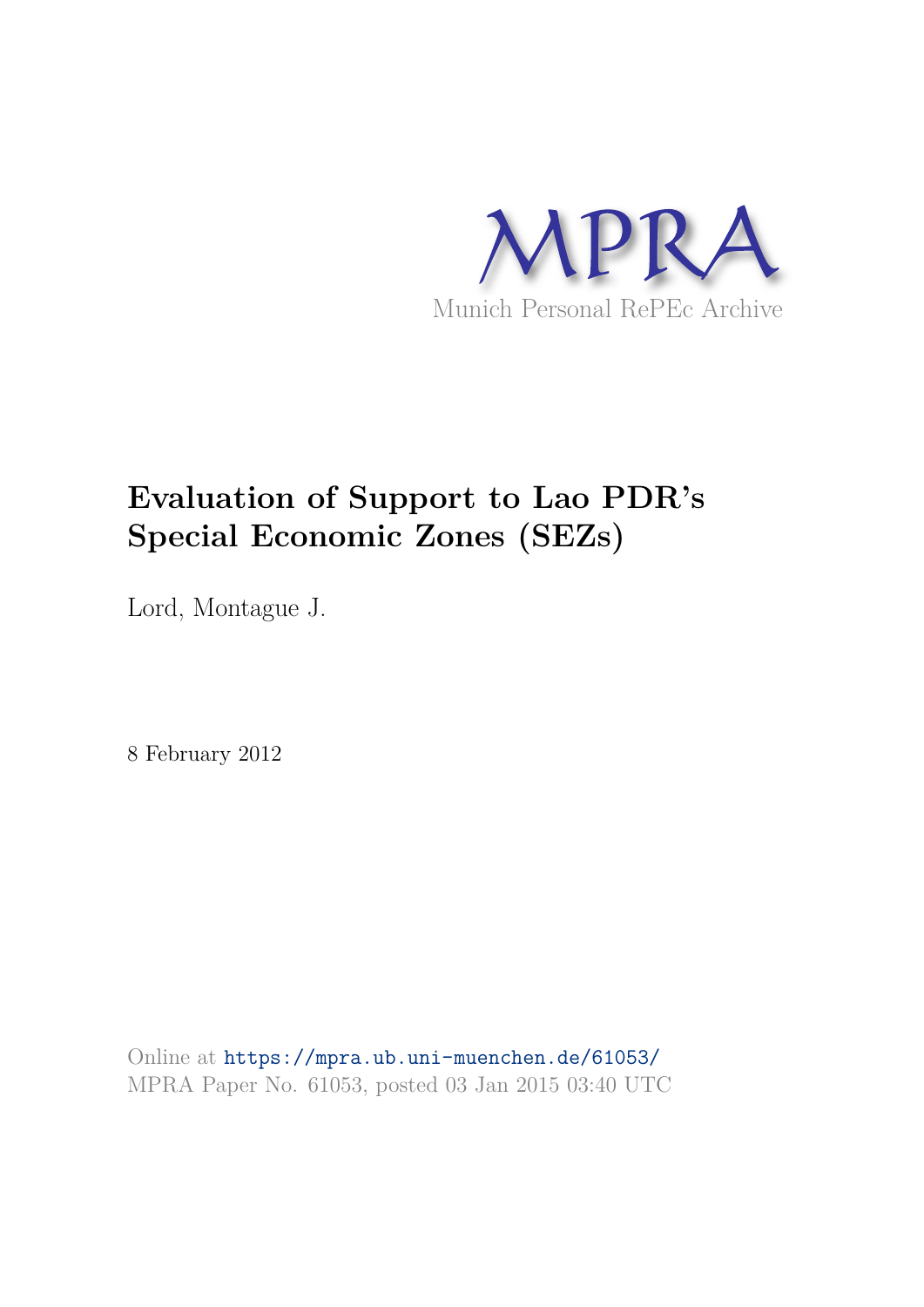# **The Lao PDR Diagnostic Trade Integration Study (DTIS): Resource Exports – Impacts and Linkages**

**Prepared by** 

**Montague Lord**  *International Resource Economist*

**Presented to Ministry of Industry and Commerce**

**Trade Development Facility**

**November 2011**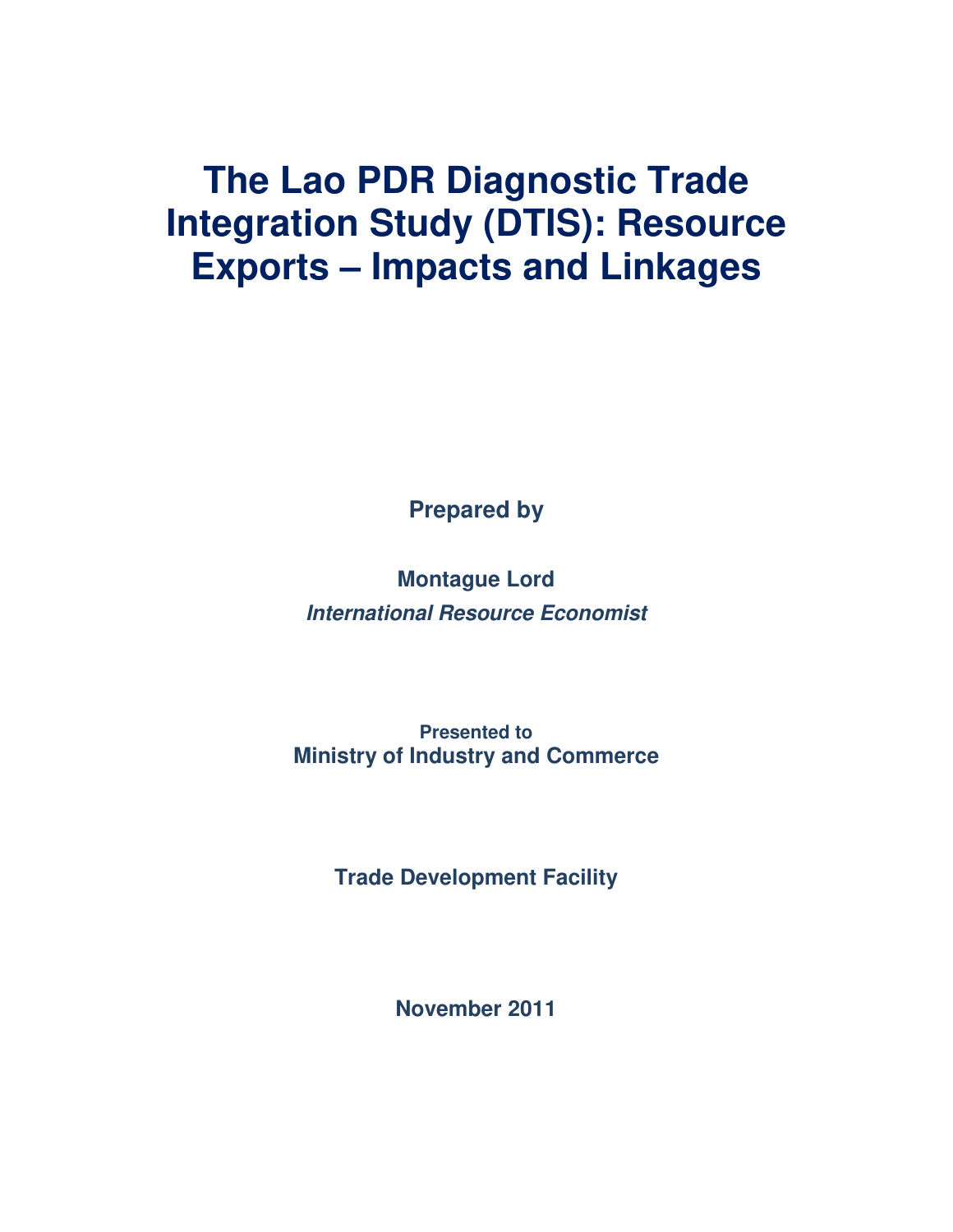## **Table of Contents**

| $\mathbf{1}_{-}$ |  |
|------------------|--|
| 1.1.             |  |
| 1.2.             |  |
| 1.3.             |  |
| 2.               |  |
| 2.1.1.           |  |
| 2.2.             |  |
| 2.3.             |  |
| 2.4.             |  |
| 3.               |  |
| 3.1.             |  |
| 3.2.             |  |
| 3.3.             |  |
| 3.4.             |  |
| 4 <sub>1</sub>   |  |
| 4.1.             |  |
| 4.2.             |  |
| 4.3.             |  |
| 4.4.             |  |
| 5.               |  |
| 5.1.             |  |
| 5.2.             |  |
| 5.3.             |  |
| 5.4.             |  |
| 6.               |  |
| 6.1.             |  |
| 6.2.             |  |
| 6.3.             |  |
| 6.4.             |  |
|                  |  |
|                  |  |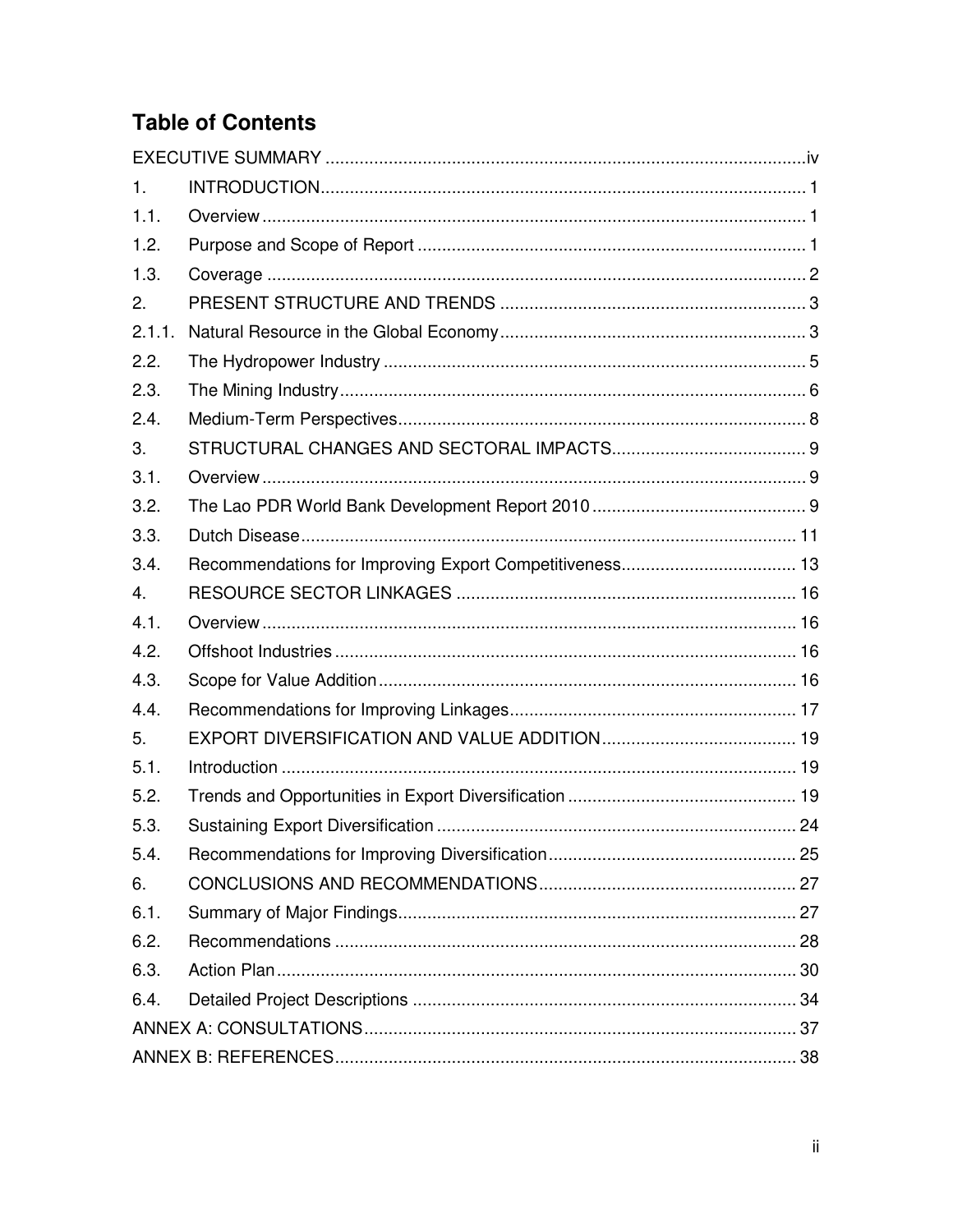### **ABBREVIATIONS**

| <b>BDS</b>       | <b>Business Development Services</b>                              |
|------------------|-------------------------------------------------------------------|
| <b>BOL</b>       | Bank of Lao PDR                                                   |
| <b>CAR</b>       | <b>Compensation and Resettlement</b>                              |
| <b>CBTA</b>      | <b>Cross-Border Trade Agreement</b>                               |
| <b>CEPT-AFTA</b> | Common Effective Preferential Tariff of the ASEAN Free Trade Area |
| <b>DTIS</b>      | Diagnostic Trade Integration Study                                |
| EdL              | Electricité du Laos                                               |
| <b>ERIT</b>      | Economic Research Institute for Trade                             |
| <b>ESIA</b>      | <b>Environmental and Social Impact Assessment</b>                 |
| <b>FDI</b>       | Foreign Direct Investment                                         |
| <b>GDP</b>       | <b>Gross Domestic Product</b>                                     |
| <b>GMS</b>       | <b>Greater Mekong Subregion</b>                                   |
| <b>GSP</b>       | Generalized System of Preferences                                 |
| HH               | Hirschman-Herfindhal                                              |
| <b>ICMM</b>      | International Council on Mining and Metals                        |
| <b>IMF</b>       | <b>International Monetary Fund</b>                                |
| <b>LDC</b>       | <b>Least Developed Country</b>                                    |
| <b>MEM</b>       | Ministry of Energy and Mines                                      |
| <b>MEPAS</b>     | Mineral Exploration and Production Agreements                     |
| <b>MOE</b>       | Ministry of Education                                             |
| <b>MOIC</b>      | Mininstry of Industry and Commerce                                |
| <b>MPI</b>       | Ministry of Planning and Investment                               |
| <b>NERI</b>      | National Economic Research Institute                              |
| <b>NPSH</b>      | Environmental and Social Sustainability in Hydropower Development |
| <b>NSEDP VII</b> | Seventh National Social Economic Development Plan                 |
| NT <sub>2</sub>  | Nam Theun 2                                                       |
| <b>NUOL</b>      | National University of Laos                                       |
| <b>PPA</b>       | Power Purchase Agreements                                         |
| <b>RCA</b>       | Revealed Comparative Advantage                                    |
| <b>ROO</b>       | Rules of Origin                                                   |
| <b>SPS</b>       | Sanitary and Phytosanitary                                        |
| <b>TA</b>        | <b>Technical Assistance</b>                                       |
| <b>UNDP</b>      | United Nations Development Programme                              |
| <b>WREA</b>      | Water Resources and Environmental Administration                  |
| <b>WTO</b>       | <b>World Trade Organization</b>                                   |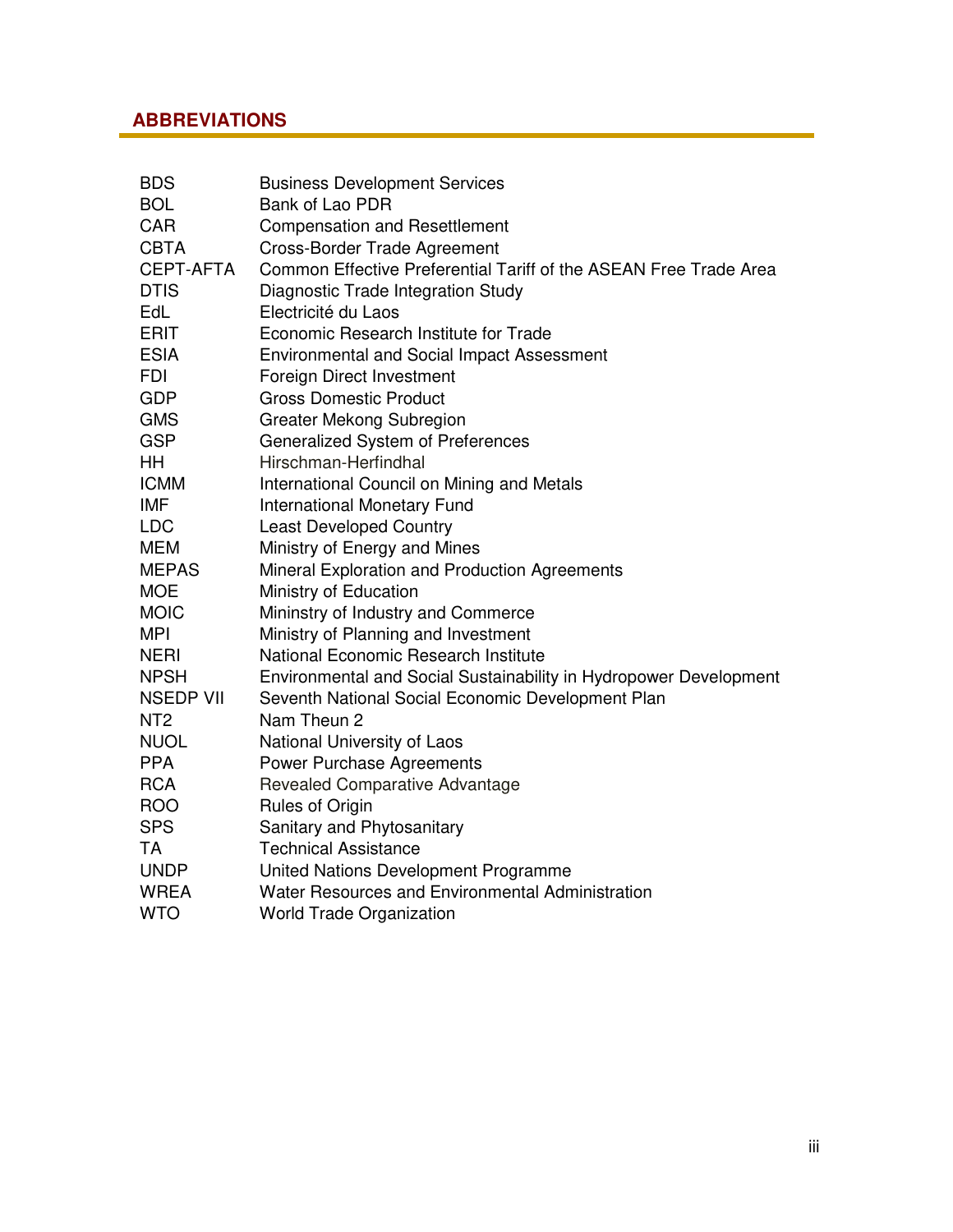### **EXECUTIVE SUMMARY**

This report on resource exports serves as an input to the Diagnostic Trade Integration Study (DTIS) Update. Building on earlier studies such as that of the World Bank's *Lao PDR Development Report 2010*, it evaluates the potential impact of resource-led export growth on the external sector as a whole and its feed-through effects on the production of domestic goods and the services industries. Of particular importance is the implications of those resource exports on the development of offshoot activities for the mineral and electricity industries, along with the possible broad-based diversification of the economy into high-value export products. To that end, the report explores a broad range of opportunities and offers recommendations both for generating more domestic value added activities and for strengthening linkages between resource-based industries and the wider economy. The recommendations are presented as possible technical assistance initiatives and policy actions that could assist the Lao PDR to achieve high and sustainable broadbased export growth, building on the Government's current development strategy under the Seventh National Social Economic Development Plan (NSEDP VII).

#### **Summary of Major Findings**

Copper and electricity currently contribute more than 60 percent of the Lao PDR's total export earnings. That share is expected to rise to 67 percent in 2015 and 70 percent in 2020. International commodity price volatility greatly impacts on the Lao PDR's foreign exchange earnings. In the last two decades, copper prices have experienced price variations that are six times greater than those of manufactured exports. Under the Lao PDR's current export structure, the volatility of primary commodity prices affects nearly two-thirds of total exports, while 17 percent of the total are electricity exports and therefore subject to much less volatility. These movements will necessitates careful expenditure management policies on the part of the Government.

In the coming years the Lao PDR economy will largely be driven by the natural resource sector, which is expected to contribute between 3.0 and 3.5 percentage points to the projected 7.6 percent average annual growth of real GDP in 2011-2020. In the nonresource sector, the forecast is for agriculture to grow in real terms by 3 percent a year during the period, while the growth of the non-tradable sector (construction and services) will average 6.8 percent a year. Based on these projections, mining and hydro-based activities will contribute one-quarter of GDP, and the non-resource sector will contribute the remaining 75 percent by 2020.

Some of the major benefits of the Lao PDR's resource-led growth are (a) the support for rapid and sustainable growth and poverty reduction in the country; (b) the large increase in fiscal revenues; (c) substantial infrastructural improvements, income enhancements and localized poverty reductions in project sites for mining and hydropower generation; and (d) improvements to environmental legislation and implementation of rules and regulations supporting quality projects. Possible downside risks are (a) the shift of large investments to resource-based projects and away from industry and services; (b) the possible lack of compatibility of mining and hydroelectric power investments with the country's socioeconomic objectives; (c) environmental risks from degradation of the existing natural resource base; (d) social risks from the relocation of people away from the mining or hydroelectric power sites and inflows of people into the sites being developed; and (e) the public sector's inability to effectively manage the large demand for natural resource utilization.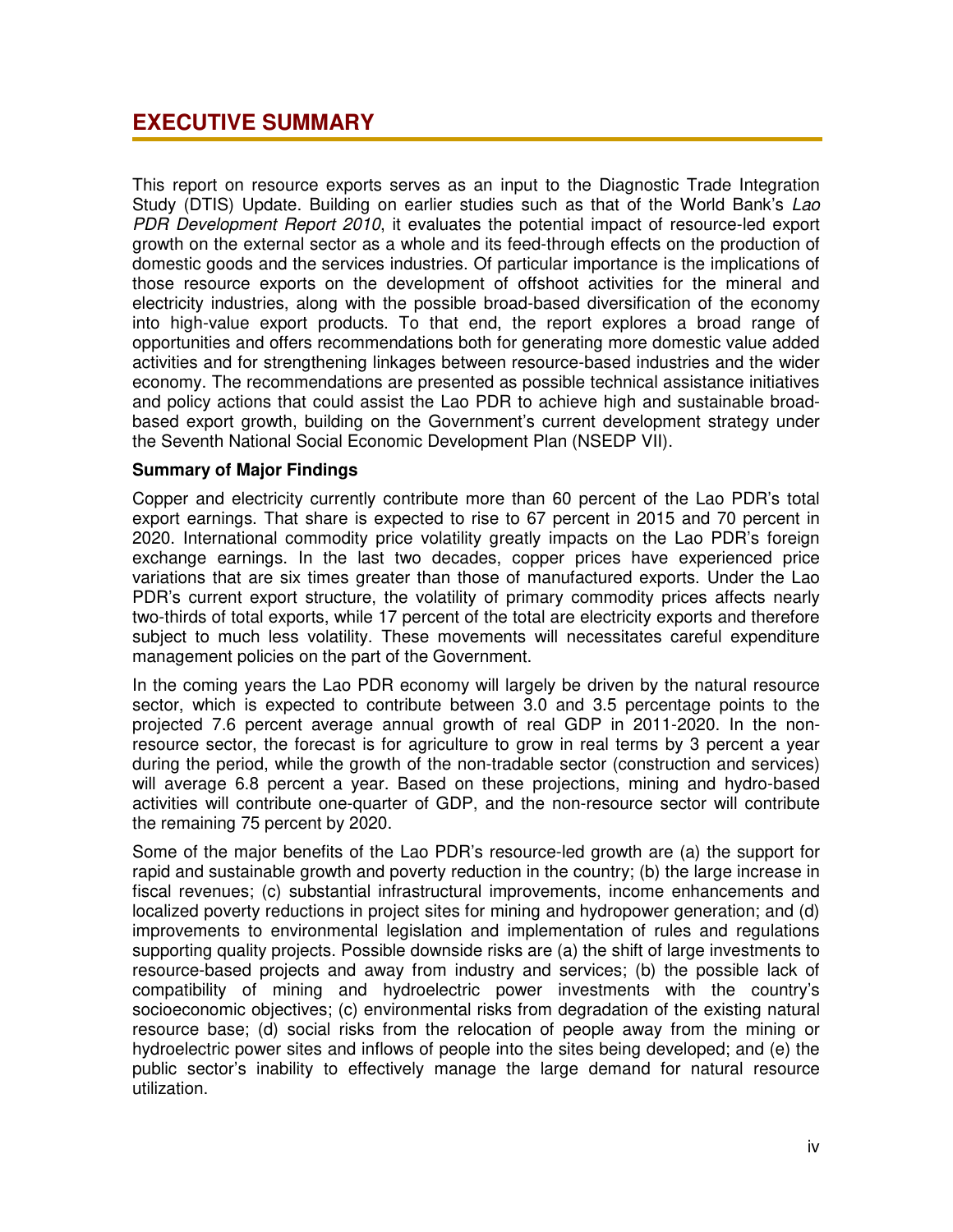The best opportunities for offshoot activities associated with the mining industry are machinery maintenance services, training of technical personnel in a wide range of capacities, including business services, accounting and safety standards. Over the longer run, there are possibilities for high-value agricultural activities like organic fruits and vegetables and agri-processing industries whose products are in demand by local mining companies. In large hydroelectric power projects there are even more opportunities for offshoot industries. In addition to the opportunities that exist in mining, such as maintenance services for machinery and equipment, business and accounting activities, safety-related work practices and the food service industry, the damns of the hydroelectric power plants provide . There are also large resettlement activities associated with the building of damns, which involve the establishment of new socially cohesive and integrated communities.

The possibility of adding value in the mining industry through downstream activities has been a subject of discussion between the Government and the mining companies. Among the most important prerequisites are (a) the availability of particular inputs for smelting operations, (b) sufficiently large smelting and refining processing activities to make the operations economically viable, (c) proximity to markets for semi-fabricated products of copper, and (d) the ability of smelters to operate on small margins. For the first requirement, the Lao PDR has the necessary inputs for sustaining high value additions to mining operations, namely electricity and water availability from the Mekong River and its tributaries. For the third one, the planned construction of a railway link to China could provide the country with a comparative advantage for bulk shipments to that market. These conditions still leave the issue open for debate and without final resolution. For that reason, it is likely that further analysis will be needed to assess the viability of developing downstream activities in the sector.

#### **Recommendations**

In the resource sector, the following recommendations have been made to mitigate possible downside risks from the country's resource-led growth (see Chapter 3, Section 3.2):

- $\circ$  design and implement a comprehensive strategy for hydropower and mining development;
- $\circ$  implement and enforce regulations that ensure the environmental sustainability of natural resources;
- $\circ$  strengthen national and local public sector institutions to better manage the growing number of hydropower and mining projects in the pipeline; and
- o mitigate the risk from volatile fiscal revenue flows caused by price swings in international mineral markets.

In the non-resource sector there are six major recommendations for improving the country's competitiveness (see Chapter 3, Section 3.4):

- strengthen private sector-government coordination in the non-resource sectors;
- **•** reduce the regulatory burden on exporters;
- **F** improve trade facilitation:
- **bolster the investment climate;**
- strengthen intermediation by the financial sector; and
- remedy existing low worker productivity, insufficient skills, and education inadequacies.

Specific recommendations for building linkages and value addition to resource exports are as follows: (see Chapter 4, Section 4.4):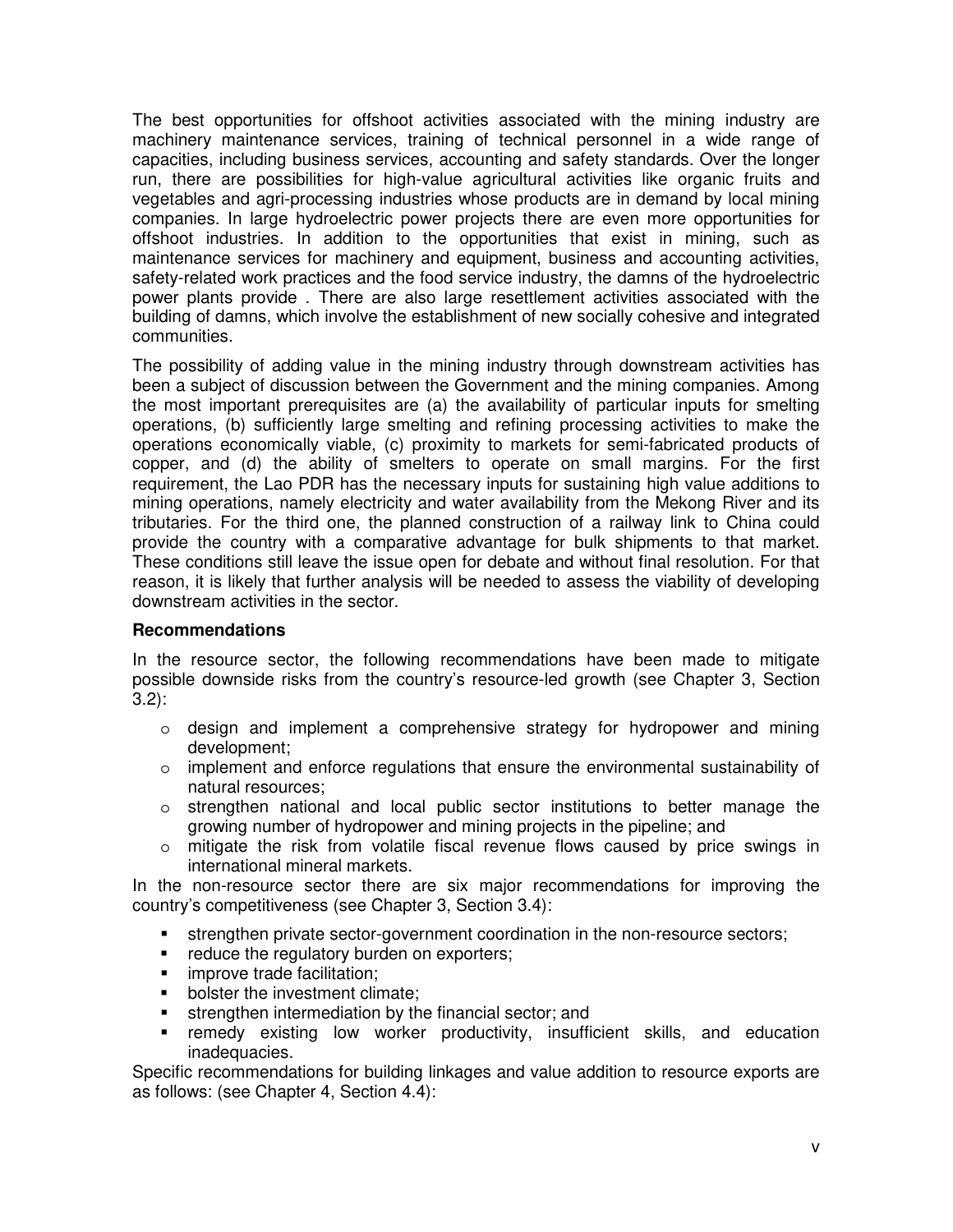- o conduct an in-depth and independent-based assessment on the possibility of adding value to the mining industry through downstream activities;
- $\circ$  for the development of service industries that can support resource-based industries, design and implement a national strategy for long-term technical and vocational training of the labor in those industries;
- o for the development of services supporting the resource-based industries, provide incentives for companies to offer on-the-job training;
- o for development of new activities in the areas where large-scale mining and hydroelectric projects are located, strengthen business development services (BDS) capacity and, where needed, establish BDS centers that are self-sustainable over the medium to long run; and
- $\circ$  for development of non-resource sectors throughout the country to supply needed goods and services in the resource sector, implement human resource development policies and programs to improve technical skills and education levels in a broad range of industries.

*Areas of comparative and competitive advantages:* The analysis of the Lao PDR's export performances in specific products or product groupings, and the likely implications of different product-specific export growth rates on the country's overall trade patterns suggests that traditional exports like wood, textiles and clothing, vegetables, and coffee and tea will remain important export products for the country in the coming years. In addition to electrical energy and copper exports, some of the most important emerging exports are live animals, cereals, other base metals, cement, oil seeds and various grains, silk and footwear. Products with dynamic growth rates for both exports and markets are pharmaceuticals, fertilizers, rubber, essential oils and wood pulp. Additionally, the following industries and sectors have been identified as being especially important to strengthening and diversifying the country's export portfolio: (a) food process; (b) high-value agricultural products, especially organic vegetables; (c) tourism; and (d) handicrafts. Textiles and clothing along with wood products are also likely to continue as important exports for the country. While the Lao PDR faces large challenges in diversifying exports into higher value added products, there is greater scope for expanding value added activities into landintensive activities, such as those originating from agriculture, rather than from laborintensive activities.

*Areas of support for non-resource exports*: To support traditional and emerging nonresource exports, the Government will need to continue efforts towards trade reforms, including accession to the World Trade Organization (WTO), and greater interventions to improve trade facilitation, including that affecting trade with neighboring countries under the Cross-Border Trade Agreement (CBTA). Second, improvements are needed in the incentive environment for non-resource exporters as a means of compensating for the high cost of investment in what is often an underdeveloped business environment. Thirdly, targeted interventions by public entities could support a general export discovery process in sectors where returns to learning are high or agglomeration effects particularly strong. Finally, a business-friendly environment will need to encourage and reward innovation and risk-taking on the part of both domestic and foreign investors. For that to occur, the business climate will need to have a stable macroeconomic environment and transparent laws and regulations that ensure a level playing field for all businesses.

*Types of broad-based support for non-resource exports*: The strategy to expand and diversify exports should ensure that the measurable results of any targeted intervention rewards an export discovery process that has the broadest impact on the non-resource sector. As explained by the World Bank, broad support is less risky than direct support to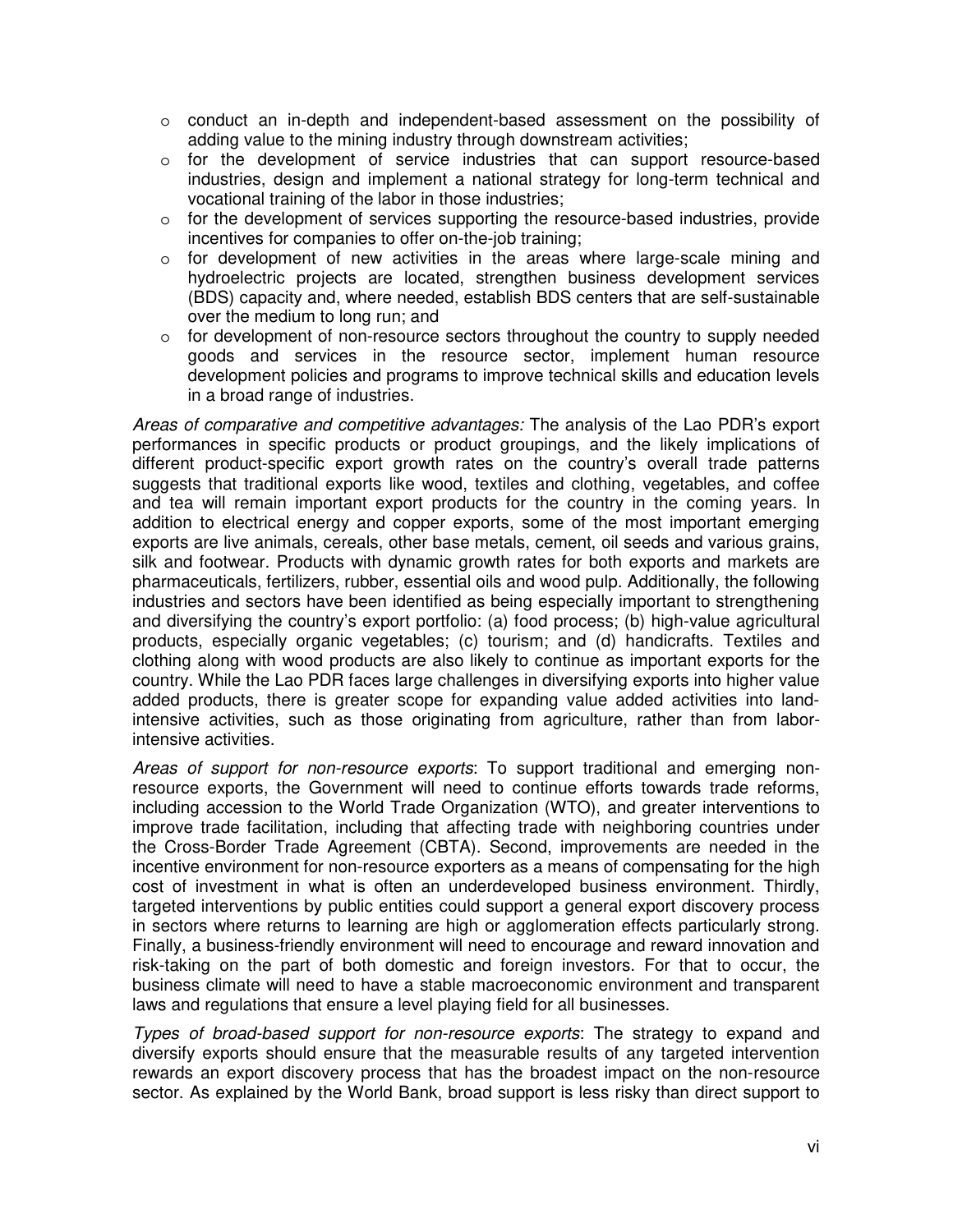narrowly defined product producers, which carries the risk of missing potential future champion activities that have not yet emerged. The NSEDP VII has identified some sectors as priorities, for example, food processing and handicraft industry with targeted growth rates of 12-13 percent for the former and 14 percent for the latter. Instead, the World Bank recommends that intervention be in the form of delivery of targeted public goods in the form of core infrastructure, research, productivity and skills training, assistance towards compliance with international standards for major emerging champion sectors with dynamic export markets. Favored or preferential treatment to a sector should be avoided, as should the adoption of any sector or industry-level interventions that go further than the provision of public goods. It is preferable that interventions support the natural discovery of the country's comparative and competitive advantages.

*Sector-specific areas of intervention:* Where non-resource sector-specific assistance is believed to be necessary as a way of increasing competitiveness of some emerging industries, then support of non-discriminatory public goods should be provided through activities like business development services, skills training, and research. At the same time, policymakers should continue to lower regulatory burden for exporters to ensure their competitiveness with foreign suppliers. They should also implement behind-the-border trade regimes such as those required to meet international sanitary and phytosanitary (SPS) standards by agribusinesses to enable them to become part of fast-growing international supply chains. As mentioned earlier, some of the possible industries that can support the country's export diversification are conventional and organic vegetables, coffee and tea, cereals, base metals, cement, oil seeds and various grains, silk, footwear, pharmaceuticals, fertilizers, rubber, essential oils, wood pulp, food process, tourism, handicrafts, textiles and clothing, and wood products. However, some of these and other newly emerging products have limited scope for providing greater value added in the future, so caution should be exercised in extending specific support or preferential treatments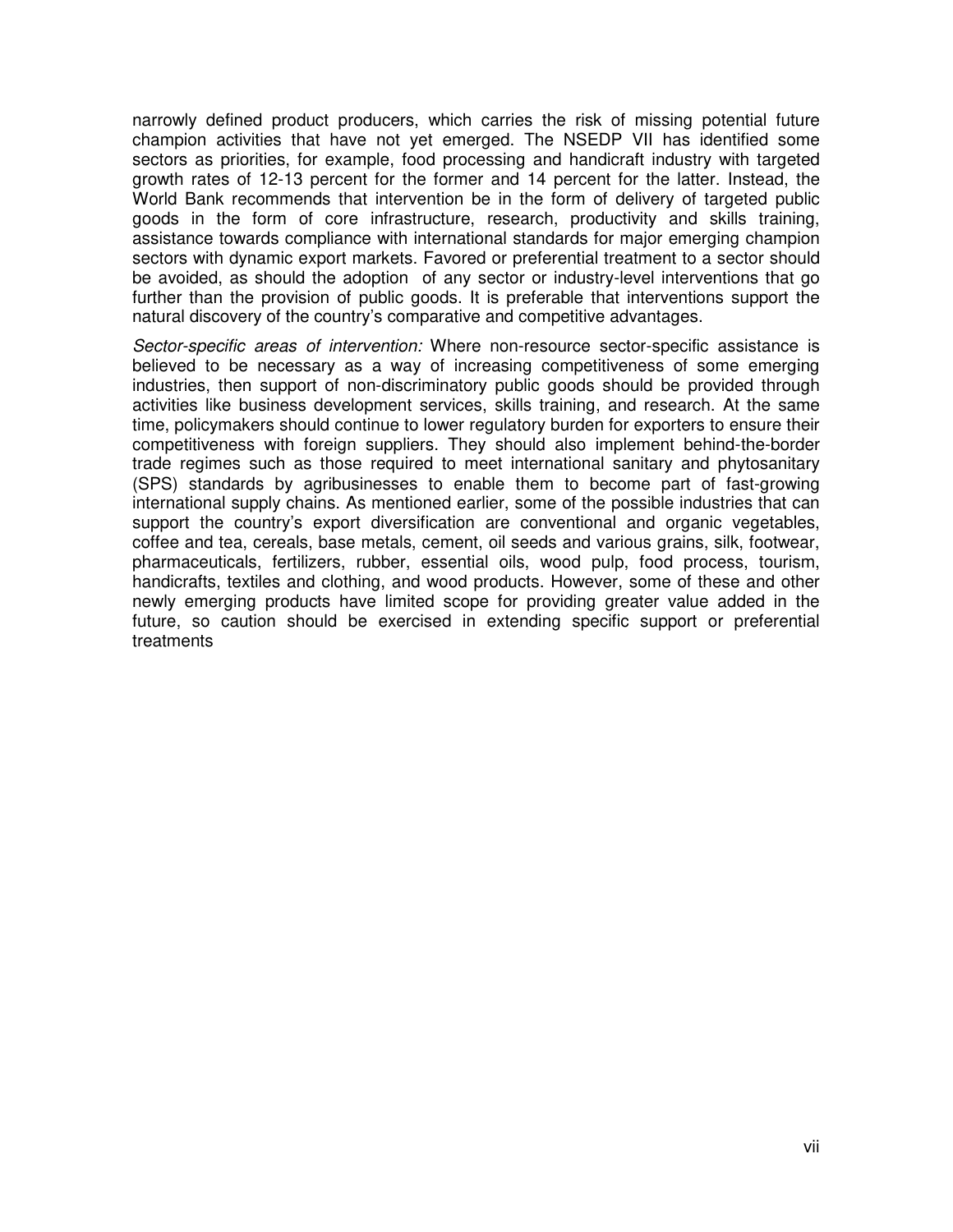### **1. INTRODUCTION**

### **1.1.Overview**

1.1.1. The Lao PDR has an abundance of natural resources in its land, mineral deposits, water and forests. With appropriate policies and oversight, the country's natural resource wealth can contribute to rapid and sustainable growth along with poverty reduction. Much of that growth is expected to be driven by the country's two major tradable resources, mining and hydroelectricity. But, while energy is a renewable resources with possibly permanent income generating possibilities, the economic growth-generating capability of exhaustible mineral resources has a finite time horizon. Development of the tradable nonresource sector is therefore essential to the Lao PDR's sustainable growth and development.

1.1.2. Recognizing this need, the Government of the Lao PDR is preparing an action plan to facilitate development of the country's non-resource sector. Through this plan it intends to establish the implementation mechanism for achieving the goals set forth in the Seventh National Social Economic Development Plan (NSEDP VII).<sup>[1](#page-8-0)</sup> In support of that effort, the DTIS Update provides the basis for a strategic action plan for the attainment of the trade and private sector development goals envisioned by the NSEDP VII. It recognizes the positive and potentially negative effects of the fast growing resource sectors on the whole economy, the importance of strengthening the competitiveness of the non-resource sectors, and the need to establish a clear roadmap on how the country can maximize the benefits from the resource sector and a broader diversification into non-resource based activities.

### **1.2.Purpose and Scope of Report**

 $\overline{1}$ 

1.1.3. This section of the Diagnostic Trade Integration Study (DTIS) Update on resource exports evaluates internal and external factors impacting on the Lao PDR's sector-specific evolution and cross-cutting activities. The analysis builds on earlier studies such as that of the World Bank's *Lao PDR Development Report 2010*, which showed that these types of exports have both positive and negative implications for the country.<sup>[2](#page-8-1)</sup> Dutch disease is a particular risk, and linkages from the resource sector to the rest of the domestic economy are currently weak. Overcoming these downside effects and strengthening their positive aspects will need to be carefully managed by both the public and private sectors if the Government's goal of achieving export diversification is to succeed.

1.1.4. The present report focuses on the potential impact of resource-led export growth on the external sector as a whole and its feed-through effects on the production of domestic goods and the services industries. Of particular importance is the implications of those resource exports on the development of offshoot activities for the mineral and electricity industries, along with the possible broad-based diversification of the economy into high-value export products. To that end, the report explores a broad range of opportunities and offers recommendations both for generating more domestic value added activities and for strengthening linkages between resource-based industries and the wider economy. The recommendations are presented as possible technical assistance initiatives

<span id="page-8-0"></span><sup>&</sup>lt;sup>1</sup> Ministry of Planning and Investment (2010), 'Seventh National Socio-Economic Development Plan, 2011-2015'. Vientiane Capital.

<span id="page-8-1"></span><sup>2</sup> World Bank (2010a), 'Lao PDR Development Report 2010. Natural Resource Management for Sustainable Development: Hydropower and Mining'. Washington, DC. Report No. 59005-LA.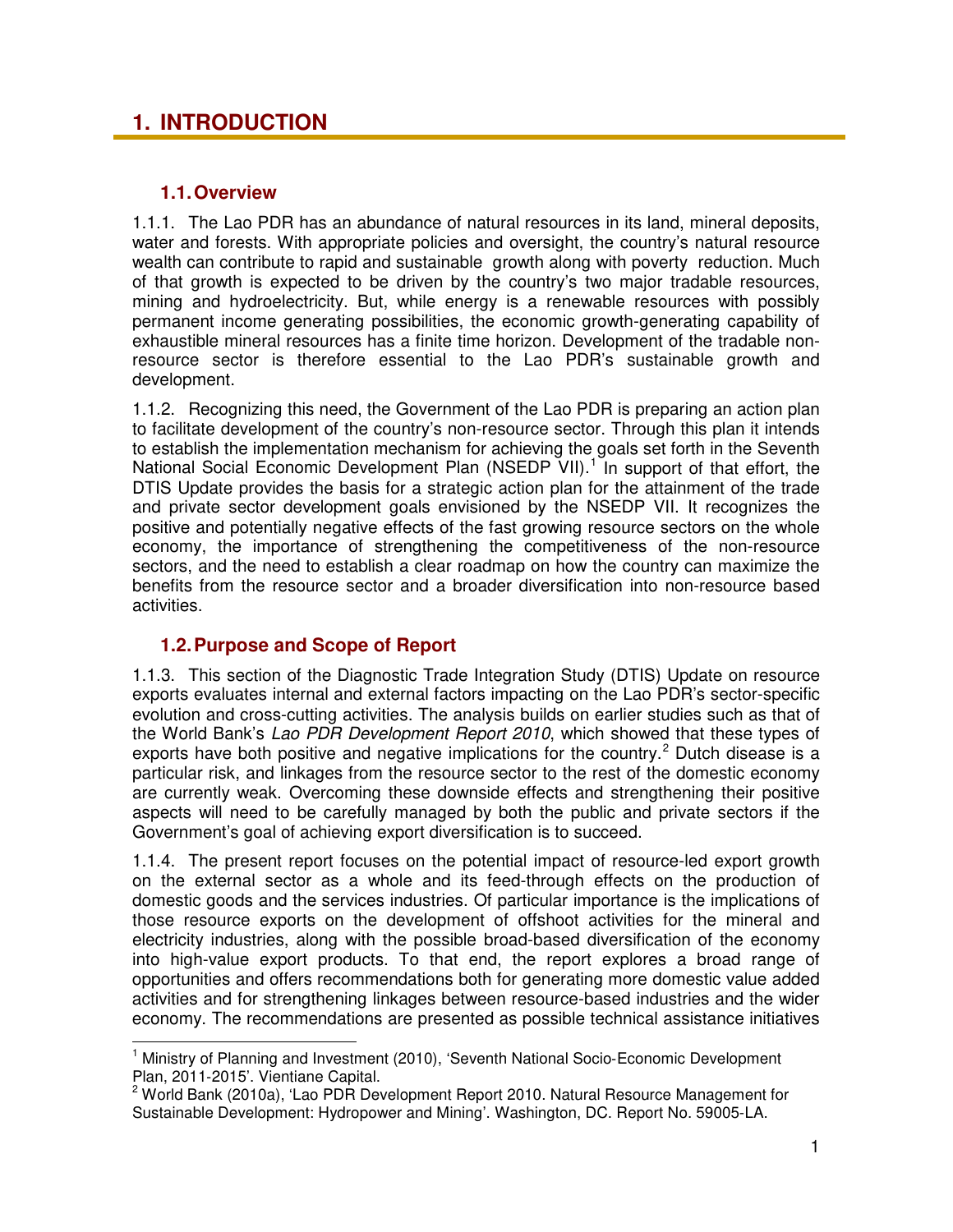and policy actions that could assist the Lao PDR to achieve high and sustainable broadbased export growth, building on the Government's current development strategy under the NSEDP VII.

### **1.3.Coverage**

- 1.1.5. This report is divided into the following chapters:
- o Following this introductory chapter, *Chapter 2* describes the situation of the Lao PDR economy in the context of key global trade themes in natural resources.
- o *Chapter 3* examines structural changes in the economy and their likely sectoral impact, especially in the external sector where resources are important catalysts of national economic growth.
- o *Chapter 4* analyzes the potential for offshoot industries and opportunities for value additions to the resource sector; recommendations are then made on how to strengthen linkages between the non-resource and resource sectors, as well as ways to support the development of offshoot industries.
- o *Chapter 5* explores the potential for export diversification and sustaining new activities; it also identifies the major challenges to diversification and ways to overcome existing constraints.
- o *Chapter 6* sets forth recommendations for the Action Matrix on methods to improve linkages between the resource sector and the broader domestic economy, and on the needs for further investigation and possible near-term support for potential new export sectors.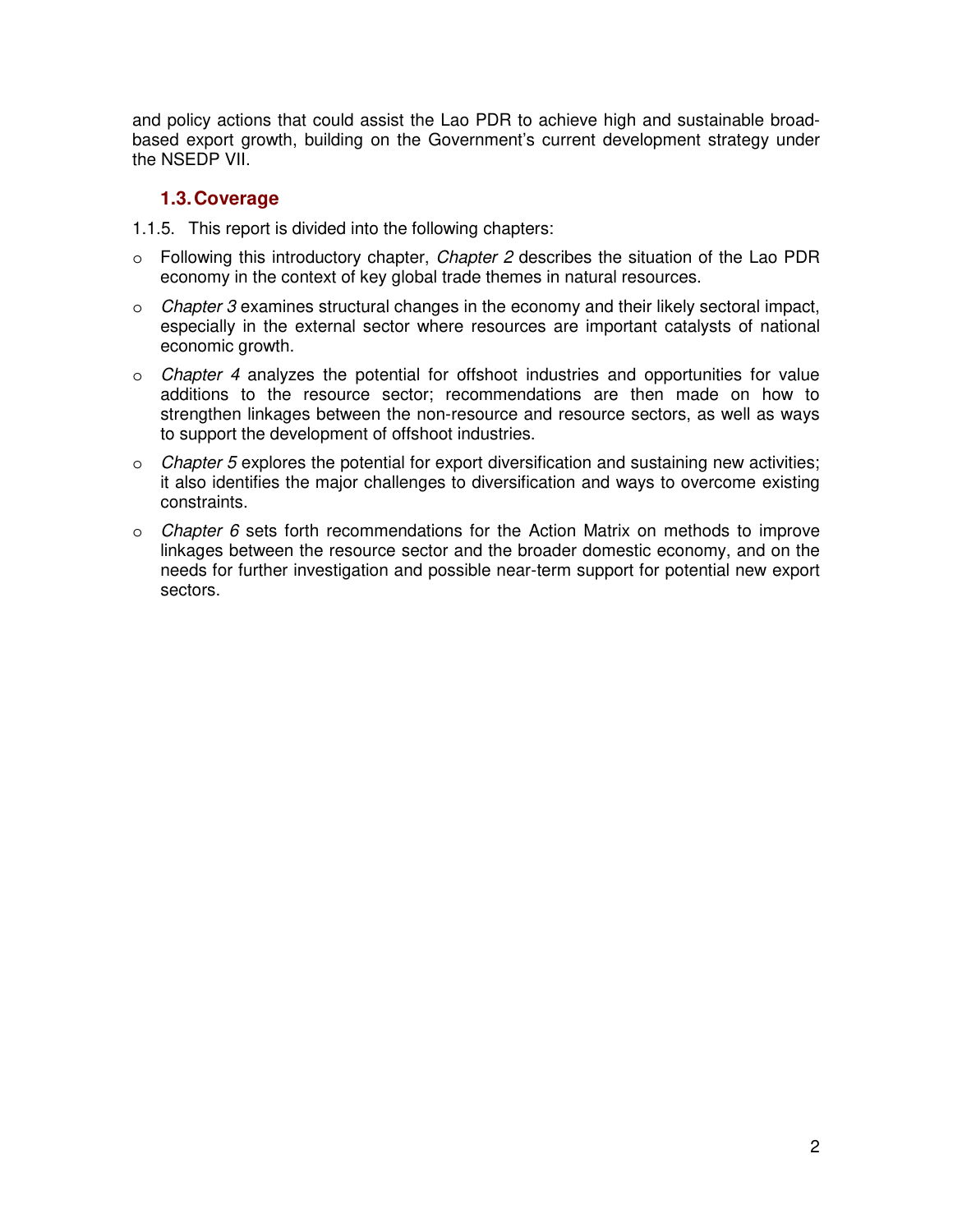### **2. PRESENT STRUCTURE AND TRENDS**

### 2.1.1. **Natural Resource in the Global Economy**

2.1.1. There are five key global trade themes in natural resources that directly impact on the Lao PDR's perspectives of its natural resource wealth: $3$ 

- (i) The value of natural resource trade has expanded rapidly in recent years, due primarily to the sharp rise in commodity prices, which has tended to further concentrate resource-rich countries' trade in basic commodities and encourage over-specialization in primary activities;
- (ii) Price volatility of natural resources have created external shocks on economies and given rise to large swings in fiscal revenues and expenditures, while adversely affecting investment decisions;
- (iii) Trade in natural resources tends to occur across regions, that is, Southeast Asian countries ship their resources to other regions rather than trading intra-regionally;
- (iv) Gains from natural resource trade are generally static because they have few feedthrough effects to the domestic economies and can even harm economic performance through 'Dutch disease', corruption and internal conflicts of interests; and
- (v) Spillovers and externalities can have environmental consequences with long-term negative consequences on growth and development, unless controlled and carefully managed by governments.

2.1.2. In the case of the Lao PDR, natural resource exports from mining, electrical energy and wood accounts for about 70 percent of the country's total exports (Figure 1.1). However, the composition of those exports has changed in the last two decades. Wood exports, which in the early 1990s contributed to nearly twothirds of the country's total exports, now account for less than 10 percent of all exports. In contrast, copper and electricity exports have expanded their contribution from less than only 2 to 4 percent in 2003-04 to over 60 percent by 2010, largely due to the

 $\overline{a}$ 



introduction of large-scale mining and hydropower operations in recent years. The World Bank has projected an expansion of the country's export reliance on mining and electricity exports to 67 percent in 2015 and 70 percent in 2020.

<span id="page-10-0"></span> $^3$  World Trade Organization (2010), "World Trade Report 2010: Trade in Natural Resources". Geneva. Available:

http://www.wto.org/english/res\_e/booksp\_e/anrep\_e/world\_trade\_report10\_e.pdf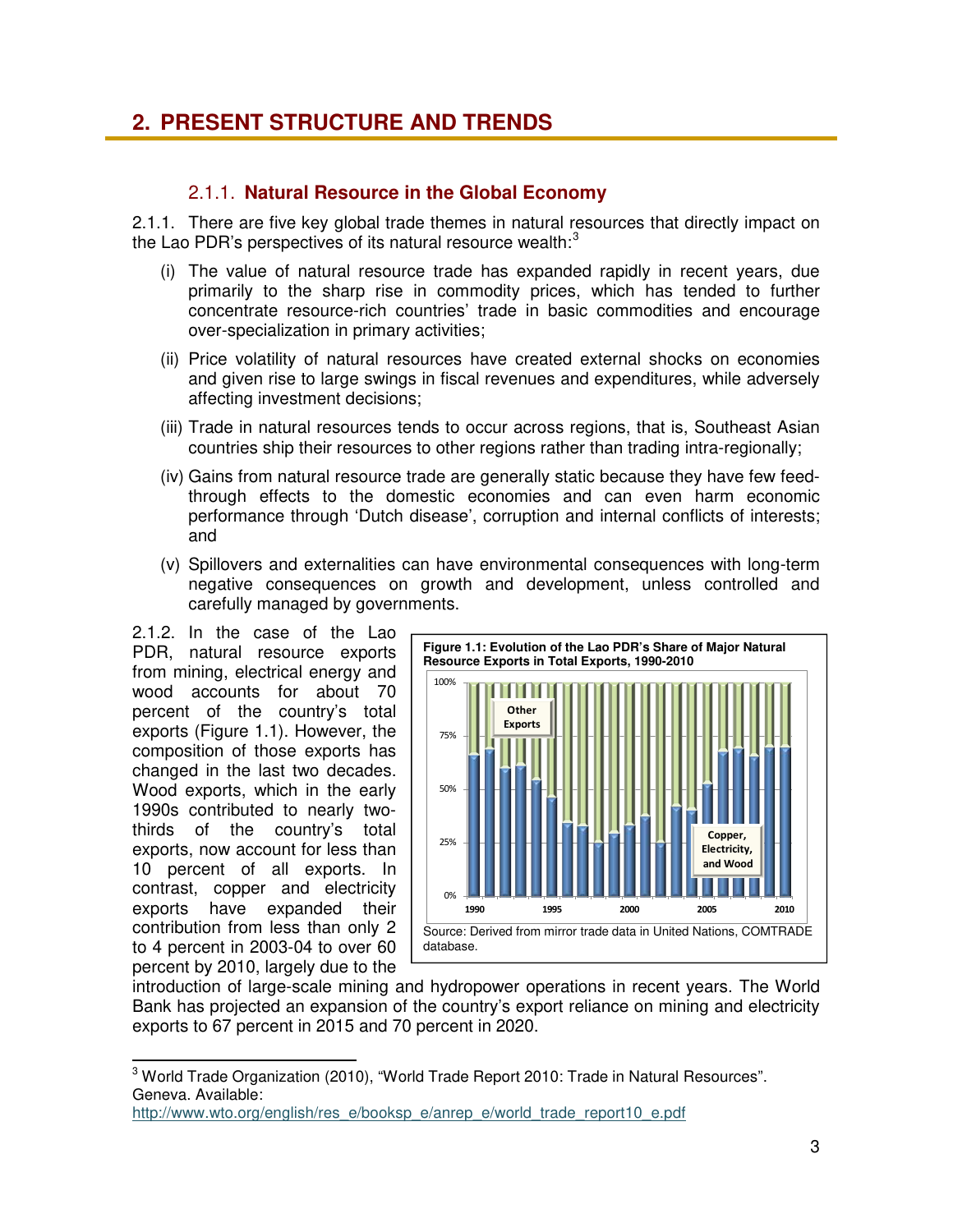2.1.3. In 2010 the Lao PDR's exports grew by nearly 43 percent. They are expected to grow by almost 27 percent in 2011 because of larger resource exports, driven by the growth in electricity generation and higher mineral export earnings associated with international price hikes. Non-resource exports particularly from the manufacturing sector also are expected to grow by 36 percent in 2011, whereas agriculture exports have slowed as a result of severe flooding in the region. Notwithstanding the overall gains in foreign exchange earnings, imports are expected to have outpaced exports as a result of strong demand for capital goods in the natural resource sector, the rise in fuel prices, and an acceleration in non-fuel, non-resource imports from last year's growth. As a result of these developments in the trade account, along with profit and dividend repatriation from the resource sector, the current account deficit will increase from 7 percent of GDP in 2010 to more than 11 percent of GDP in 2011.<sup>[4](#page-11-0)</sup> While the present balance of payments outlook for 2011 remains positive, an excessive concentration of foreign investment and exports in a few natural resource-based products makes the country highly susceptible to foreign exchange earnings uncertainty in the coming years.

2.1.4. International price volatility of commodity exports has impacted on the Lao PDR's foreign exchange earnings and necessitated careful public expenditure management policies on the part of the Government. Copper prices, in particular, have had large month-tomonth variations, ranging as much as from -30 percent to 26 percent (Figure 1.2). On average, annual price variations of copper have been six times greater than those of manufactured exports in the last two decades. Because of its high degree of concentration in a relatively few



primary products for the bulk of its foreign exchange earnings, the Lao PDR remains highly susceptible to external shocks from large short-term commodity price swings. The market for hydroelectricity, however, is much less volatile because of the fixed-price structure of contracts. Under the Lao PDR's current export structure, volatility of primary commodities affects nearly two-thirds of total exports, while 17 percent of the total are electricity exports and therefore subject to much less volatility.

2.1.5. The Lao PDR's resource exports are generally directed to regional markets, which differs from the global pattern in which trade occurs across regions. Overall, nearly 60 percent of all exports are shipped to the neighboring countries of Thailand, Vietnam and China, with only about 10 percent of exports going to the EU and US markets. The geographic concentration of natural resource exports is much greater: in copper, Thailand, China and Vietnam absorbs over 90 percent of copper and copper ores, with some significant amounts being shipped to Malaysia and the Republic of Korea. In electrical energy, Thailand is the sole market.

2.1.6. The country's rapid growth of mineral and electrical energy exports could have long-term negative consequences for overall growth and development unless government policies support diversification, regulatory transparency and conservation measures, fiscal

 $\overline{a}$ 

<span id="page-11-0"></span><sup>&</sup>lt;sup>4</sup> World Bank (2011a), Lao PDR Economic Monitor. November 2011.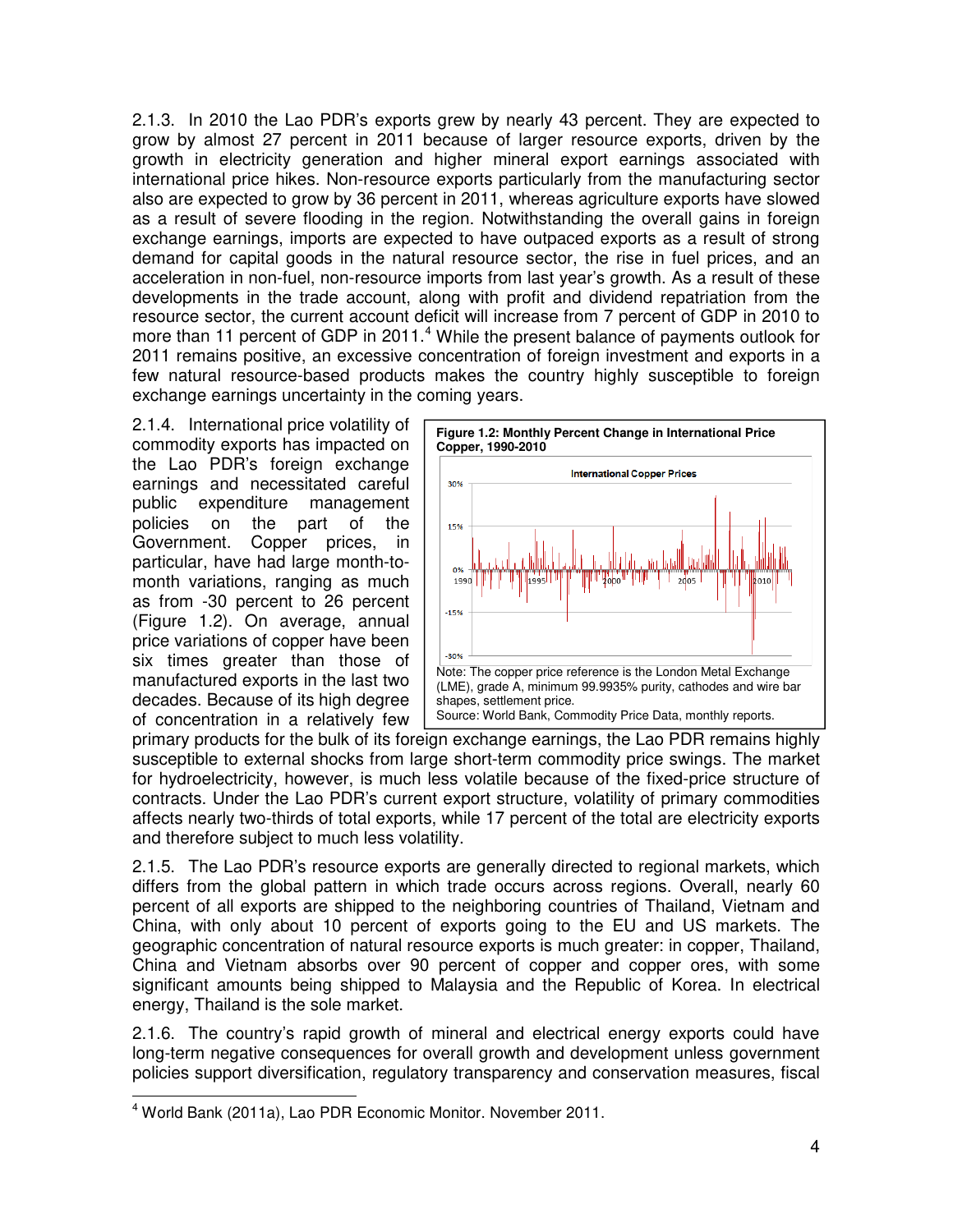policies to smooth revenue swings from commodity price volatility, and trade policies such provide broad non-discriminatory support to sectors targeted by the NSEDP VII.

### **2.2.The Hydropower Industry**

2.2.1. The Lao PDR has large hydropower potential, and a major portion of existing hydropower capacity is for power exports. The fast-growing hydropower industry is developing new hydro power plants for domestic consumption and export of power, transmission lines and distribution networks to electrify consumers countrywide. The Government's key energy sector objectives are, first, to earning foreign exchange by setting up export-oriented hydropower projects and exporting electricity and, second, to provide electricity to the nation by expanding and improving the main grid or, where cost effective, by off-grid electrification.<sup>[5](#page-12-0)</sup>

2.2.2. Government revenue from hydropower exports are expected to grow 20 times their present level of US\$17 million to US\$ 350 million by 2020 and to exceed US\$ 700 million by 2025 (World Bank, 2010). Hydropower export are mainly directed to Thailand and Vietnam and, to a lesser extent, Cambodia. Two IPPs, Theun-Hinboun (210 MW) and Houay Ho (150 MW), are connected to the Thai system through dedicated transmission lines and are dispatched by the Thai power utility EGAT.

2.2.3. One important way to diversify electricity exports is through grid-to-grid power trading within the Greater Mekong Sub-region (GMS). The GMS Planning Group, which is made up of the planning departments of GMS national utilities, has completed a regional system planning for 500 kV and 220 kV links among grids of different GMS countries. This system will eventually allow greater flexibility of electricity trading arrangements among GMS member countries. However, the Lao PDR has difficulties in participating in the GMS grid-to-grid scheme because its large-scale hydropower plants are being developed by international investors who need to secure a power purchase agreement from creditworthy utilities such as EGAT for power purchase agreements (PPAs). They are unable to rely on EdL because of weak technical and financial capacity. In particular, EdL lacks the financial capacity to build the high voltage and it lacks experience in high voltage electrical power systems (Fraser, 2010). Yet participation in the GMS grid-to-grid power trading system is essential for the Lao PDR to open possibilities for alternative markets in the medium to long run.

2.2.4. Domestic electricity consumption has become more affordable and reliable as a result of hydropower developments. The Government aims to reach 80 percent electrification of the country by 2015 and 90 percent by 2020. Four sub-grids supply the country: (a) the Northern Grid; (b) Central Grid 1; (c) Central Grid 2; and (d) Southern Grid. They are all connected to the Thai grid, but not with each other. Because the country is almost entirely dependent on hydropower for its power generation mix, supply shortages arise in the dry season and electricity has to be imported from Thailand. Electricité du Laos (EdL) is the state-owned power utility responsible for operating the four national power grids. It is the exclusive power supplier to the domestic market. The Government's Power Development Plan 2010-2020 maps out future development strategy for EdL's network development (Somvichith, 2011). A recent workshop on the plan (Baño, 2011) identified some of the most important challenges: (a) identifying financing sources for the various

<span id="page-12-0"></span> $\overline{a}$  $<sup>5</sup>$  Details of the Lao PDR's Lao Government's hydropower development are maintained in the</sup> *Powering Progress* website maintained by the Department of Energy Promotion and Development (EPD), Ministry of Energy and Mines (MEM). Available: http://www.poweringprogress.org.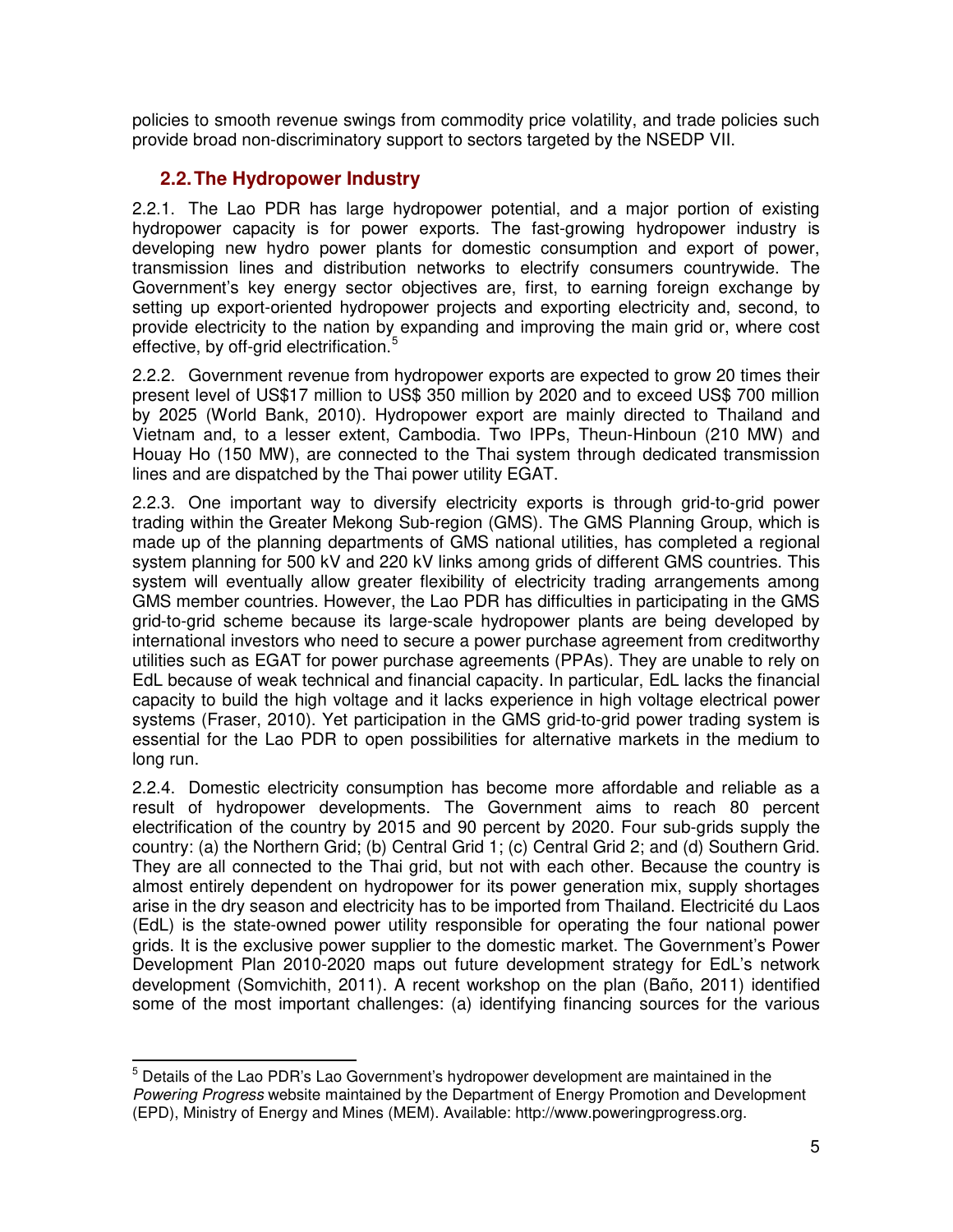transmission projects; (b) integrating the Lao PDR into the GMS grid system; and (c) achieving the goal of 90 percent electrification by 2020.

2.2.5. The Law on Promotion of Foreign Investment, approved by the National Assembly in 2004, provides the overall framework for concessions in the hydropower sector. Implementation difficulties arise from (a) confusion in mandates of the various institutions involved; (b) lack of clear standards and procedures for investors; and (c) lack of capacity within government agencies. The Ministry of Planning and Investment (MPI) is the lead agency for negotiations of concession agreements, while the departments of the Department of Electricity and Department of Energy Promotion and Development, Ministry of Energy and Mines (MEM), is responsible monitoring and enforcement. Fraser (2010) points out that the full details of concession agreements, particularly large or sensitive ones, are sometimes not disclosed to MEM, which makes enforcement difficult, if not impossible. Lack of coordination between government agencies is compounded at the provincial and lower levels of government where capacity is often at its weakest.

2.2.6. A number of improvements have been made in the regulation of the industry. First, GOL adopted the National Policy on Environmental and Social Sustainability in Hydropower Development (NPSH) in 2005 to ensure sustainability and equitable benefit distribution of hydropower developments, as well as replicate relevant lessons from the Nam Theun 2 (NT2) Project in other investments (Porter and Shivakumar, 2011). Second, the line ministry was reorganized in 2007 from Ministry of Industry and Handicraft to the current Ministry of Energy and Mines, with explicit emphasis and mandates on these sectors. Third, the Electricity Law was revised in December 2008. The approval of these laws signals more streamlined decision procedures in the hydropower industry. Fourth, besides internal strengthening in MEM, the Water Resources and Environmental Administration (WREA) was created in 2007 as part of the Prime Minister's Office with the intention to assume the role as the environmental and social regulator, responsible for implementation and oversight of the Compensation and Resettlement (CAR) Decree adopted by the GoL in 2005 and the new Environmental and Social Impact Assessment (ESIA) Decree which approved in 2010.

2.2.7. The following are the major institutional and capacity building recommendations that have been made for improving the sector (Fraser, 2010; Komany, 2008; and ADB, 2010): (a) apply a holistic approach to through an integrated energy policy, and the emerging environmental and social issues; (b) for the GMS-wide power system, harmonize standards for transmission regulations, grid codes and other metric systems; (c) build up the institutional base to improve management capacity for the concessioning process and compliance with minimum social and environmental safeguards; (d) improve inspection procedures and monitoring for compliance, particularly at the local level where actual projects and compensation programs are implemented; (e) improve procedures for management and tracking of revenue and benefit streams to match the surge in tax income; and (f) strengthen the logistical resources for supervision of the sector by the Ministry of Energy and Mines (MEM).

#### **2.3.The Mining Industry**

2.3.1. The mining sector has only recently emerged as a major driving force for the Lao PDR economy. The production value of mining increased from only US\$8 million in 2002 to US\$600-700 million in 2008. Key minerals are copper, gold and silver. Copper dominates mineral exports with an estimated value of US\$1.3 billion in 2011, followed by gold at US\$0.24 billion in that year (International Monetary Fund, 2011). Government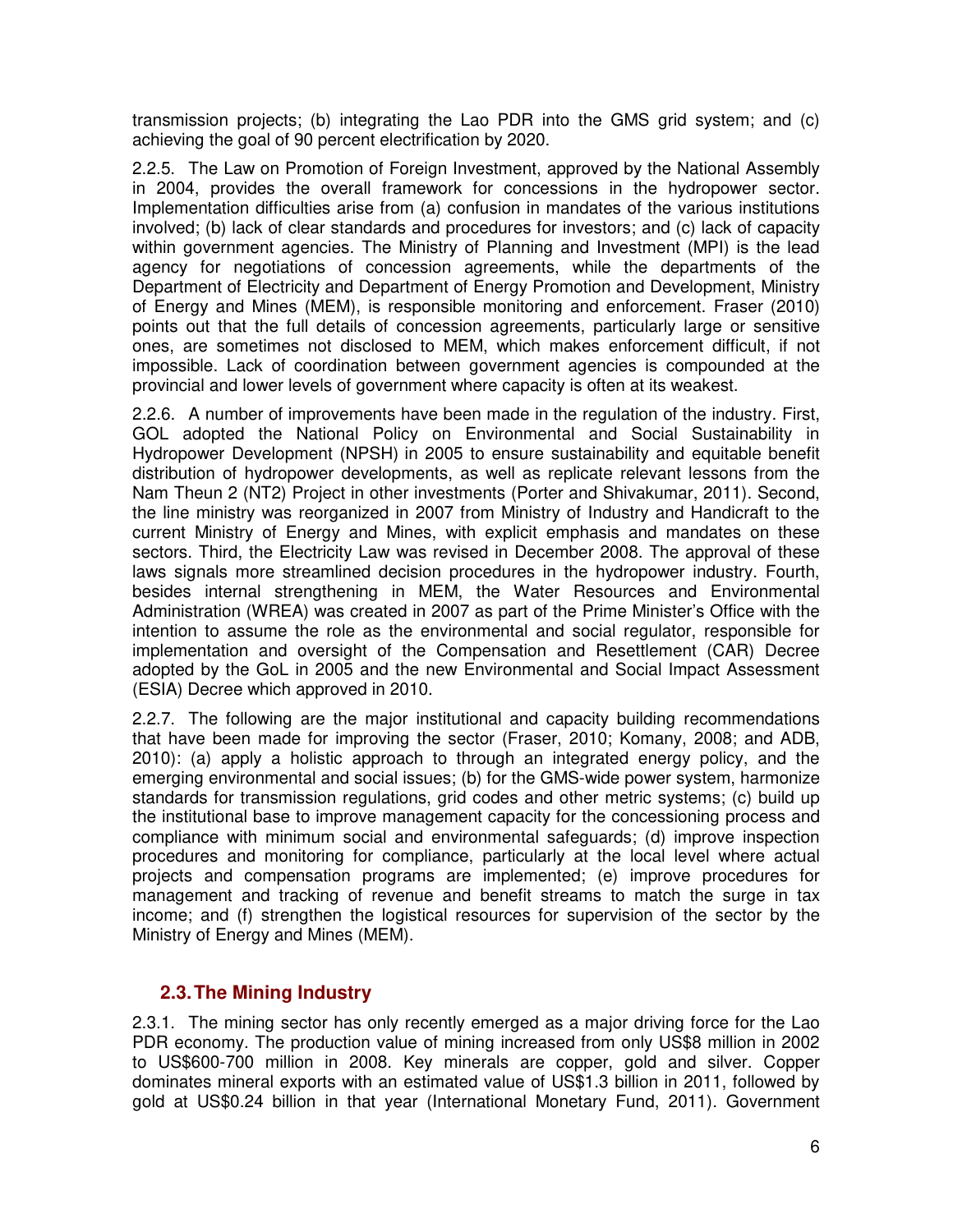revenue from taxes, royalties, and fees equaled about US\$90 million in 2008, representing roughly 20 percent of total government receipts. By 2020 mining production could account for 20 to 30 percent of government revenues and it could contribute 10 percent to its GDP (World Bank, 2010).

2.3.2. The two large-scale mines operating in the Lao PDR account for over 90 percent of the country's total mining production. They are the PBM Phu Kham copper-gold operation, located 120 kilometers north of Vientiane capital, and the MMG Sepon gold and copper mine, located near Sepon in Savannakhet province. It is estimated that these two mines will contribute around 10 percent of annual GDP annually over the coming decade (ICMM, 2011). However, new investment in exploration and development will be needed to sustain mineral exports to prevent production, export and tax revenues from falling as mine closures near.

2.3.3. Exports are mainly directed to the neighboring countries of Thailand (65 percent of total copper exports), Vietnam (17 percent), China (7 percent), and Malaysia and the Republic of Korea (5 percent each). Transportation of minerals is currently limited to shipments or transshipments to the neighboring countries of Thailand and Vietnam. A planned railway system between Laos and China would provide both high speed passenger travel and slower cargo shipments that would tend to dominate the transport system.<sup>[6](#page-14-0)</sup>

2.3.4. The new Minerals Law replacing the 1997 Mining Law was passed into legislation in 2009. Under the previous law, a system of Mineral Exploration and Production Agreements (MEPAs) or "concession agreements" was used. Under the 2009 Mineral Law, new mining applications are handled through legislation, with approval required at each stage of the mining process through the Ministry of Planning and Investment (MPI), and large projects requiring approval by the National Assembly. To the extent that the concession agreements provide comprehensive details on the specific terms of operation by the mining agreement, those concession agreements supersede all other laws and regulations of the country. Yet confusion still arises among ministries between the laws and regulations that are generally applicable to businesses and those that apply to the mining companies under the concession agreements (World Economic Forum, 2010, and interviews with mining companies by the author). The problem stems from the fact that while the Mineral Law has been promulgated, detailed regulations to clarify the legal text have not been drafted. As a result, the existing legislation appears as a major obstacle to the development of the mining sector (Larsen, 2010). A technical assistance (TA) project TA for the mining and hydropower sectors supported by IDA and AusAID is intended to address numerous areas of operational procedures, ranging from performance and investment requirements for prospecting and exploration work to requirements for environmental and social safeguards, emission standards, and other procedures (World Bank, 2010).<sup>[7](#page-14-1)</sup>

<span id="page-14-0"></span>j <sup>6</sup> The 400 kilometer (216 mile) rail project will link major Lao cities (Luang Namtha, Luang Prabang, and Vang Vieng) with Kunming, capital of Yunnan province. Later project phase would link Vientiane to Vietnam through Khammouane province, and through the Laobao border checkpoint in Savannakhet.

<span id="page-14-1"></span> $<sup>7</sup>$  There are four components to the project. The first component is joint hydropower and mining</sup> learning program that aims to build capacity and generate public awareness on the hydropower and mining sectors. The second component of the project is hydropower sector development and aims at capacity building to support sustainable hydropower development in the country. Activities will cover the entire value chain, from planning, concessioning, construction, and operation to revenue management. The third component of the project is mining sector development and it aims to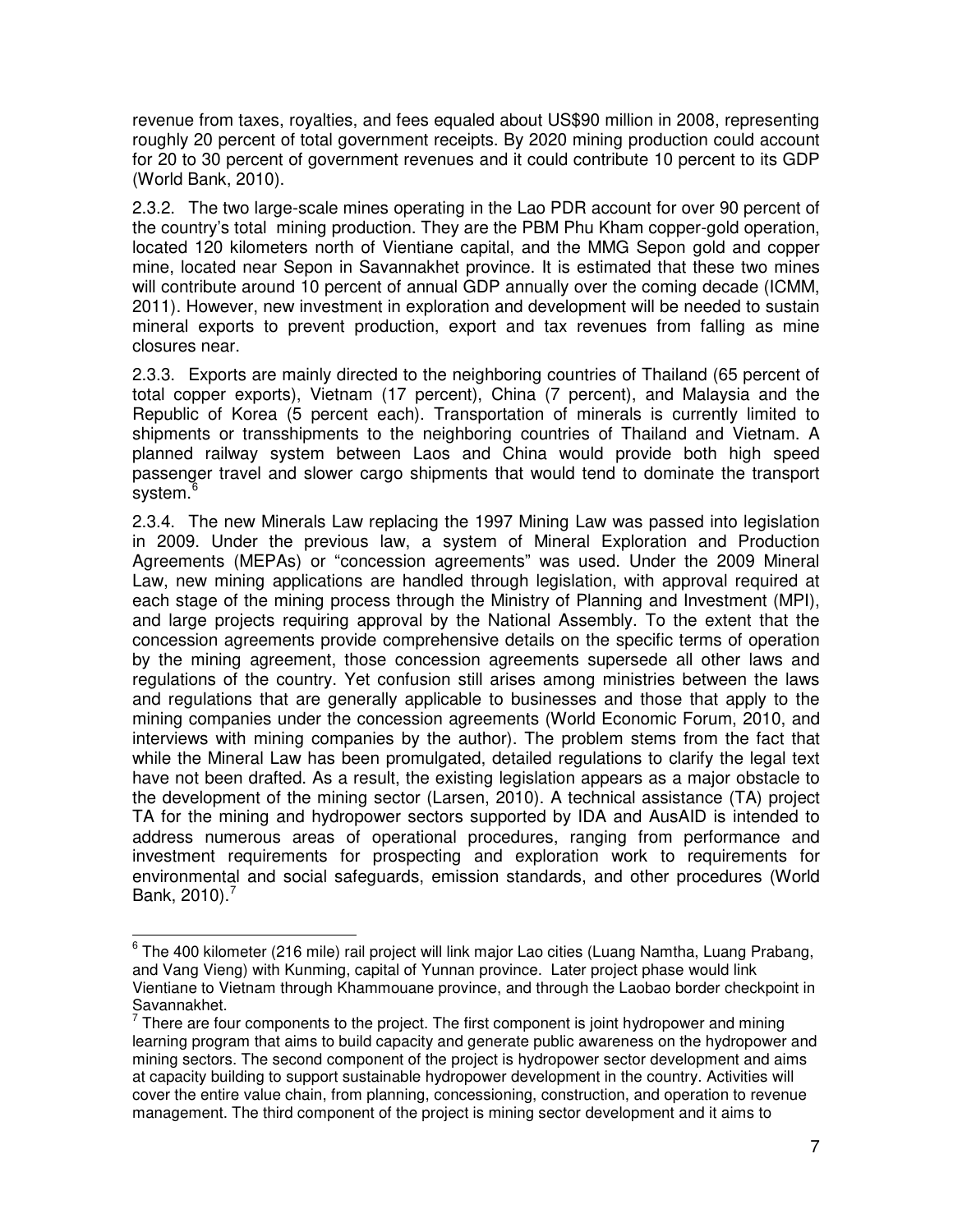#### **2.4.Medium-Term Perspectives**

-

2.4.1. The medium-term outlook for the Lao PDR's resource sector is favorable. $8$ Uncertainty in the global economy, however, will affect mineral exports more than electrical energy exports. The reason is that the flow of electricity exports will mainly be determined by the existing timetable for the development of hydropower stations, while copper export earnings will continue to be subject to volatile prices in the international market. The International Monetary Fund's *World Economic Outlook* (2011b) projects copper prices to soften over the medium term. As a result, Lao PDR's copper exports are expected to average about US\$1 billion a year through 2015. For gold, production of the two main mining companies is projected to peak at 338,000 ounces in 2014. With gold prices expected to rise in the coming years (IMF, 2011b), the forecast is for Lao PDR's export revenue from gold to expand to almost US\$0.56 billion by 2016.

2.4.2. The World Bank's (2010a) projects for the mining sector consider three scenarios. In the first, the price of copper is assumed to be that officially projected by the World Bank (2010c), where copper prices are assumed to remain around US\$5,000 a ton. Under the currently planned expansion of existing mines, the volume of copper exports is assumed to reach 210,000 metric tons by 2020. The second scenario assumes a 10 percent lower price and a lower volume of copper, while the third one assumes a 20 percent higher price and an annual export volume of 340,000 metric tons by 2020. For the hydropower sector, it is assumed that by 2025 electricity exports will reach close to 65,000GWH, valued at over US\$3.5 billion dollars, which would generate about US\$800 million dollars in government revenues.

2.4.3. For the non-resource sector, the World Bank assumes that real economic growth of around 7.5 percent a year will be sustained through 2020. That growth will stimulate an expansion of around 3 percent a year in agriculture between 2011 and 2020. It is further anticipated that the non-tradable sector (construction and services) will grow by over 7 percent a year between 2011 and 2015 and then slow to 6.6 percent a year between 2016 and 2020. Based on these assumptions, growth will largely be driven by natural resources and the non-tradable sectors, especially from the recovery in the tourism sector.

2.4.4. By 2020 the World Bank expects the contribution of mining and hydro resources to reach one-quarter of GDP, with the non-resource sectors will contribute the remaining 75 percent. Non-resource sector activities will be an important contributor to employment, but repatriation of profits from foreign investment in the resource sector may prevent poverty from being reduced. Because of this possibility it will be all the more important that the Government's revenue from natural resource-based activities be directed towards improving non-resource sector activities in order to meet the targets established by NSEDP VII.

provide funding for three subcomponents in the mining sector: (a) improving sector governance and the enabling environment; (b) strengthening of government oversight capacity; and (c) promoting minerals development. The fourth component of the project is project administration and management, supporting consultancy services for the project office established within Ministry of Energy and Mines (MEM) for coordination and management of the project implementation and

<span id="page-15-0"></span>acquisition of logistical and equipment.<br><sup>8</sup> The material in this section summarizes the forecasts of the World Bank (2010a) and International Monetary Fund (2011a), unless otherwise noted.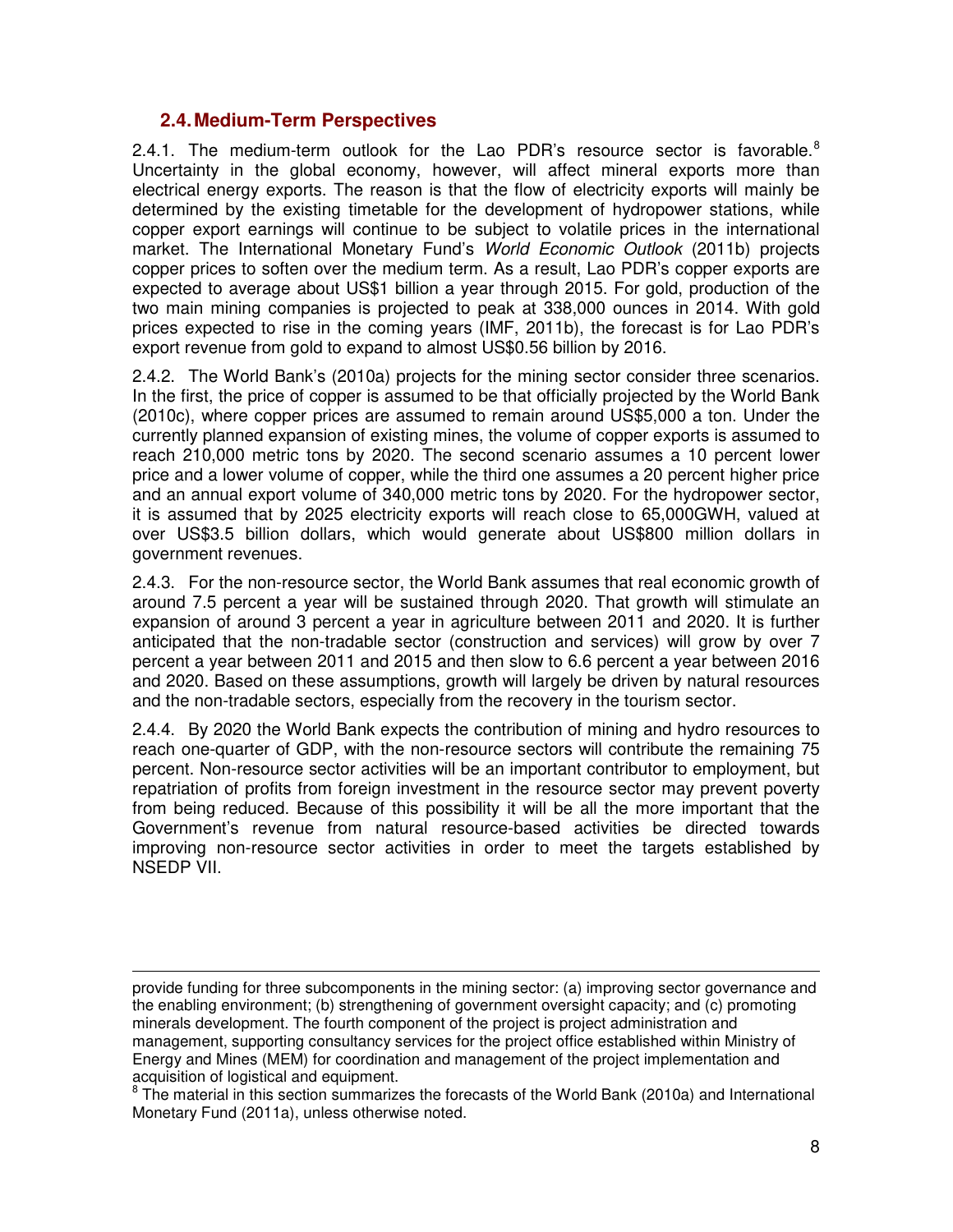### **3. STRUCTURAL CHANGES AND SECTORAL IMPACTS**

### **3.1.Overview**

3.1.1. This chapter examines structural changes in the economy and their likely sectoral impact, especially in the external sector where resource exports are playing an increasing role in national economic growth. These structural changes can have widely differing effects on the economy. The World Bank Lao PDR Development Report 2010's findings that show that resource exports have both positive and negative implications, and that growth in the resources sector must be managed carefully, particularly if export diversification is to occur (World Bank, 2010). One possibly negative impact can occur when the exploitation of natural resources undermines the competitiveness of manufacturing and other value added activities by raising factor input costs and causing an appreciation of the real exchange rate, that is, the creation of a so-called 'Dutch disease'. It creates a particular risk when linkages from the resource sector to the rest of the domestic economy are weak. The chapter also reviews the findings of economic models of the Lao PDR showing structural changes that are occurring over the medium term and how those changes impact on the likely contribution of various sectors of the Lao economy. The impact of those structural changes on the availability and price of labor and other factors of production for industries are also investigated.

### **3.2.The Lao PDR World Bank Development Report 2010**

3.2.1. The World Bank's *Lao PDR Development Report 2010* finds that Lao PDR's natural resource wealth has both positive and negative implications.<sup>[9](#page-16-0)</sup> On the positive side, natural resource development provides the following:

- $\circ$  support for rapid and sustainable growth and poverty reduction in the country;
- o a large increase in fiscal revenues;
- o substantial infrastructural improvements, income enhancements and localized poverty reductions in project sites for mining and hydropower generation; and
- o improvements to environmental legislation and implementation of rules and regulations supporting quality projects.

These positive effects need to be balanced with the following possible downside risks:

- the allocation of large investments in resource-based projects can take place at the expense of industrialization activities and employment;
- mining and hydroelectric power investment may not be compatible with the country's socioeconomic objectives;
- environmental risks from degradation of the existing natural resource base;
- social risks from relocation of people away from the mining or hydroelectric power sites and inflows of people into the sites being developed; and

<span id="page-16-0"></span> $\overline{a}$ <sup>9</sup> World Bank (2010), "Lao PDR Development Report 2010. Natural Resource Management for Sustainable Development: Hydropower and Mining". Washington, DC., Department for Poverty Reduction and Economic Management, East Asia and Pacific Region, Report No. 59005-LA.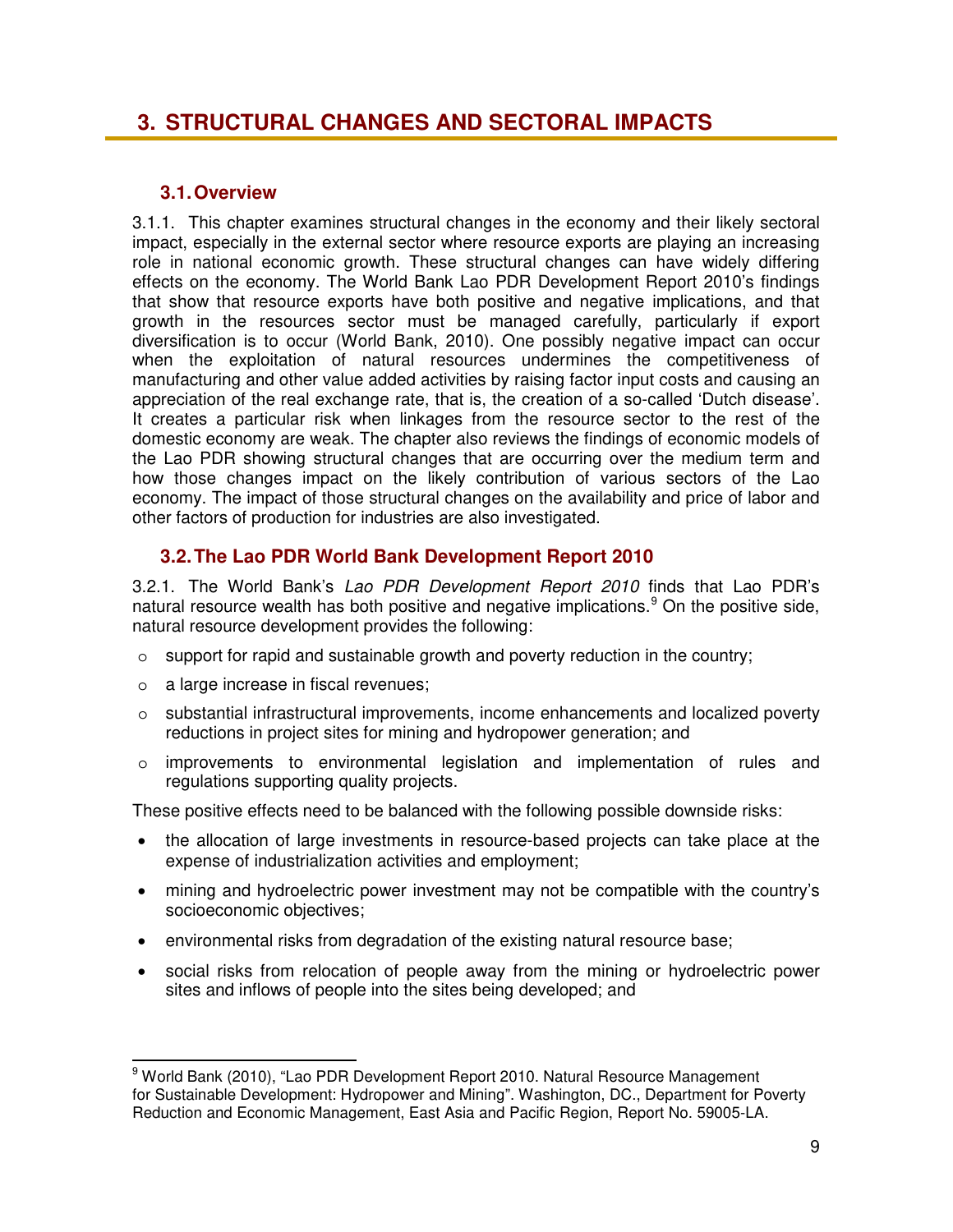• the public sector's inability to effectively manage the large demand for natural resource utilization.

3.2.2. The Government of the Lao PDR has committed to mitigating the downside risks of resource-led growth and to supporting the upside gains from developing the country's natural resources. At present, however, the growth in the country's projects supplying those resources far exceeds the Government's capacity to monitor and implement those projects. To overcome these limitation, the World Bank (2010) report recommends the following actions:

- o Design and implement a *comprehensive strategy for hydropower and mining development.* A comprehensive strategy has the advantage of offering an operational framework under which to manage the cumulative effects of individual projects. It also ensures that projects within a group are prioritized in such a way as to maximize the overall social and economic benefits from natural resource utilization. Neither of these benefits are possible under a project-by-project approach to managing resources. The overarching objective of the strategy should be to maximize the positive macroeconomic, fiscal, and poverty-reduction outcomes while minimizing negative outcomes and managing risks.
- o Implement and enforce regulations that ensure the *environmental sustainability of natural resources*. Recommended actions include (a) separating of public sector management of environmental protection from that dealing with the exploitation of natural resources; (b) strengthening the Government's financial and human resource capacity to protect the environment; (c) bolstering the capacity of national and local government agencies to improve safeguards screening, monitor compliance, and toughen enforcement; (d) providing a method for payment for eco-services that rewards projects benefiting ecosystems; and (e) supporting Strategic Environmental Assessments of the mining and hydropower sectors to identify their long-term, cumulative environment effects.
- o Strengthen *national and local public sector institutions* to better manage the growing number of hydropower and mining projects in the pipeline. Recommended actions are (a) improve coordination between ministries and clarify responsibilities within each line ministry; (b) improve transparency and administrative capacity to manage the use of natural resources; (c) ensure that line ministries have sufficient resources to manage natural resource projects, and provide each with revenue sharing arrangements.
- o Mitigate the *risk from volatile fiscal revenue flows* caused by price swings in international mineral markets. Recommended actions to avoid possible fiscal crises from volatile revenue flows are (a) delinking mineral resource revenues from recurrent fiscal expenditures; (b) establishing rules for limiting public debt as a percentage of gross domestic product (GDP); (c) applying non-discriminatory fiscal regimes to hydro and mining sector projects; and (d) using taxation methods to generate revenue from hydro and mining sector projects.
- o Improve the *investment environment in the non-resource sector* to encourage the development of manufacturing activities. Recommended actions are (a) review and eliminate anti-competitive regulations to encourage cross-border transportation and logistics services; (b) implement and strengthen sanitary and phytosanitary (SPS) measures and capabilities of agencies; (c) upgrade the education and technical skills of the labor force; (d) simplifying procedures in licensing and taxation; (e) streamline the taxation system and accelerate implementation of new legislation; (f) deepen the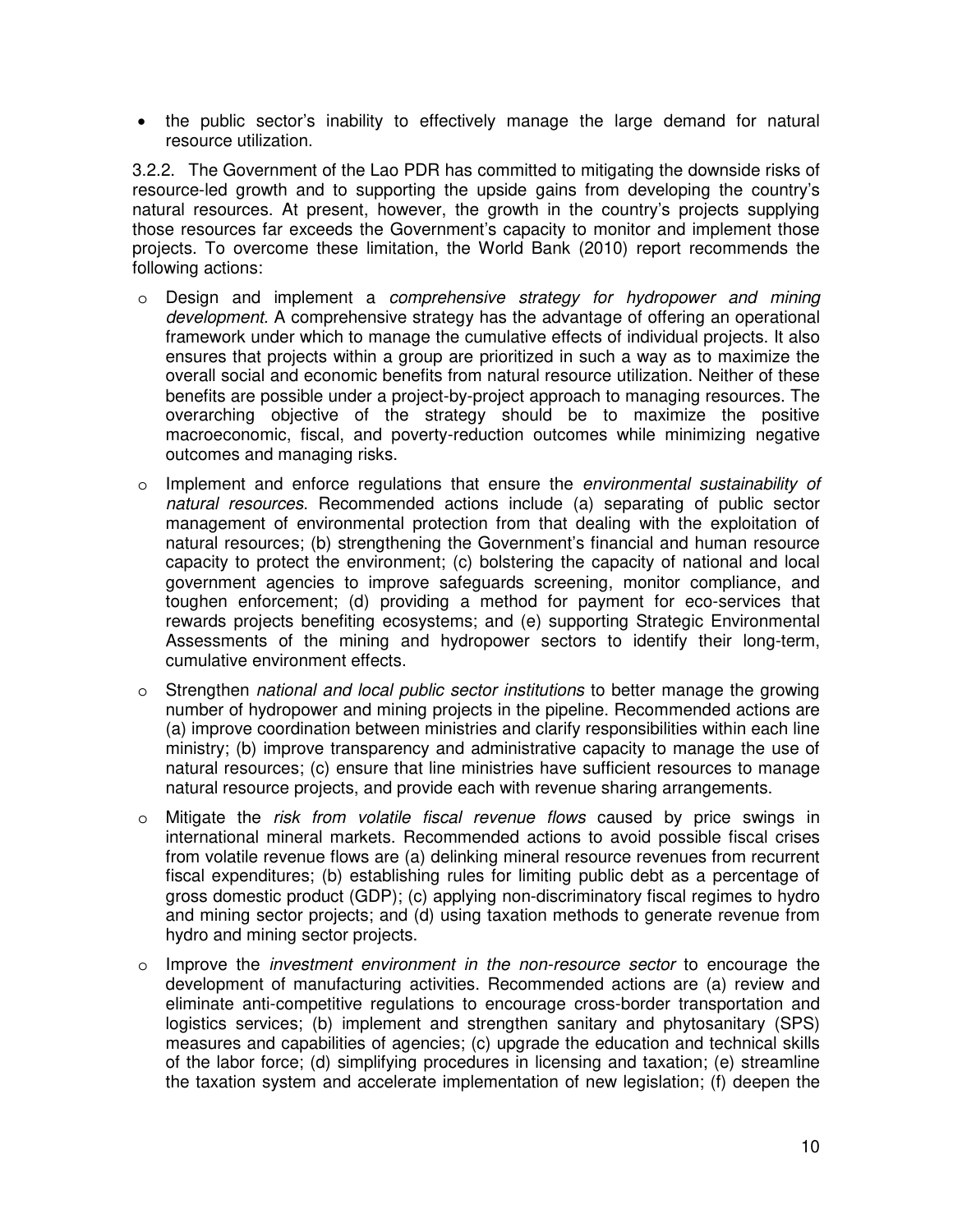financial sector and by reform state banks to improve access and reduce the cost of accessing investment finance.

### **3.3.Dutch Disease**

3.3.1. The mineral and hydroelectric export boom along with the sharp rise in copper prices between early 2009 and February 2011 have greatly contributed to the Lao PDR's strong growth performance in recent years. Despite weak links to other sectors in the economy, the expansion of the natural resource sector can negatively impact on other sectors through inflation and an exchange rate appreciation. The so-called Dutch disease occurs when are large and sustained capital inflows into the natural resource sector increase demand in the non-traded goods sector relative to the traded non-resource sector. First, there is a 'spending effect' as the increased demand causes inflation to accelerate and the real exchange rate to appreciate. Higher prices for domestic and foreign inputs raise the cost of production in the agricultural and manufacturing sectors and thereby give rise to a contraction or stagnation of other tradable sectors in the economy. Secondly, a 'resource-movement effect' occurs because the booming resource sector draws mobile factor inputs away from other sectors. The greater the amount of factors inputs used by the resource sector, the greater the drawdown of those factors on

the traded non-resource sector and the non-traded sector.<sup>[10](#page-18-0)</sup>

3.3.2. There is some evidence of a 'spending effect' in the Lao PDR economy since the since the beginning of the mineral and hydroelectric export boom. The real effective exchange rate has appreciated by nearly 30 percent since early 2005, while copper prices have surged 200 percent in the same period (Figure 3.1).<sup>[11](#page-18-1)</sup> The appreciation stems mainly from lower foreign to domestic prices caused by higher domestic demand for goods and services



that fuels inflation, and by the monetary authority's policy to stabilize exchange rate movements. The Bank of Lao PDR (BOL) maintains a managed floating exchange rate system, with the objective of limiting currency fluctuations within  $\pm 5$  percent a year relative to major currencies. The International Monetary Fund (2011) estimates that the currency is overvalued, between 8 and 26 percent depending on the estimation method, but the misalignment is also due to the large volume of imports being financed by foreign direct investment (FDI). To overcome the misalignment, the IMF has recommended tighter fiscal and monetary policy alongside structural reforms aimed at improving the business climate and trade integration with a view to narrowing the non-resource current account deficit.

<span id="page-18-0"></span>j  $10$  The explanation of the Dutch Disease and decomposition into the spending and resource-shift effects are due to W. M. Corden and P. Neary (1982), "Booming Sector and De-Industrialization in a Small

<span id="page-18-1"></span>Open Economy", Economic Journal, 92: 368.

<sup>11</sup> Figures 3.1 and 3.2 are updates of those that appear in Brahmbhatt and Vostroknutova (2010).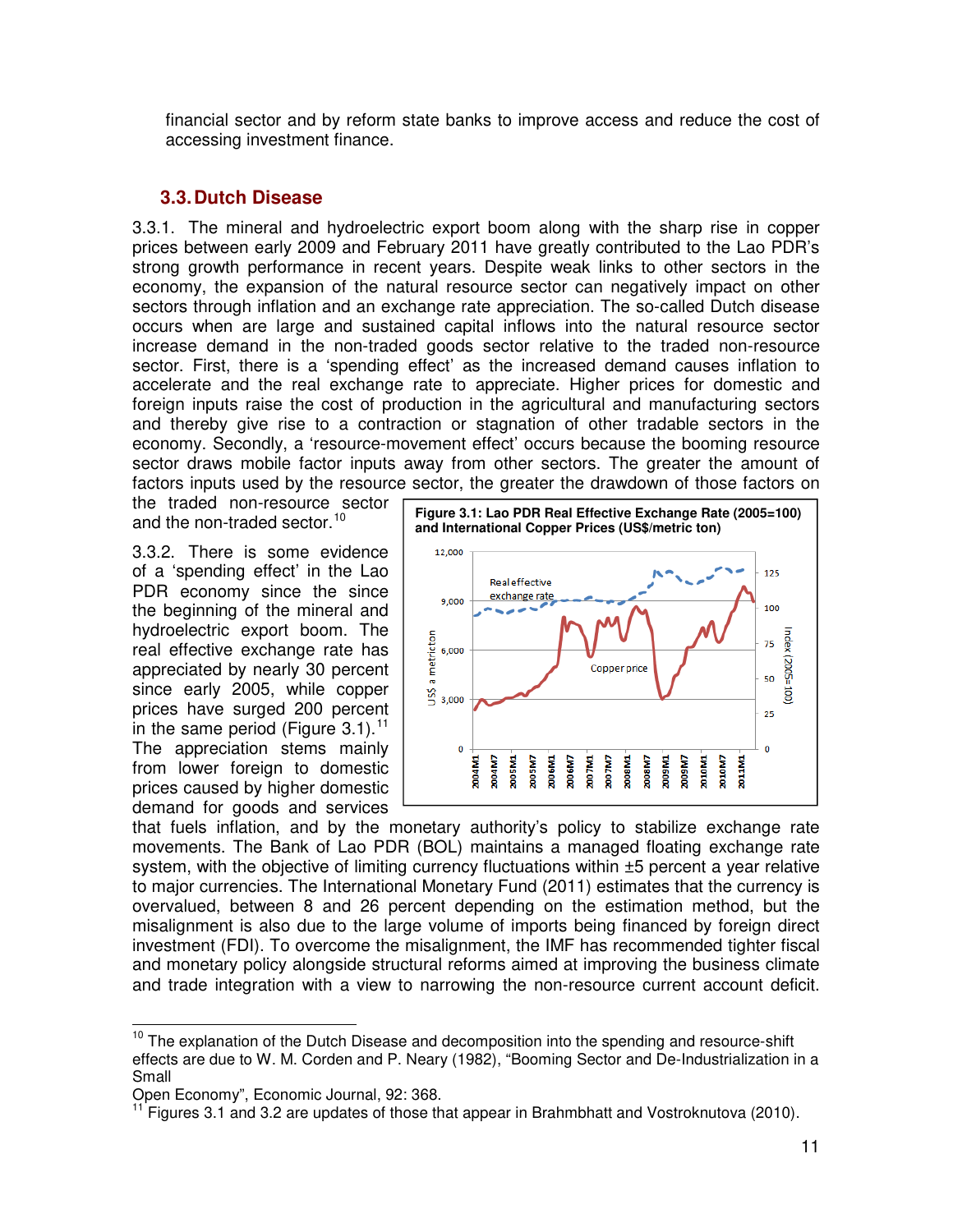While the impact of an overvalued currency has been found to be fairly negligible in the short run, Kyophilavong and Toyoda (2008) found a possible longer run structural stagnation in the non-resource tradable sectors (manufacturing and agriculture in particular).

3.3.3. There is less support for a possible 'resource-movement effects'. Figure 3.2 shows the increasing contribution of the natural resource sector to GDP and the declining importance of the agricultural sector, possibly associated with a crowding out effect. The contributions of both manufacturing and the non-tradables



sectors have stable. Brahmbhatt and Vostroknutova (2010) point out that the relative movements of these sectors within the overall economy may have been caused by other factors than those associated with the 'resource-movement effect'. For example, growth in the manufacturing sector has been driven by the food processing and small assembly industries; the expansion in the construction industry was due to large government spending; and the growth of the tourism was largely associated with the surge in international tourism travel to Southeast Asia. Moreover, Insisienmay (2008) has observed that the mining sector employs less than 1 percent of the country's labor force, so it is unlikely that an expansion in that sector will have a significant impact on the agricultural sector, where 80 percent of the labor force is employed.

3.3.4. To offset these negative effects, stronger linkages between the natural resource sector and agricultural and manufacturing activities are needed to offset the currency appreciation. Improved market efficiency and an increased emphasis on higher-value agricultural products can help to maintain the country's non-resource export competitiveness. Government policies can facilitate the process by reducing obstacles to investment and export-oriented activities in the non-resource sectors to ensure that favorable benefits from the resource boom also befall the traded non-resource sectors. The loss of export competitiveness due to the overvaluation of the currency needs to be considered. To counter further appreciation of the currency, tighter macroeconomic policies would help to control inflation, while productivity-enhancing structural reforms would improve the competitiveness of the economy in general and the non-resource sectors in particular.

3.3.5. The country's low ranking in the World Bank's Doing Business Survey (World Bank, 2011b) suggests areas where improvements could be made. These areas include protecting investors (where the Lao PDR ranks 182 out of 183 countries), carrying out business across borders (ranked 168), resolving insolvencies (ranked last at 183), getting credit (ranked 166), getting electricity (ranked 138), and paying taxes (123). For exports, IMCC (2011) points out that "it currently requires nine procedures, takes an average of 50 days and costs the equivalent of 2.4 times the GNI per capita (in 2008 values – US\$760) to export from the Lao PDR. Similarly, it requires 10 procedures, takes 50 days and costs the equivalent of 2.7 times GNI per capita (in 2008 values) to import a container. Overall,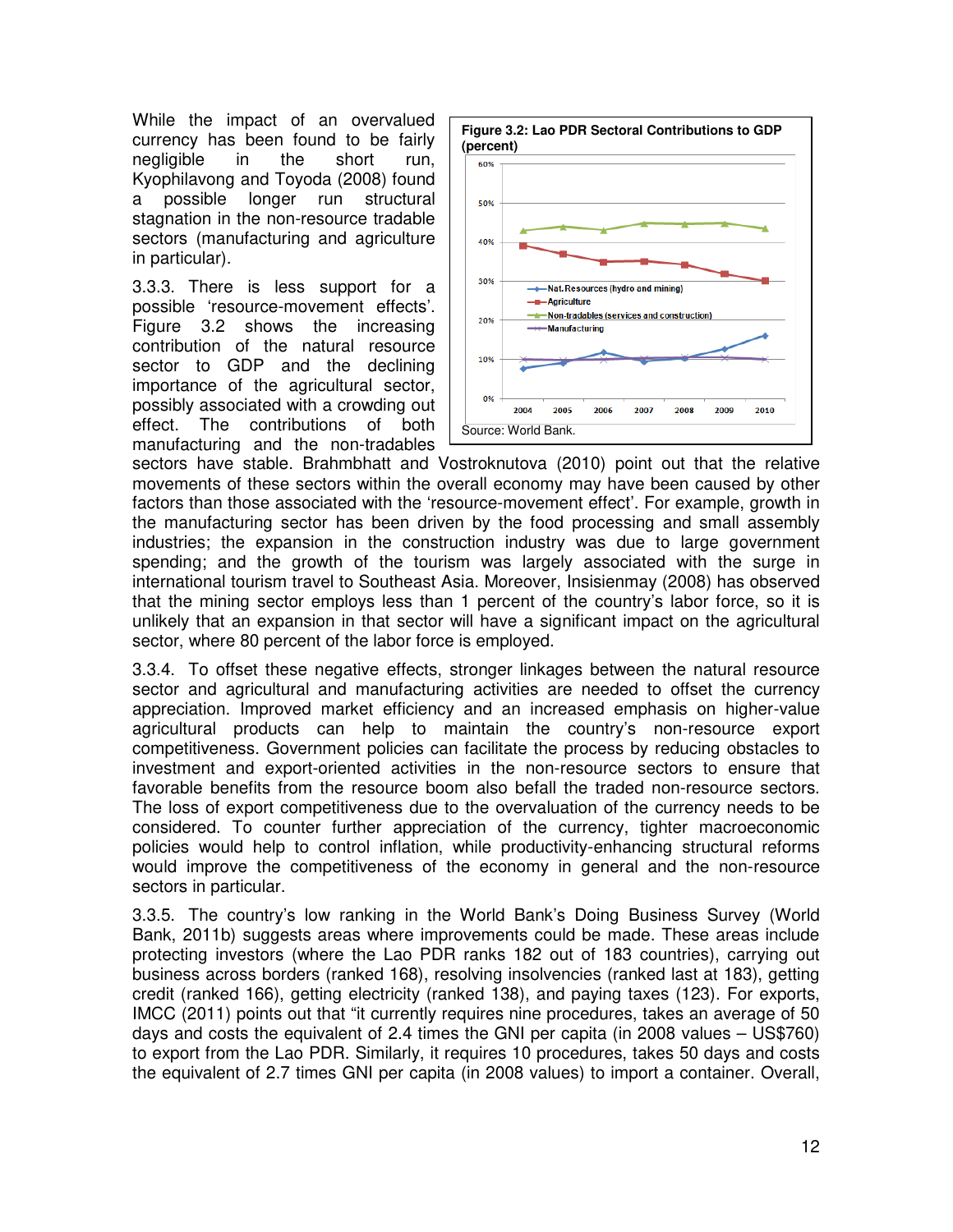the cost per container, either to export or to import, is more than double that of any of the comparator Asian countries.

### **3.4.Recommendations for Improving Export Competitiveness**

3.4.1. While considerable progress has been made since the DTIS (2006) in overcoming impediments to the Lao PDR's export competitiveness, several obstacles remain. Others have emerged as a result of the recent surge of resource exports. The recommendations made for overcoming some of the emerging obstacles are as follows:

- Strengthen private sector-government coordination in the non-resource sectors.
- Reduce the regulatory burden on exporters.
- **Improve trade facilitation.**
- Bolster the investment climate.
- **Strengthen intermediation by the financial sector.**
- Remedy existing low worker productivity, insufficient skills, and education inadequacies.

3.4.2. *Strengthen private sector-government coordination in the non-resource sectors*: Improvements in the competitiveness of non-resource sectors requires the joint efforts of businesses and government. While the evidence on diversification, survival rates and success rates clearly demonstrate that picking winners is likely to be counterproductive, the Government has an essential role to play in supporting new and emerging nonresource based activities. To this end, the DTIS (2006) recommended that support be given to the formation of industry cluster groups where businesses working together could design and implement strategic initiatives covering a range of initiatives to boost export competitiveness. They included improving market linkages, encouraging product innovation and branding, development of value chains and management of supply chains, supporting development of special economic zones (SEZs).

3.4.3. *Reduce the regulatory burden on exporters*: The government recently simplified and streamlined the country's regulations in the Enterprise and Investment Promotion Laws. However, exporters, especially those in the agricultural production industry, still spend more than twice as much time as non-exporters dealing with regulators. On average, exporters are inspected more times every year than non-exporters (Record and Nghardsaysone, 2010b). More importantly, while the recent reforms have diminished the regulatory burden on non-exporters, the time that exporters had to spend dealing with regulators still increased between 2006 and 2009 (see Record and Nghardsaysone, 2010b). Some recommendations to address these obstacles and improve export competitiveness are:

- o modernize border procedures, especially by introducing a risk-based approach to screening imports and exports, ensuring consistency in the application of procedures, and making rules, regulations, and procedures more transparent by publishing requirements in a user-friendly manner (World Bank, 2010a); and
- o More broadly, shift the focus of private sector and trade facilitation reforms from legislative action to the practical implementation of the existing laws and the adoption of international good practices (Record and Nghardsaysone, 2010b).

3.4.4. *Improve trade facilitation*: Cross-border trade facilitation continues to undermine the competitiveness of exports. The Lao PDR ranks 118 out of 150 economies on the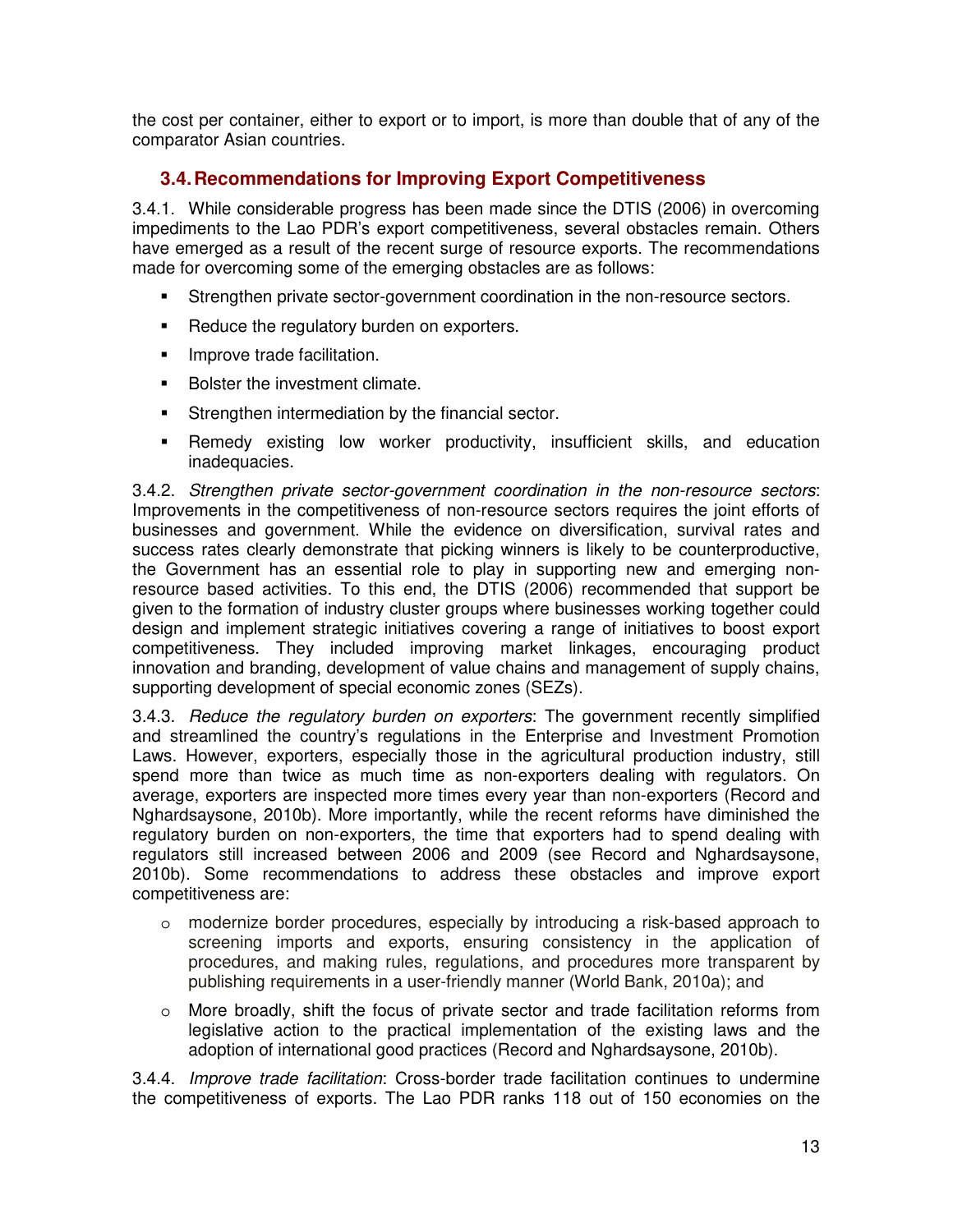World Bank's Logistics Performance Index, (World Bank, 2011d). Although the country's ranking on timeliness in reaching a destination is relatively low at 89, its ranking in particularly poor in logistics competence (137), infrastructure quality (132), ability to track and trace shipments (113), and the efficiency and effectiveness of its customs and other border procedures (113). The country also continues to perform poorly in its ranking on easy of doing business across borders, where its ranking is 168 out of 183 countries (World Bank, 2011b). It takes twice as long (44 days) to export or import a product as other East Asia and Pacific countries; the cost of shipping a container is also twice as high as the regional average. The World Bank is currently undertaking a Transport and Trade Facilitation Assessment that will highlight and prioritize the key issues and suggest priority reforms to improve the country's situation. According to Record and Nghardsaysone (2010b), anti- competitive regulations, including restrictions on cabotage, are a major part of the problem. These regulations prevent there being a level playing field between domestic and foreign trucking firms and results in significant costs to Laos-based traders. The Lao PDR's freight logistics sector is already facing difficulties because it is in the early stages of development, and these regulations only serves to undermine their ability to emerge as important players in the industry. Record and Nghardsaysone (2010b) also point out that the lack of a cost-effective, secure, and integrated regional transit system with a single integrated transit document and guarantee regime is another heavy constraint on cross-border trade operations. There is also much work needed for the successful implementation of a modern ICT system, and there remain problems of coordination between key border management agencies. To address these obstacles and improve export competitiveness, the World Bank (2010a) makes the following recommendations:

- o Eliminate the anti-competitive and inefficient regulations in the transportation;
- o Introduce a domestic protection system for SPS compliance;
- o Improve SPS regulations and infrastructure for agribusiness exports; and
- o encourage public-private partnerships in creating near-border storage facilities.

3.4.5. *Improve the investment climate*: The World Bank's Investment Climate Assessment (2011c) identifies or taxation, access to finance and an inadequately educated workforce as the investment constraints for the non-resource sector. The Unified Investment Promotion Law of 2010 improves on the previously separate domestic and foreign investment laws and eliminates the need for new investors to apply for an investment license. It helps to create a level playing field for both domestic and foreign investors by harmonizing business entry procedures and investment incentives. Foreign investors in general business activities can now proceed straight to registration under the Enterprise Law. However, a lack of full transparency and the inconsistent interpretation and implementation of sector-level regulations still create problems for investors.

3.4.6. Access to credit and excessively high costs of financing still represent one of the largest constraints to businesses. In fact, the Lao PDR's ranking for ease of getting credit has fallen from 155 out of 183 countries in 2010 to 166 in 2011 (World Bank, 2011b). To address these obstacles and improve export competitiveness, the Davading (2010) and the World Bank (2010a) have recommended that the Government help to increase the capacity of the private banking sector to serve SMEs and other local enterprises by:

- o reforming collateral requirements and procedures as well as the institutional arrangements for exercising creditors' rights;
- o upgrading the bankruptcy law;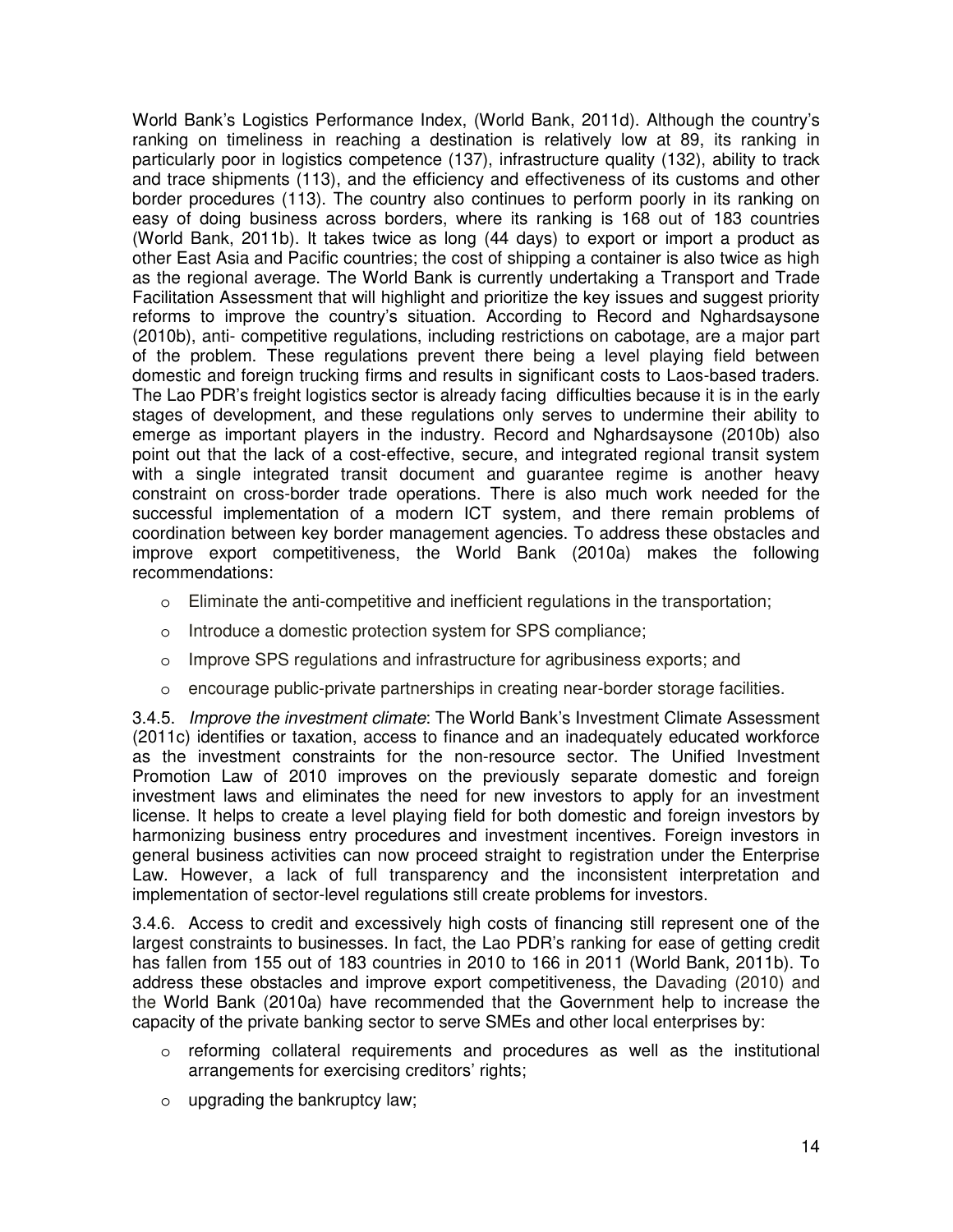- o improving loan screening procedures and collateral requirements;
- o promoting formal microfinance and other financial institutions to diversify and improve financial products and services, especially for small businesses; and
- $\circ$  helping banks move away from administered interest rates to an environment with more competition, better prudential regulations, and more effective supervision.

3.4.7. Recommendations for improving the tax system, raising labor force productivity and skills, and generally strengthening the investment climate and improving export competitiveness are:

- $\circ$  increase access of exporters to domestic and international markets by (a) investing in business infrastructure such as rural roads, electricity, logistics, and communications; (b) continuing policy reforms to facilitate the movement of goods within and across borders; and (c) helping the private sector to build its capacity to comply with market standards such as SPS and technical barriers to trade (World Bank, 2010a);
- $\circ$  fully implement all recently approved legal and regulatory instruments for business, including the Enterprise Law, the Unified Investment Promotion Law, the Customs Law, bankruptcy laws, and regulations to simplify procedures for international trade (World Bank, 2010a);
- o overcoming labor shortages and skill mismatches by strengthening technical vocational education and training initiatives (World Bank, 2010c);
- $\circ$  providing incentives for firms to invest in in-service skill development activities and on-the-job training in key industries, such as garments, tourism, and other sectors (Davading, 2010);
- $\circ$  carrying out an in-depth analysis of skill mismatch to guide policy in this area (World Bank, 2010c);
- $\circ$  developing a national strategy for the long-term technical and vocational training needs of the labor force in close collaboration with the private sector and producing a plan for developing the institutional capacity to deliver the training (Davading, 2010);
- $\circ$  regularly monitor labor force trends to better understand structural market changes (World Bank, 2010c);
- $\circ$  improve the tax administration by lowering the VAT threshold and moving towards a unified accounting system while gradually eliminating the dual-track accounting and lump-sum taxation system (Davading, 2010; World Bank, 2010a); and
- $\circ$  introduce unified minimum tax rates and accounting and financial statement requirements, while also streamlining tax administration for small firms (World Bank, 2010a).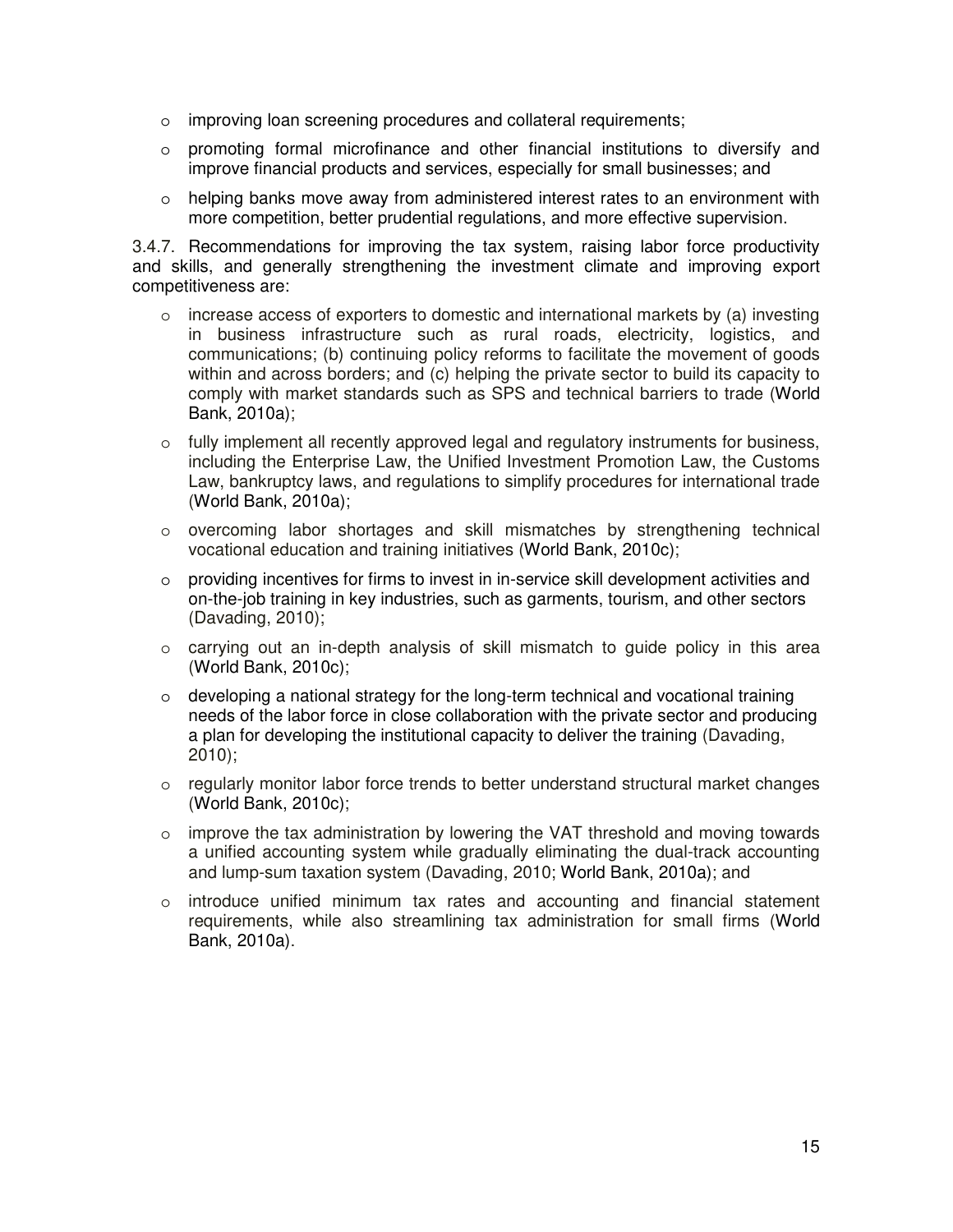### **4. RESOURCE SECTOR LINKAGES**

#### **4.1.Overview**

4.1.1. This chapter examines how the possibly negative effects from resource dependence can be ameliorated by strengthening linkages. The potential for offshoot industries are investigated, as are value additions to the resource sector. Recommendations are made on how to strengthen linkages between the non-resource and resource sectors, as well as ways to support the development of offshoot industries.

### **4.2.Offshoot Industries**

4.2.1. Large-scale natural resource exploitation has the potential to improve local living standards and support the Government's overall poverty reduction strategy. In communities where resource-based projects are underway, communities can benefit from employment and income-generating opportunities. Demand for goods and services generated by the large mining and electrical energy projects can also support the development of offshoot industries from which local and national sourcing of products and services occur. In mining the largest ongoing operating expenses are for (a) fuel used in machinery and equipment, (b) earth moving machinery, (c) utilities, (d) food services, and (e) machinery and maintenance services. Of these, electricity is the only one that is currently sourced entirely from within the Lao PDR. Fuel supplies are wholly imported, as are earth moving and other machinery. Most of the food supplies are also imported, despite efforts to source from domestic suppliers. In the short to medium term, the best opportunities for the development of domestic activities to service the mining companies are machinery maintenance services, training of technical personnel in a wide range of capacities, including business services, accounting and safety standards. Over the longer run, there are possibilities in high value agricultural activities like organic fruits and vegetables and agri-processing industries whose products are in demand by local mining companies.

4.2.2. Large hydroelectric power projects are likely to create greater opportunities for the creation of offshoot industries than mining companies. Like mining companies, they generate demand for maintenance services for machinery and equipment, business and accounting activities, safety-related work practices, and the food service industry. Additionally, the damns of the hydroelectric power plants provide fishing, new farming activities along the shoreline, tourism and recreational activities in the areas. There are also large resettlement activities associated with the building of damns, which involve the establishment of new socially cohesive and integrated communities.

#### **4.3.Scope for Value Addition**

4.3.1. The main area for value addition in the natural resource sector is in the mining sector. The 2011-15 target for the mining sector established by the NSEDP VII (Ministry of Planning and Investment, 2011) is to "process important minerals to transform them into finished products or semi-finished products, like copper plates (340,000 tons/year), gold bars (24 tons/year), coal (728,000 tons/year), and gypsum (600,000 tons per year).

4.3.2. In other sectors, the NSEDP VII "aim is to select sectors and regions having the conditions for growth" (Ministry of Planning and Investment, 2011). The emphasis is, first, the development of main sectors, namely, agriculture, agro-processing, hydropower industry, tourism, mining and the building material industry; second, on areas related to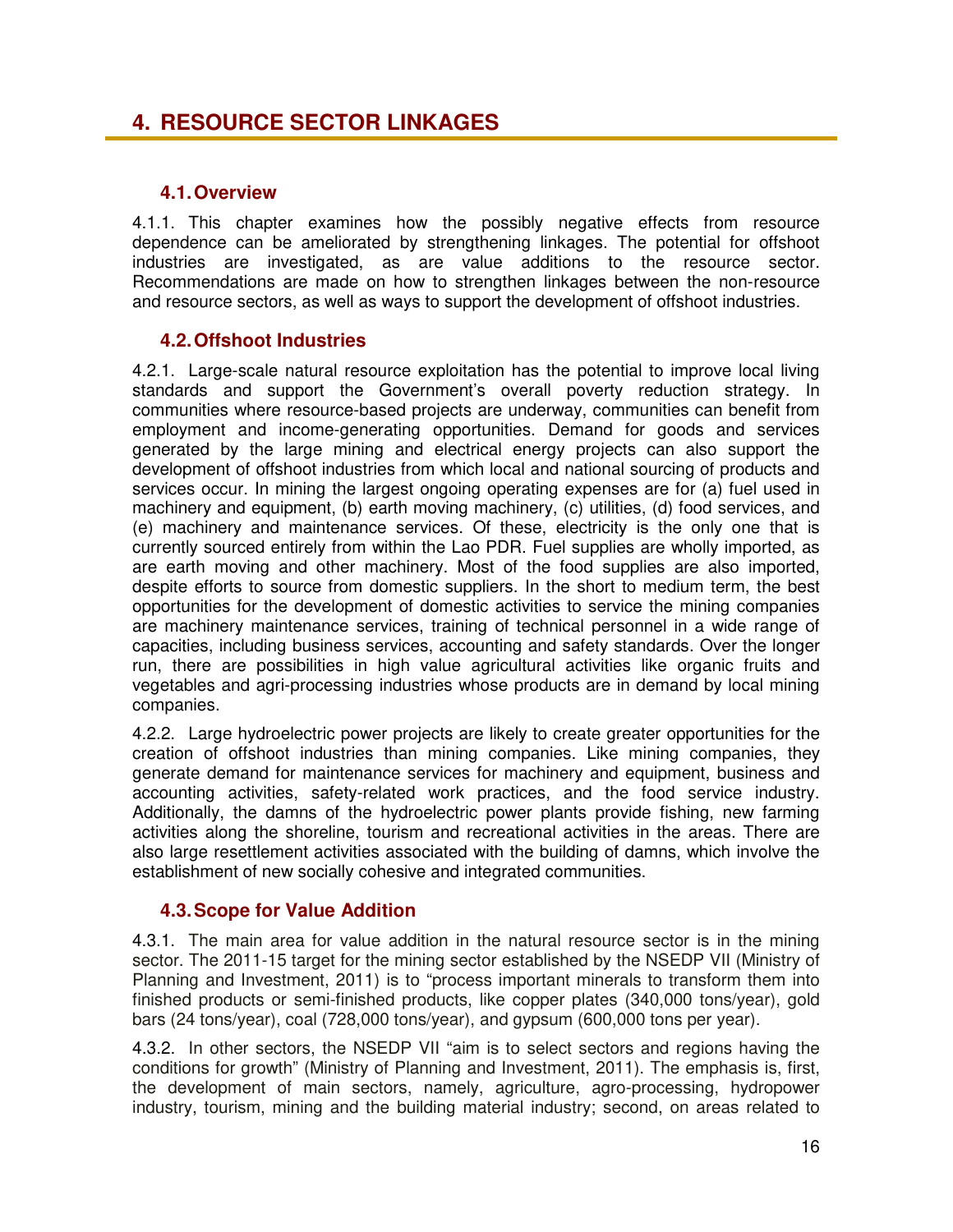human resources and technological development to raise the value of products produced within the country, especially in processing industries and export-oriented activities; and, third, on infrastructure and services.

4.3.3. The possibility of adding value to the mining industry through downstream activities has been a subject of discussion between the Government and the mining companies.<sup>[12](#page-24-0)</sup> A report by the International Council on Mining and Metals (ICMM, 2011) lays out four conditions that need to be considered for copper smelting to be economically feasible:

- o The availability of particular inputs for smelting operations.
- o The ability to carry out large scale smelting and refining processing activities to make the operations economically viable.
- $\circ$  Proximity to markets for semi-fabricated products of copper to prevent long delivery times.
- o The ability to operate on small margins since, as a proportion of the overall 'value added, the proportion going to the operator of a smelter or refinery as compared with a miner has fallen from 32.5 percent to 9 percent between 1998 and 2009.

4.3.4. A present a large part of the world's capacity for semi-fabricates of non-ferrous metals is located in China and other East Asian countries to meet their dramatic increase in demand. As a result of this shift, excessive smelting and refining capacity relative to mining capacity has arisen in other parts of the world where smelters have stayed open after the mines have closed. The large smelters that are presently located in large copper consuming countries like China and other Asian countries enjoy a competitive advantage because of their proximity to markets. The ECMM (2011) report also points out the small developmental impact of smelters because of their capital-intensive operations and small employment effects. Moreover, large smelters can bring with them other less desirous impacts on the environment and immediate surroundings. These conditions suggest that there is little, if any, reason for supporting the introduction of downstream activities in the Lao PDR's mining sector.

4.3.5. On the positive side, Larsen (2010) has pointed out that the Lao PDR has the necessary inputs for sustaining high value additions to mining operations. In particular, electricity and water availability from the Mekong River and its tributaries offers potential for sustaining processing industries that could add value to the primary resource value and generate additional economic activity along the value chain. The recent commissioning of a copper wire manufacturer is cited as an example of one of the first steps towards extending the value chain. Moreover, the planned construction of a railway link to China could provide the Lao PDR with a comparative advantage for bulk shipments to that market.

#### **4.4.Recommendations for Improving Linkages**

4.4.1. There still remains controversy over whether value addition is possible in the mining sector. It is likely that the debate will continued unresolved until an independent indepth study is conducted to assess the possibilities of developing downstream activities in the sector.

<span id="page-24-0"></span>j  $12$  See, for example, 24 February 2011 workshop on "Utilizing Mining and Mineral Resources to Foster the Sustainable Development of the Lao PDR", in which the Government of the Lao PDR and the International Council on Mining and Metals (ICMM) discussed the role of mining and mineral resources in the country's sustainable development. Among the topics discussed by the 150 participants was the issue of adding value to the industry through downstream activities.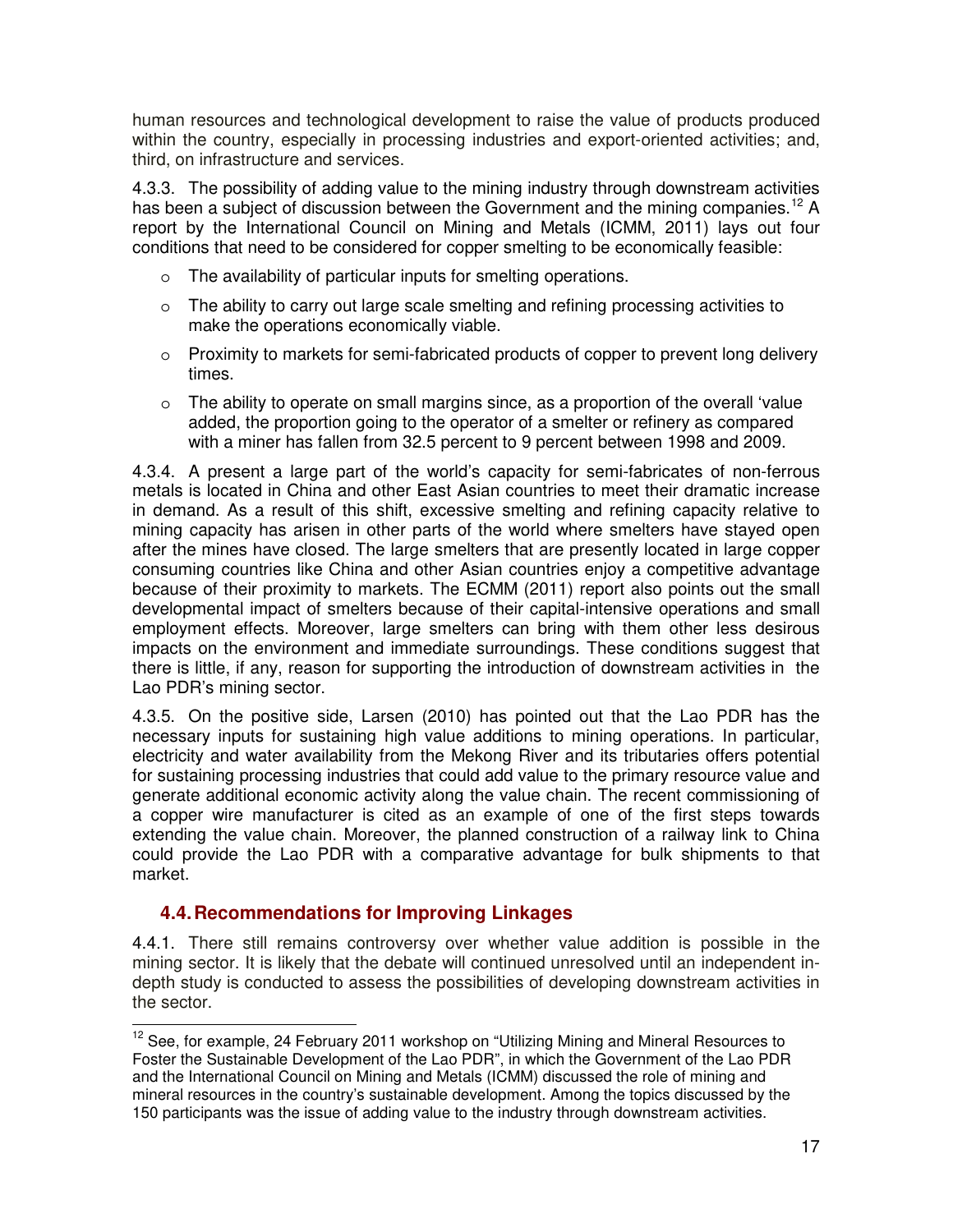4.4.2. In offshoot activities, demand for services is expected to grow rapidly and parallel the expansion of hydroelectric power and mining activity. To take advantage of these opportunities, the country will need to develop a strong and broad-based skilled labor force. Investment in education and technical training should be guided by projected skills needs within service industries. The DTIS (2006) recommended the adoption of a cluster approach to improve competitiveness. Building those competitive clusters starts with an understanding of the demand for products and services in key markets, and then investing in factors inputs through training and education of a skilled labor force to meet the needs of the market. Those same principles can be applied to building linkages to hydroelectric and mining activities.

4.4.3. There are also opportunities for local agricultural development to supply resourcebased activities. Attempts are already being made by mining companies to source food supplies locally, albeit with mixed success. In other countries, local industries like that of furniture have been established around mining sites to supply furniture for offices and housing for the staff and workers (Danish Institute for International Studies, 2011). Nonetheless, stimulus of large-scale commercial mining linkages with the broader economy is imperative for a small country like the Lao PDR. Without a broader expansion of non-resource sectors, it will be unable to translate the increased economic gains from mining and hydropower into sustainable development. Interventions by government and development partners should therefore be designed to improve linkages between resource-based industries and investments in high value non-resource activities such as organic agriculture and the agri-processing industry.

- 4.4.4. Specific recommendations for building linkages and value addition:
	- $\circ$  conduct an in-depth and independent-based assessment on the possibility of adding value to the mining industry through downstream activities;
	- $\circ$  for the development of service industries that can support resource-based industries, design and implement a national strategy for long-term technical and vocational training of the labor in those industries;
	- $\circ$  for the development of services supporting the resource-based industries, provide incentives for companies to offer on-the-job training;
	- $\circ$  for development of new activities in the areas where large-scale mining and hydroelectric projects are located, strengthen business development services (BDS) capacity and, where needed, establish BDS centers that are self-sustainable over the medium to long run; and
	- $\circ$  for development of non-resource sectors throughout the country to supply needed goods and services in the resource sector, implement human resource development policies and programs to improve technical skills and education levels in a broad range of industries.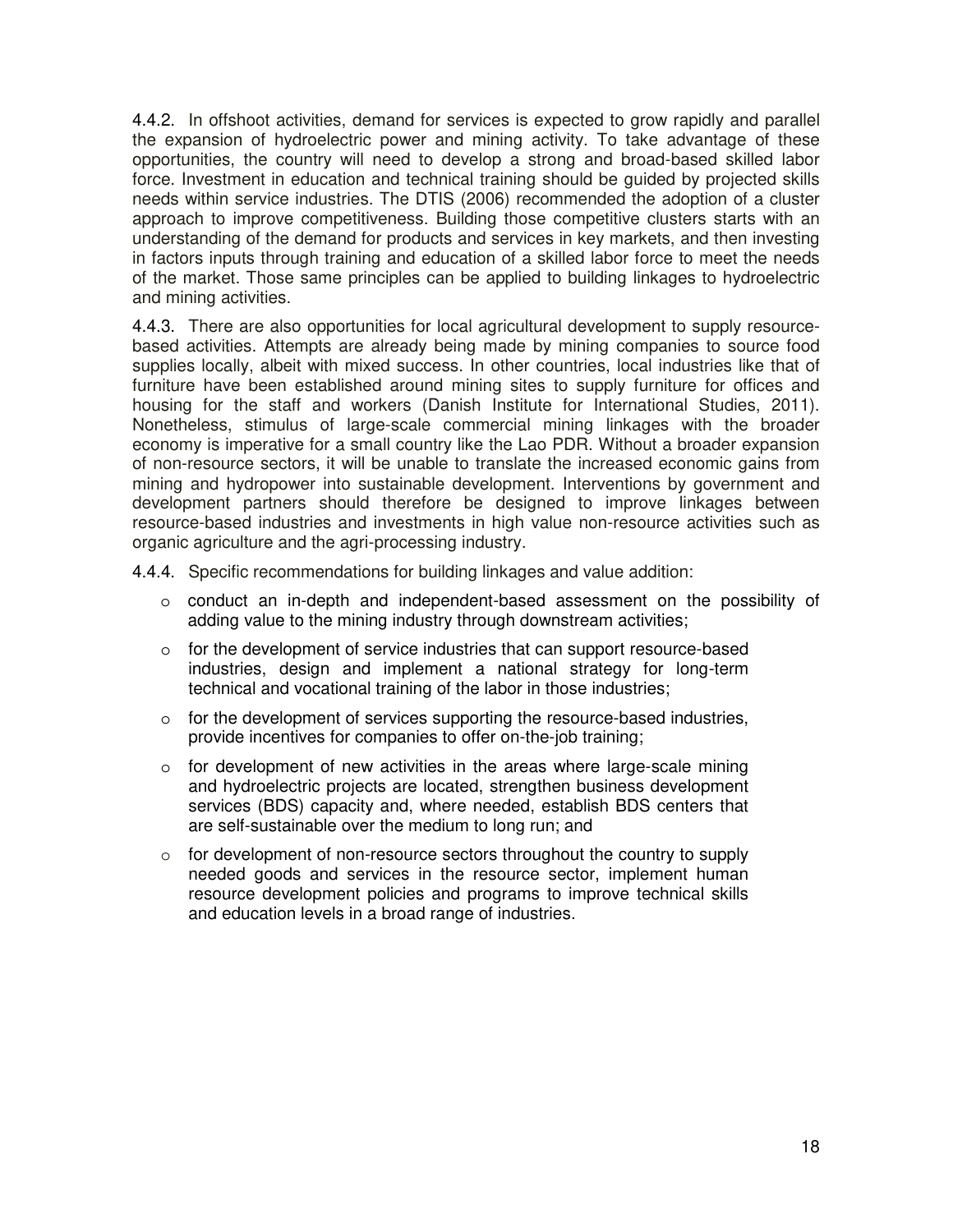### **5. EXPORT DIVERSIFICATION AND VALUE ADDITION**

### **5.1.Introduction**

5.1.1. The Lao PDR's greatest trade challenge is to maintain its overall high export growth rates in the coming years. Since a large proportion of its foreign exchange earnings now originate in finite mineral and electrical energy reserves, the only way to achieve sustainable export growth into the future is through export diversification into other activities. Development of new product exports is particularly important in view of the fact that proven copper reserves are expected to last 10 to 15 years, implying that mineral earnings could begin to decline in 2020 (Leung, Bingham and Davies, 2010). Moreover, mining revenues are significantly vulnerable to commodity price shocks.

5.1.2. Notwithstanding the country's concentration on a few natural resource products for the bulk of its export earnings, the number of products exported has risen greatly in the last few years. In an update to their study on Lao PDR exports, Record and Konesawang (2011) found that the number of 4-digit HS products exported has risen from less than 200 in 2006 to nearly 600 products in 2009. Moreover, they found that the Hirschman-Herfindhal (HH) index of export concentration had decreased from 0.20 in 1997 to 0.15 in 2009. Notwithstanding, the country's continued high level of commodity concentration suggested by the recent HH index, it was found to be within the expected range for a lowincome economy.

5.1.3. In the coming years, the challenge will be all the more great as production and investment strategies will need to change and adapt to the rebalancing of economies within the Asian region. Already the Lao PDR exports 80 percent of its goods to nearby China, Thailand and Vietnam, compared with roughly half that percent a decade earlier. The country's much stronger geographic concentration of exports may be in line with ASEAN efforts to redirect Asian trade intra-regionally, but the present reliance on trade with neighboring countries can also make the country highly exposed to external shocks from those economies. This chapter considers export diversification opportunities in the Lao PDR and investigates the potential for offshoot industries and value addition in resource export, particularly minerals and electricity.

### **5.2. Trends and Opportunities in Export Diversification**

5.2.1. One way to assess a country's export diversification opportunities is to examine the export performances of specific products or product groupings, and the likely implications of different product-specific export growth rates on changing in the country's overall trade patterns. Measurement of those export performances can be undertaken by calculating the revealed comparative advantage (RCA), which measures a product's export performance in terms of relative changes in its global market shares.[13](#page-26-0) The results can then classified into the following four categories:<sup>[14](#page-26-1)</sup>

<span id="page-26-0"></span>j  $13$  In particular, the RCA is calculated as a country's share of world exports in a given product, divided by that country's share of total world exports.

<span id="page-26-1"></span><sup>&</sup>lt;sup>14</sup> Based on V. Chandra and I. Osorio Rodarte (2009), "A Conceptual Framework for Export Diversification and Sustainable Growth". Washington, DC, Economic Policy and Debt Department, The World Bank.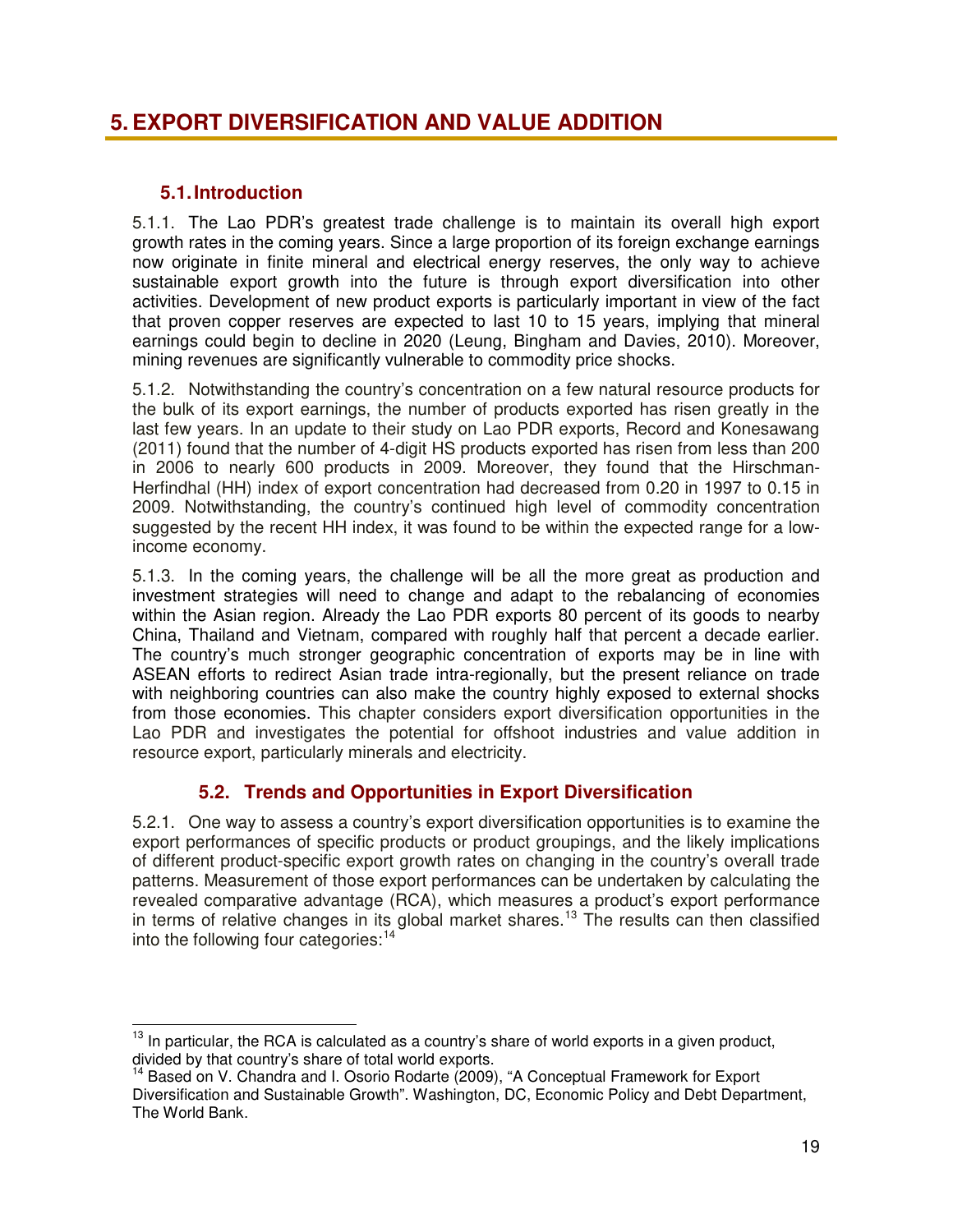- o *Traditional products*, which have demonstrated a high and stable RCAs over time;
- o *Disappearing products*, which have experienced high but declining RCAs over time;
- o *Emerging products*, which have experienced rising RCAs over time; and
- o *Marginal products*, which have never experienced significant RCAs.

5.2.2. Table 5.1 shows the product classification for the Lao PDR. As expected, wood, textiles and clothing, vegetables, and coffee and tea are traditional exports, whose importance to the economy has remained strong throughout the last two decades. Among the most important emerging exports are electrical energy and copper. Others are live animals, cereals, other base metals, cement, oil seeds and various grains, silk and footwear. Disappearing exports are various types of gums, resins and vegetable extracts, raw hides and leather, and iron and steel.<sup>[15](#page-27-0)</sup>

5.2.3. A more detailed study by Record and Konesawang (2010) has found similar results for the same product groupings as in Table 5.1, but it provides a more disaggregated breakdown of product performances. A notable finding of their work is that many of the newly emerging products being exported by the Lao PDR have a relatively low income potential. While diversification offers benefits of reduced risk associated with highly concentrated exports, there is considerable scope for broadening the exports into those having high income potentials both within the region and in global markets. They

|                              |                                     |                |           | <b>RCA</b>  |             |
|------------------------------|-------------------------------------|----------------|-----------|-------------|-------------|
|                              | <b>Product Category</b>             | <b>HS Code</b> | 1990-2010 | High        | Low         |
| <b>Traditional Products</b>  | Wood and wood products              | 44             | 26.8      | 45.2 (1992) | 12.0 (2010) |
|                              | Vegetable products                  | 14             | 20.8      | 66.4 (2001) | 3.2(2000)   |
|                              | Coffee and tea                      | 09             | 15.3      | 35.1 (1998) | 1.1 (1991)  |
|                              | Clothing and textiles               | 61-62          | 10.5      | 17.9 (2002) | 1.9 (1990)  |
|                              |                                     |                |           | <b>RCA</b>  |             |
|                              | <b>Product Category</b>             | <b>HS Code</b> | 2005-2010 | High        | Low         |
| <b>Emerging Products</b>     | Electrical energy                   | 2716           | 42.6      | 69.1 (2010) | 20.3 (2008) |
|                              | Copper and copper ores              | 26 & 74        | 19.4      | 33.7 (2008) | 9.4(2005)   |
|                              | Cereals.                            | 10             | 3.6       | 6.6(2009)   | 1.5(2008)   |
|                              | Live animals.                       | 01             | 2.9       | 5.3(2006)   | 0.7(2010)   |
|                              | Cement                              | 25             | 1.8       | 3.5(2009)   | 0.8(2010)   |
|                              | Other base metals                   | 81             | 1.7       | 5.5(2010)   | 0.0(2006)   |
|                              | Oil seeds and various grains        | 12             | 1.7       | 2.3(2005)   | 0.9(2008)   |
|                              | Silk.                               | 50             | 1.7       | 8.1 (2005)  | 0.2(2009)   |
|                              | Footwear                            | 64             | 1.1       | 1.6(2005)   | 0.9(2009)   |
|                              |                                     |                |           | <b>RCA</b>  |             |
|                              | <b>Product Category</b>             | <b>HS Code</b> | 1990-99   | <b>High</b> | Low         |
| <b>Disappearing Products</b> | Gums, resins and vegetable extracts | 13             | 8.9       | 31.3 (1990) | 2.2(2008)   |
|                              | Raw hides and leather.              | 41             | 2.4       | 5.1 (1991)  | 0.1(2009)   |
|                              | Iron and steel                      | 72             | 1.0       | 6.0 (1990)  | 0.0(2010)   |

Note: HS refers to Harmonized System nomenclature for classification of internationally traded goods. Source: Calculated from total world trade data and Lao PDR mirror trade data for the Lao PDR in Comtrade database.

<span id="page-27-0"></span>j <sup>15</sup> Marginal products are not shown. For an analysis of the cement and steel industries, see Montague Lord (2010), "Implications of WTO Accession for Selected Domestic Industries of Laos". Vientiane, Ministry of Industry and Commerce, United Nations Development Programme (UNDP). Capacity Building and Technical Support to Laos in the World Trade Organization Accession Negotiation.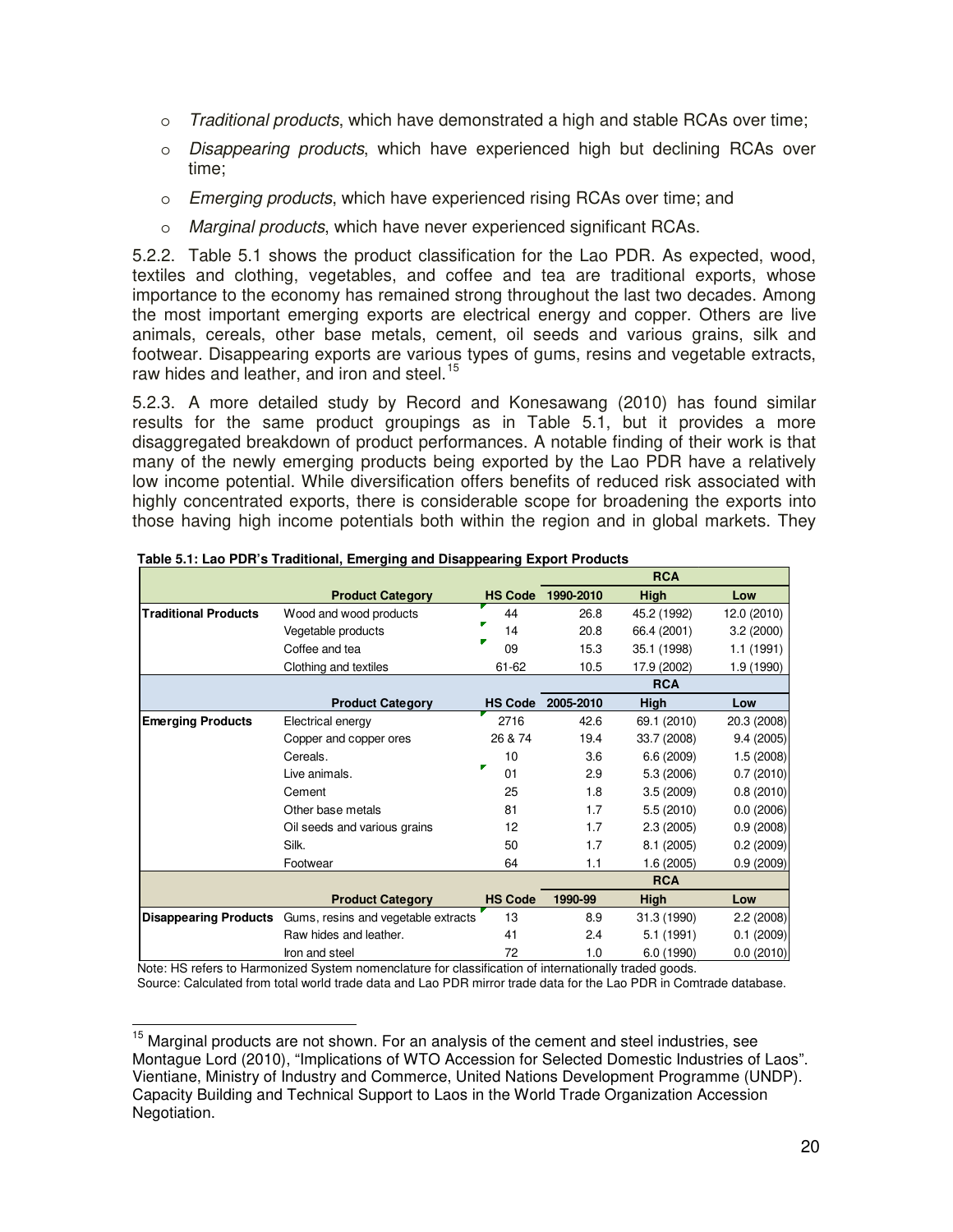concluded that, while the country faces large challenges in diversifying its exports into higher value added products, there is greater scope for expanding value added activities into land-intensive activities, such as those originating from agriculture, rather than from labor-intensive activities.

5.2.4. Another way to identify the country's export diversification is to identify the varying degrees of global competitiveness that the Lao PDR's exports have achieved, the types of global markets faced by the various export products and, based on these results, the potential export diversification that could occur in products having robust markets. This types of product groups can be classified into the following four categories:<sup>[16](#page-28-0)</sup>

- o *Champions*: Products in which export market shares are rising and global markets are expanding at above-average rates.
- o *Achievers in Adversity*: Products with rising market shares but with below-average global market growth rates.
- o *Moderate Achievers*: Products with average or below average export growth rates and below-average global market growth rates.
- o *Declining Sectors*: Products in which the Lao PDR's market share is falling and global markets are growing slowly.

5.2.5. As can be observed in Table 5.2, there are 11 product groupings that have had dynamic growth rates for both exports and markets. They include the large emerging exports of copper and electricity, as well as pharmaceutical products, fertilizers, rubber, essential oils and wood pulp. Of particular note have been copper, pharmaceuticals, and fertilizers, which have had particularly high average growth rates in both exports and their international markets in the last decade (Figure 5.1).

| <b>Champions: Dynamic Exports and Markets</b> |                                                            |    | Achievers in Adversity: Robust Growth to Moderate Markets |
|-----------------------------------------------|------------------------------------------------------------|----|-----------------------------------------------------------|
| 74                                            | Copper and copper ores                                     | 60 | Knitted or crocheted fabrics.                             |
| 27                                            | Electrical energy                                          | 92 | Musical instruments                                       |
| 71                                            | Gold and other precious metals                             | 38 | Miscellaneous chemical products.                          |
| 28                                            | Inorganic chemicals and compounds of precious metals       | 49 | Printed books and newspapers                              |
| 30                                            | Pharmaceutical products.                                   | 95 | Toys, games & sports items                                |
| 31                                            | Fertilisers.                                               | 07 | Edible vegetables and certain roots and tubers.           |
| 72                                            | Iron and steel.                                            | 08 | Edible fruit and nuts; peel of citrus fruit or melons.    |
| 40                                            | Rubber and articles thereof.                               | 39 | Plastics and articles thereof.                            |
| 73                                            | Articles of iron or steel.                                 | 55 | Man-made staple fibres.                                   |
| 33                                            | Essential oils and resinoids                               | 42 | Articles of leather                                       |
| 47                                            | Wood pulp                                                  | 20 | Preparations of vegetable and fruits                      |
|                                               |                                                            | 22 | Beverages and spirits                                     |
|                                               | <b>Moderate Achievers: Modest Export and Market Growth</b> | 25 | Cement                                                    |
|                                               | 61-62 Textiles and clothing                                | 10 | Cereals.                                                  |
| 12                                            | Oil seed and misc grains                                   | 29 | Organic chemicals.                                        |
| 13                                            | Lac; gums, resins & other vegetable saps & extracts.       | 53 | Paper yarn and woven fabrics                              |
| 9                                             | Coffee, tea, mat- and spices.                              | 41 | Raw hides leather.                                        |
| 44                                            | Wood and articles of wood                                  | 64 | Footwear                                                  |
|                                               |                                                            | 24 | Tobacco and tabacco products                              |
|                                               | <b>Declining Sectors: Poor Growth Exports and Markets</b>  | 94 | Furniture                                                 |
| 01                                            | Live animals.                                              |    |                                                           |

**Table 5.2: Lao PDR's Dynamic and Moderate Growth Exports and Their Global Markets**

Source: Calculated from total world trade data and Lao PDR mirror trade data for the Lao PDR in Comtrade database.

<span id="page-28-0"></span> $\overline{\phantom{a}}$  $16$  The classification is adopted from A. Jessen and C. Vignoles (2010), "Deepening and Diversifying International Trade", in L. Rojas-Suarez and C. Elias, *From Growth to Prosperity*. Washington, DC., Inter-American Development Bank.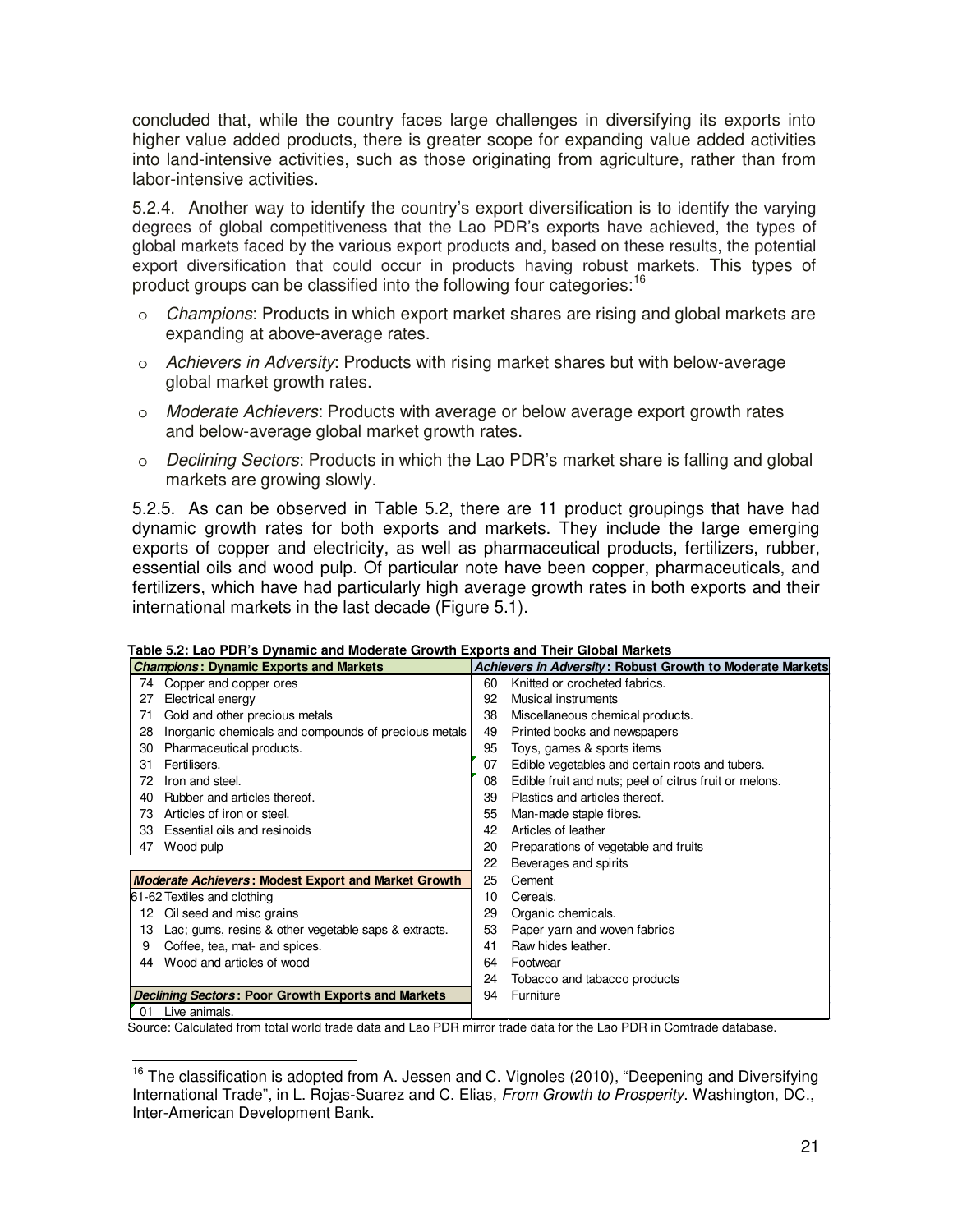5.2.6. There are also a large number of fast growing export products with more moderate growth in their international markets. Notable among these is textiles and clothing, which together with wood and wood products, has contributed greatly to the country's total foreign exchange earnings. Together these two product categories contributed nearly 80 percent of total export earnings between 1990 and 2004. Although their contribution to total export earnings has fallen sharply as a result of the rising importance of mining and electrical energy exports, the value of textiles and clothing exports has continued to climb in recent years, while that of wood and wood products did not decline significantly until 2010.

5.2.7. The Lao PDR textile and garment industry benefits from the country's status as a Least Developed Country (LDC) under the Generalized System of Preferences (GSP). Nevertheless, most clothing factories are unable to take full advantage of this preferential market access because of strict rules of origin (ROO) on local content requirements. In order to fulfill the GSP requirements of the European Union, which is the Lao PDR's largest market by far, factories must have local content worth more than 50 percent of the total production



costs. Moreover, the industry is highly dependent on imported fiber, yarn, and fabric for assembling finished products. As a result, it has little, if any, capacity to add value to products. The challenges for the industry are (a) to more fully integrate its activities into the ASEAN production based in order to allow it to specialize; (b) to improve the productivity of the labor force, which is currently below that of competitors like Cambodia, China, India, and Bangladesh; (c) to upgrade the machinery and equipment of its textile factories; (d) to reduce the currently high lead time for delivery of finished products to markets because of the lack of supporting industries and inefficient transport facilities.<sup>[17](#page-29-0)</sup>

5.2.8. The contribution of all other exports (excluding copper, electricity, wood and wood products, and textiles and clothing) remains relatively small at 17 percent of total merchandise export in 2010. Despite their strong 35 percent average annual growth in the last two decades, year-to-year variations in the growth of those exports have been varied greatly. If the country's exports are diversify into non-resource intensive products in the future, it will be important to ensure that they sustain stable growth rates in the medium to long term. Several industries and sectors are especially important to strengthening and diversifying the country's export portfolio:

<span id="page-29-0"></span>j <sup>17</sup> ASEAN Federation of Textile Industries (2011), "Laos Textile and Garment Industry Profile". Kuala Lumpur, Malaysia.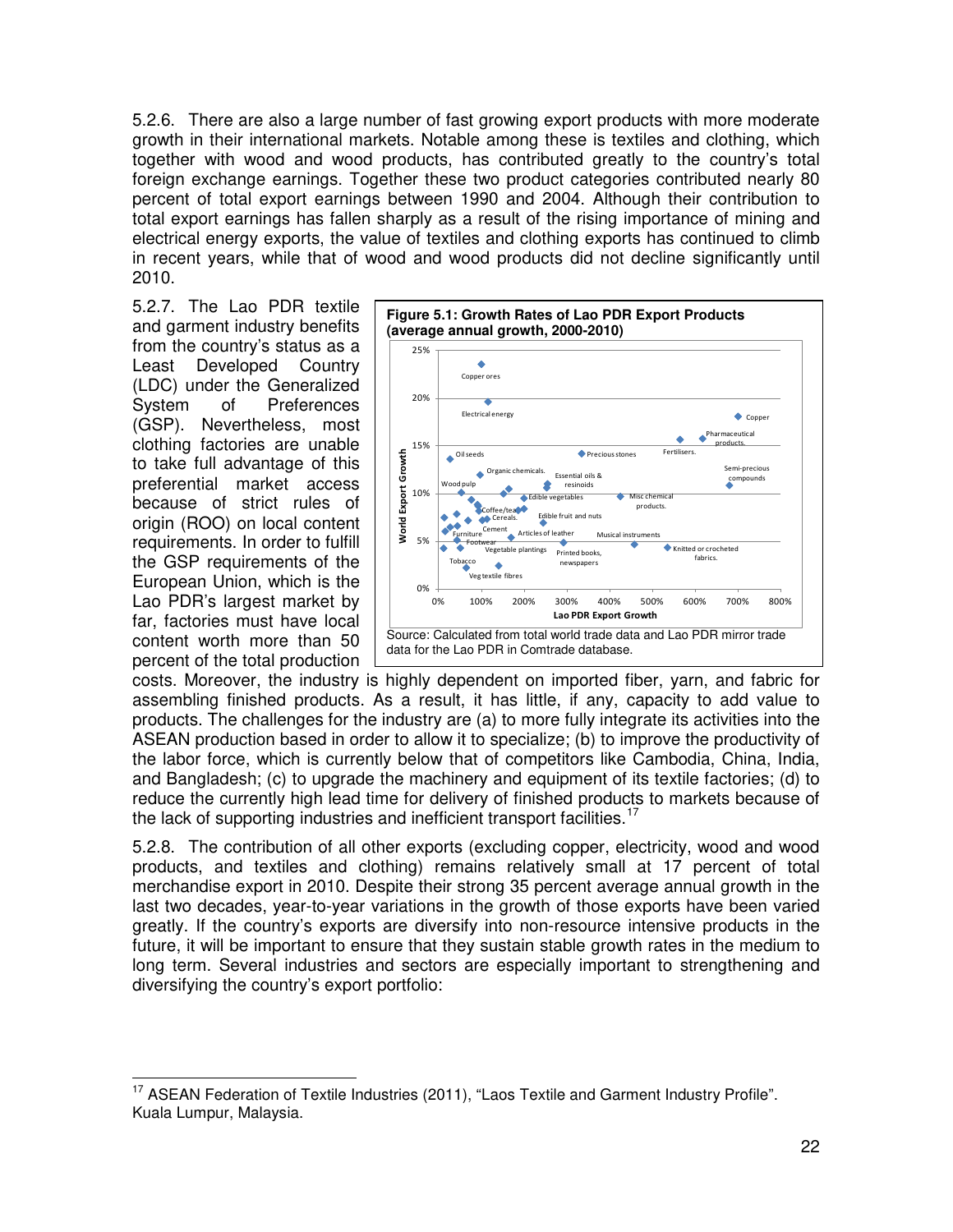

- o *Food Processing*: The food processing industry is in the early stages of development. The NSEDP VII establishes food and beverage processing industries as one of the priority industries for the country. Development of the industry would not only generate large export revenue and employment growth, but it would help with the development of offshoot industries supporting the mining and electrical energy industries. Processed agricultural products are currently limited to coffee, tea, processed fruits and vegetables, beer and tobacco. Coffee in particular has been a success story for the economy. The export earnings from this sector has grown from less than US\$13 million in 2006 to US\$40 million in 2010, the majority of which is destined for the EU market. With the growth in demand for organic coffee, the industry has the potential to support the country's export diversification into high-value agro-processing activities.
- o *High-Value Agricultural Products*: Organic agriculture is a rapidly growing activity in parts of the country, which have large regional market potential. Much of the motivation by consumers in the region comes from concerns about 'food safety', pesticides usage, environmental degradation and the spread of chronic diseases. In Thailand, for example, consumption of organic foods increased three-fold in 2005- 2010, yet the country remains heavily dependent on overseas sources for about 40 percent of its supplies. There are therefore enormous cross-border trade opportunities for Lao producers. World-wide organic food consumption has grown at double-digit rates in all but one year in the last ten years. Organic foods are now a mainstream industry in Europe and North America, whose combined market has reached over US\$57 billion in annual sales. Countries like Australia also have huge markets and currently import 60 percent of their total consumption. By 2015 the global organic foods market is expected to reach US\$105 billion, up from US\$60 billion this year. For Lao farmers, the opportunity to earn higher incomes are strong because organic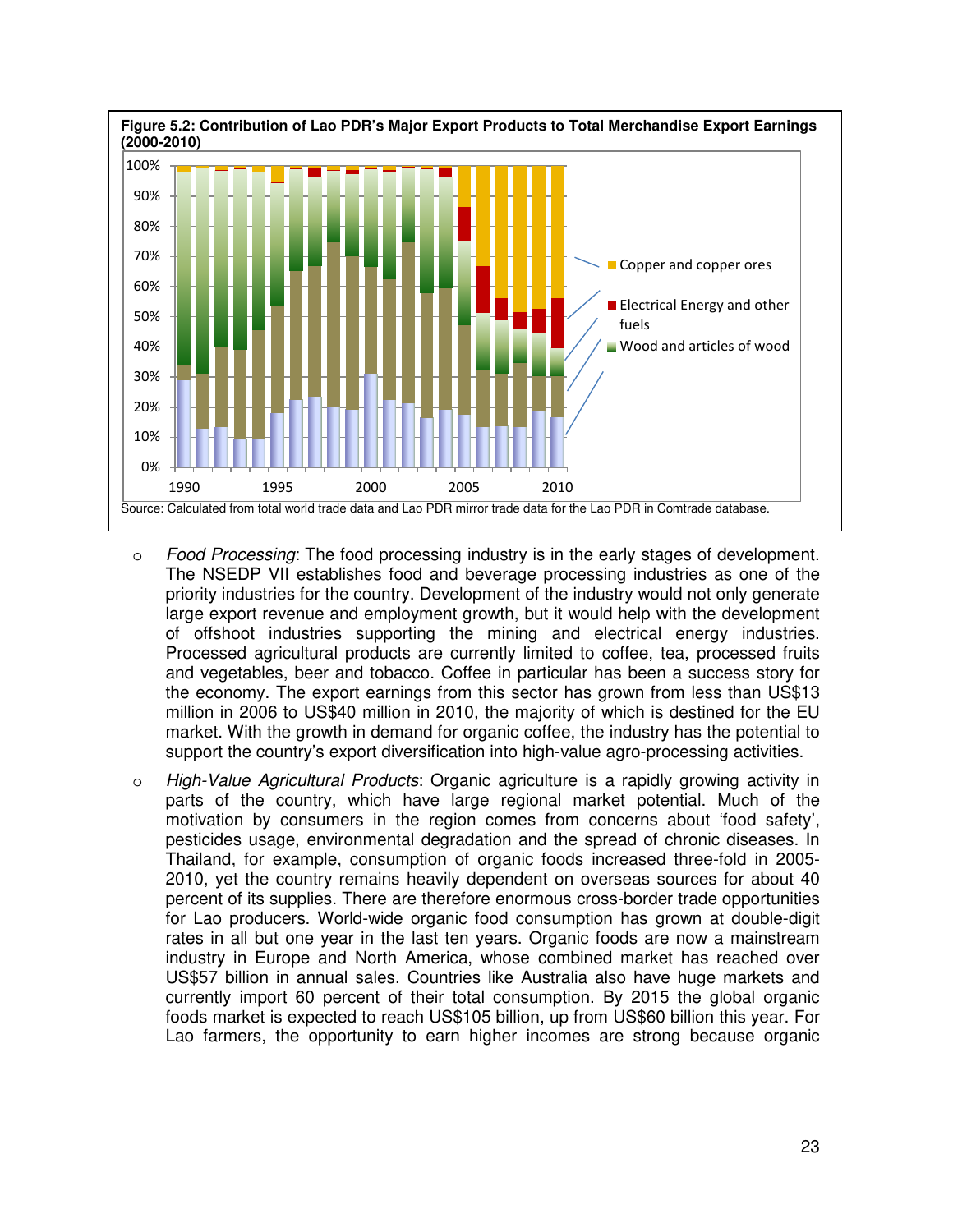prices in countries like Thailand, Europe and the United States are over 140 percent higher than conventional agricultural produce.<sup>[18](#page-31-0)</sup>

- o *Tourism*: in 2010, there were 2.5 million visitors to Laos and the tourism sector generated US\$400 million in revenue, second only to the mining sector. The industry's growth has been dramatic, since revenue only reached US\$147 million in 2005. By 2020 the Government has established a revenue target of US\$1 billion for the industry, which represents a nearly 10 percent annual compounded growth rate for  $2011-2020$ <sup>[19](#page-31-1)</sup> The advantage of developing this sector is the strong linkages to manufacturing and agricultural activities, its forward and backward linkages within the sector, and its broad geographic impact and ability to assist in poverty alleviation in local communities through eco-tourism and the promotion of cultural and heritage tourism development.
- o *Handicrafts*: The industry handicraft industry has been an important catalyst for empowering women workers and helping to alleviate poverty, along with helping the country to maintain its cultural heritage. For this reason, the NSEDP VII also establishes handicrafts as one of the priority industries for the country. The Government has set a target growth rate of 12-13 percent annual volume growth in 2011-2015 to promote family businesses and small enterprise activities in rural areas. There is considerable potential to develop upstream linkages with supporting industries that provide raw materials and intermediary supplies, while value added additions to the industry could occur through production of higher end goods and marketing activities. Development of the industry will require improved networking and clustering activities, training of skilled workers, investment in technology and efficient industries, and improved marketing strategies and product design.

### **5.3.Sustaining Export Diversification**

5.3.1. Successful export diversification require not only entry into new export products and markets, but also the survival and growth of exporters. An analysis of firm-level export transactions in the Lao PDR by Stirbat, Record and Nghardsaysone (2011) shows a number of useful lessons about survival patterns. First, survival rates among Lao firms are higher among those that focus their activities on a relatively few products and geographic markets. Experience in exporting certain products to specific markets strengthens the chance of export survival. Secondly, there are survival benefits from the agglomeration of exporters serving the same markets with the same products, suggesting that there are gains to be had from competition within an industry. A third finding is that firm survival rates are inversely related to activities in which the Lao PDR has a comparative advantage, suggesting that firms engaged in new types of activities were more likely to remain in operation than those involved in traditional products and market activities. The explanation for this phenomenon may be due to the growing dominance of large firms in traditional activities, which tend to squeeze out new entrants into markets. There could also be scale economies that make it difficult for new entrants to penetrate the market.

5.3.2. Further research will be need to identify the reasons why entry into traditional activities is difficult. What is clear from the results is that introducing new products appears to be a successful strategy for Lao firms. Finally, the authors found that firm-level survival

<span id="page-31-0"></span> $\overline{1}$ <sup>18</sup> Montague Lord and Pawat Tangtrongiita (2011), "Mapping the Organic Vegetable Value Chain along the East West Economic Corridor". Bangkok, Asian Development Band Thailand Resident Mission.

<span id="page-31-1"></span><sup>&</sup>lt;sup>19</sup> Vientiane Times (2011), "Laos aims for billion dollar tourism industry by 2020", 17 May 2011.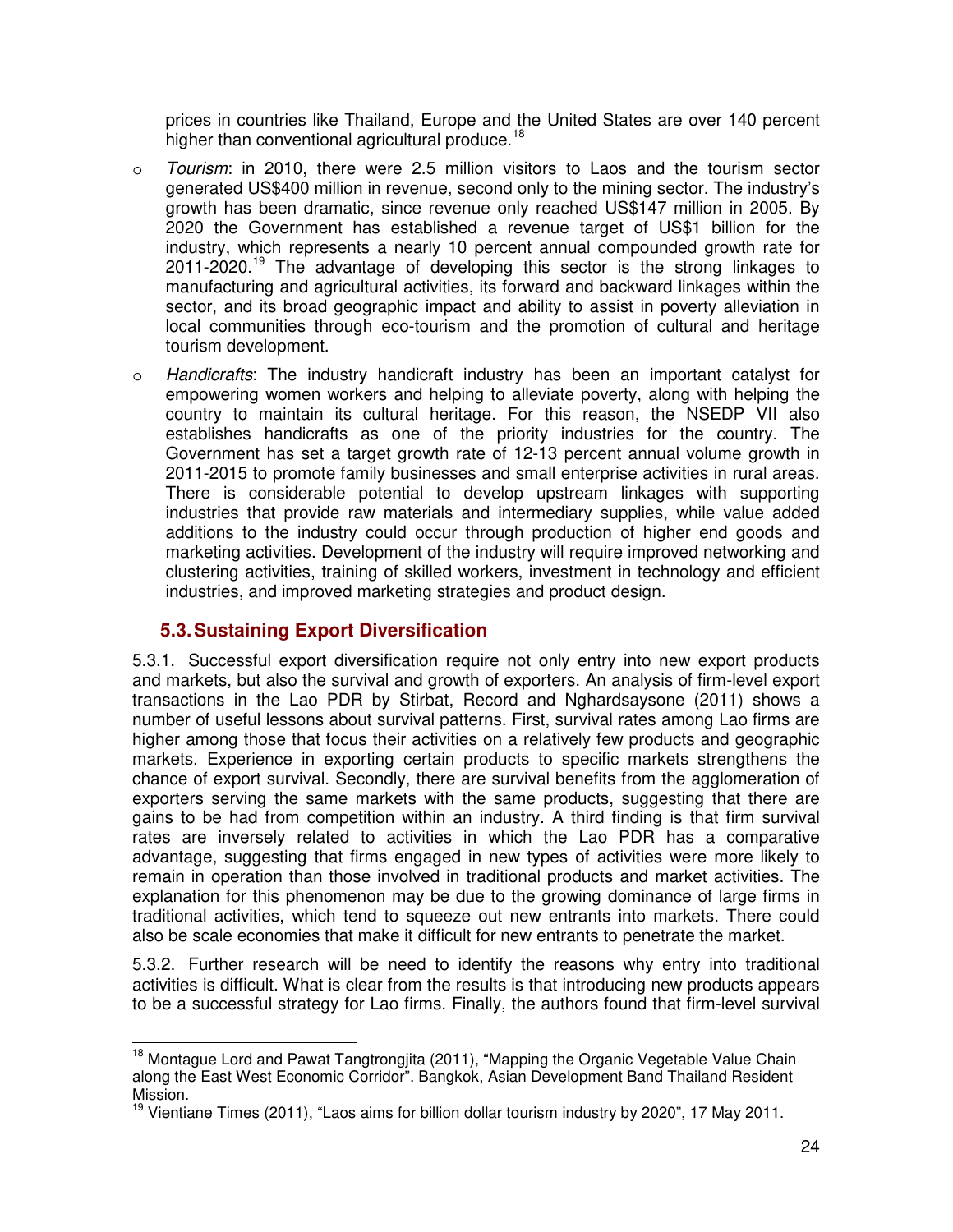rates were positively related to exports destined to nearby countries, a phenomenon associated with other landlocked countries as well. The authors concluded that export promotion activities should focus on helping successful exports diversify into new markets, along with helping them to maintain their presence in those markets.

### **5.4.Recommendations for Improving Diversification**

5.4.1. While there are already ample opportunities for diversification into products having a robust international markets, the Lao PDR has a number of challenges to overcome its dependence on a limited number of natural resource-based exports:

- o First, continued efforts towards trade reforms are needed. The Lao PDR is not yet a member of the World Trade Organization (WTO) and hence its exports its exports are not automatically subject to MFN treatment. It is therefore not surprising that the bulk of its exports are concentrated in the ASEAN region, where it benefits from low intraregional tariffs and the elimination of non-tariff barriers to trade under the Common Effective Preferential Tariff of the ASEAN Free Trade Area (CEPT-AFTA). Even so, high value perishable agricultural products, including those like organic vegetables that have fast growing regional and global markets, suffer disproportionately from high trade costs. In these products, more interventions are needed to improve trade facilitation, including that affecting trade with neighboring countries under the Cross-Border Trade Agreement (CBTA). For extra-regional exports, the Lao PDR relies heavily on preferential treatment granted under the country's Least Developed Country (LDC) status, including various industrialized country Generalized System of Preferences schemes, the EU's "Everything but Arms" initiative, and a bilateral agreement with the United States.
- $\circ$  Second, improve the incentive environment for non-resource exporters as a means of compensating for the high cost of investment in what is often an underdeveloped business environment. To compensate for the higher regulatory burden of exporters relative to those faced by non-exporters, Record and Nghardsaysone (2010) have argued that a conducive regulatory environment needs to be put into place to minimizes business environment transactions costs to support existing exporters , encourage investment by new exporters, and promote a wider export discovery process.
- o Third, targeted interventions by public entities could support a general export discovery process in sectors where returns to learning are high or agglomeration effects particularly strong. Support could then be given to research, skills development and technical education to support efforts by universities and enterprises in targeted industries as a means of bringing the country's activities in the sector up to international standards. As a first step in that process, in-depth sector analysis should be carried out to identify the types of intervention that could deliver targeted public goods in the form of core infrastructure, research, productivity and skills training, assistance towards compliance with international standards for major emerging champion sectors with dynamic export markets. Such interventions should not, however, provide favored or preferential treatment to a sector, especially at the cost of another one having an equally favorable outlook and with wide-ranging benefits to the improvements in the living standards of the population. The Government's strategy under the NSEDP VII recognizes that higher growth is a means to an equitable and sustainable economic development of the country's population. The strategy to increase and diversify exports should therefore support that goal and ensure that the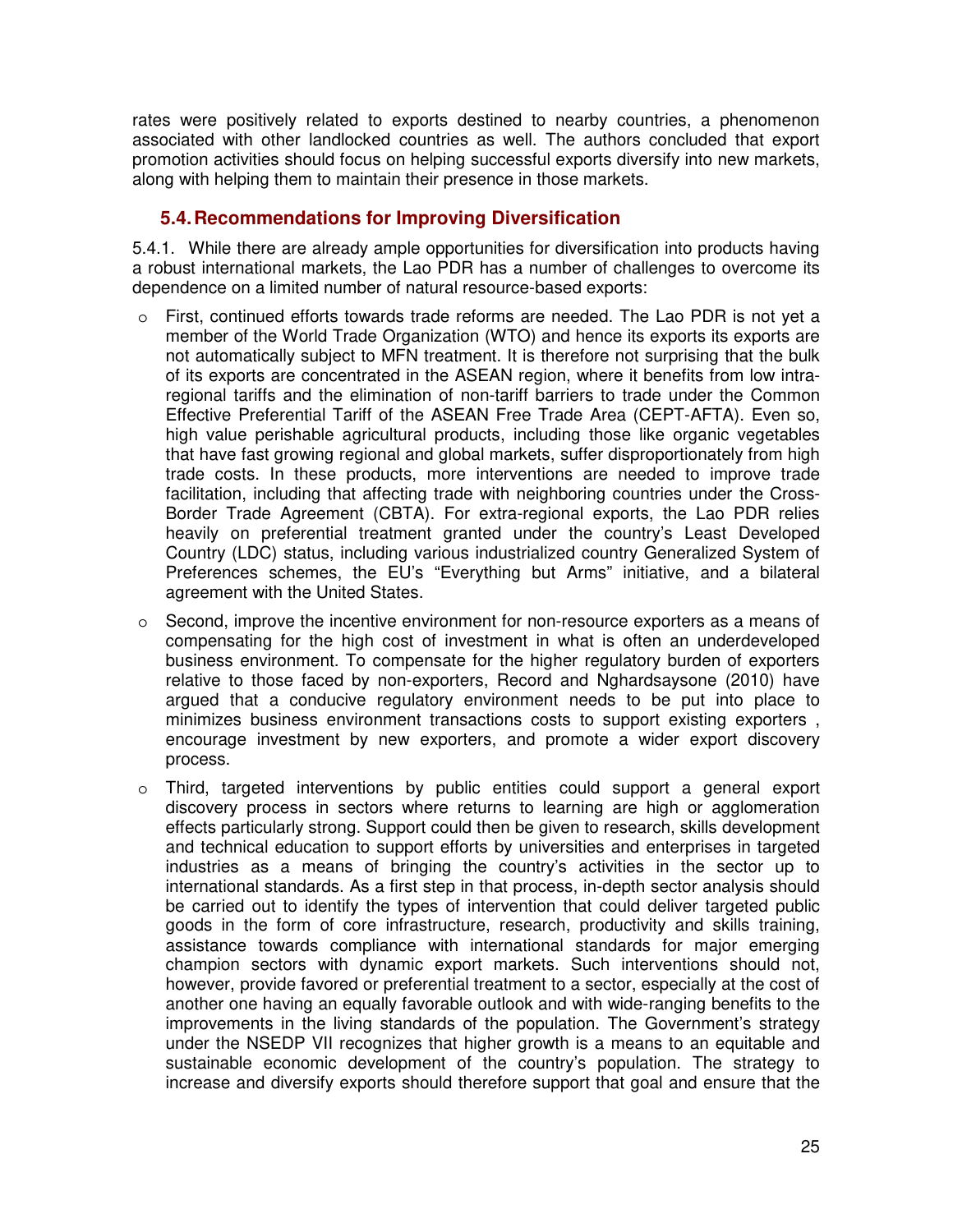measurable results of any targeted intervention rewards an export discovery process that has the broadest impact on the population.

o Fourth, a business-friendly environment will need to encourage and reward innovation and risk-taking on the part of both domestic and foreign investors. It will also need to provide transparent laws and regulations and a stable macroeconomic environment aimed at improving the general business climate.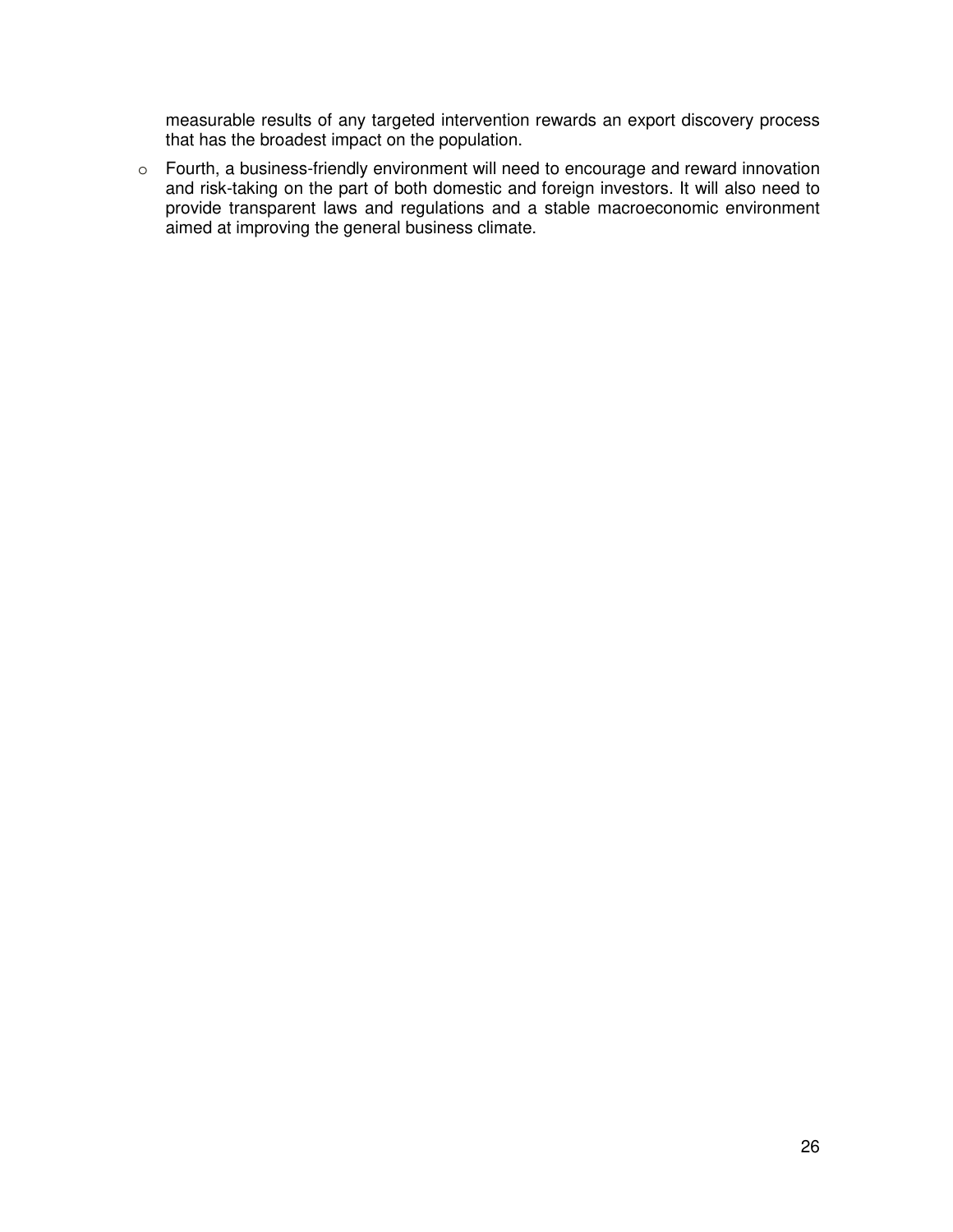### **6. CONCLUSIONS AND RECOMMENDATIONS**

### **6.1.Summary of Major Findings**

6.1.1. *Natural resource export earnings and price volatility:* Copper and electricity currently contribute more than 60 percent of the Lao PDR's total export earnings. That share is expected to rise to 67 percent in 2015 and 70 percent in 2020. International commodity price volatility greatly impacts on the Lao PDR's foreign exchange earnings. In the last two decades, copper prices have experienced price variations that are six times greater than those of manufactured exports. Under the Lao PDR's current export structure, the volatility of primary commodity prices affects nearly two-thirds of total exports, while 17 percent of the total are electricity exports and therefore subject to much less volatility. These movements will necessitates careful expenditure management policies on the part of the Government.

6.1.2. *Perspectives for resource-led growth*: In the coming years the Lao PDR economy will largely be driven by the natural resource sector, which is expected to contribute between 3.0 and 3.5 percentage points to the projected 7.6 percent average annual growth of real GDP in 2011-2020. In the non-resource sector, the forecast is for agriculture to grow in real terms by 3 percent a year during the period, while the growth of the nontradable sector (construction and services) will average 6.8 percent a year. Based on these projections, mining and hydro-based activities will contribute one-quarter of GDP, and the non-resource sector will contribute the remaining 75 percent by 2020.

6.1.3. *Benefits and downside risks*: Some of the major benefits of the Lao PDR's resource-led growth are (a) the support for rapid and sustainable growth and poverty reduction in the country; (b) the large increase in fiscal revenues; (c) substantial infrastructural improvements, income enhancements and localized poverty reductions in project sites for mining and hydropower generation; and (d) improvements to environmental legislation and implementation of rules and regulations supporting quality projects. Possible downside risks are (a) the shift of large investments to resource-based projects and away from industry and services; (b) the possible lack of compatibility of mining and hydroelectric power investments with the country's socioeconomic objectives; (c) environmental risks from degradation of the existing natural resource base; (d) social risks from the relocation of people away from the mining or hydroelectric power sites and inflows of people into the sites being developed; and (e) the public sector's inability to effectively manage the large demand for natural resource utilization.

6.1.4. *Potential for offshoot industries*: The best opportunities for offshoot activities associated with the mining industry are machinery maintenance services, training of technical personnel in a wide range of capacities, including business services, accounting and safety standards. Over the longer run, there are possibilities for high-value agricultural activities like organic fruits and vegetables and agri-processing industries whose products are in demand by local mining companies. In large hydroelectric power projects there are even more opportunities for offshoot industries. In addition to the opportunities that exist in mining, such as maintenance services for machinery and equipment, business and accounting activities, safety-related work practices and the food service industry, the damns of the hydroelectric power plants provide . There are also large resettlement activities associated with the building of damns, which involve the establishment of new socially cohesive and integrated communities.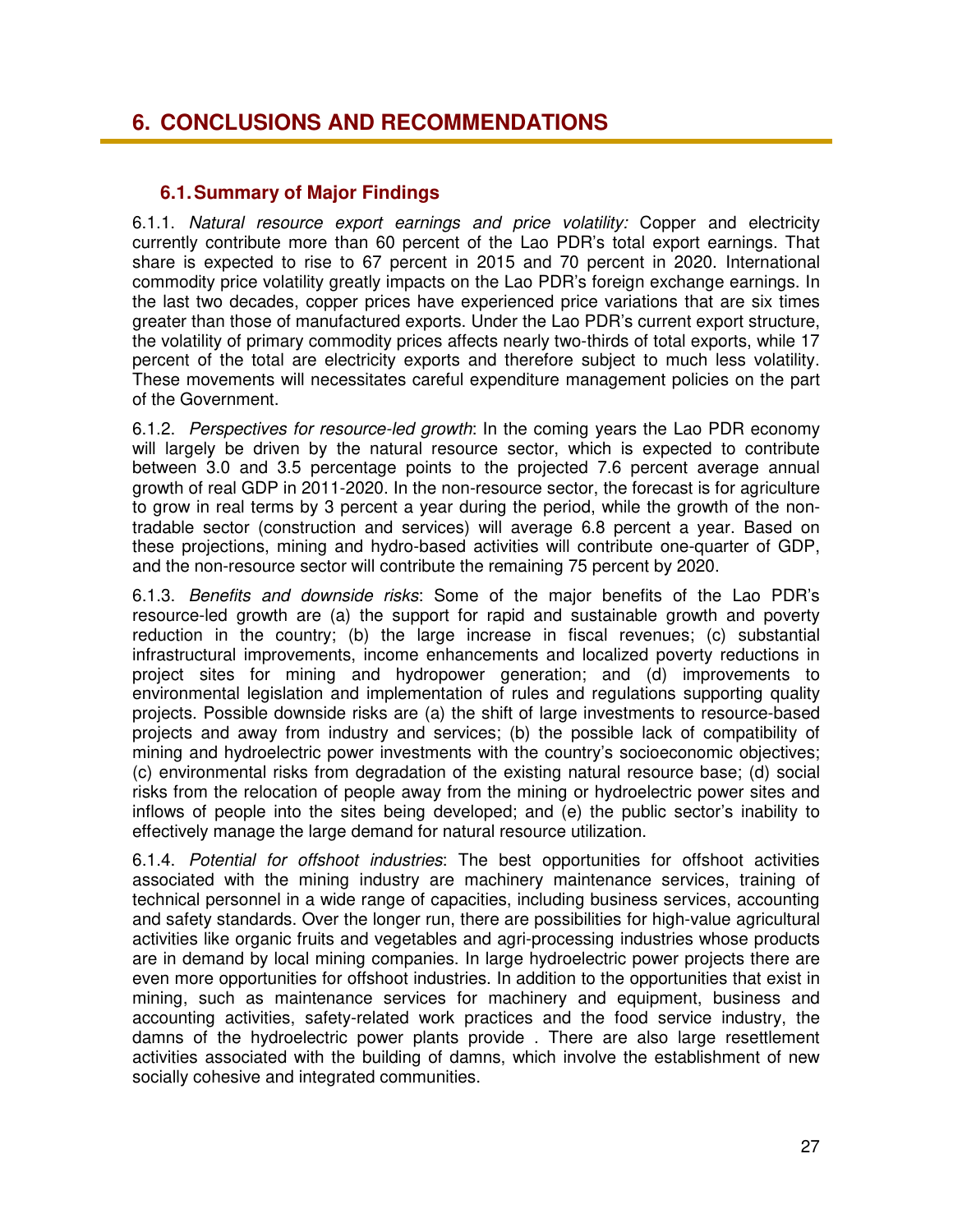6.1.5. *Potential for value addition to resource exports:* The possibility of adding value in the mining industry through downstream activities has been a subject of discussion between the Government and the mining companies. Among the most important prerequisites are (a) the availability of particular inputs for smelting operations, (b) sufficiently large smelting and refining processing activities to make the operations economically viable, (c) proximity to markets for semi-fabricated products of copper, and (d) the ability of smelters to operate on small margins. For the first requirement, the Lao PDR has the necessary inputs for sustaining high value additions to mining operations, namely electricity and water availability from the Mekong River and its tributaries. For the third one, the planned construction of a railway link to China could provide the country with a comparative advantage for bulk shipments to that market. These conditions still leave the issue open for debate and without final resolution. For that reason, it is likely that further analysis will be needed to assess the viability of developing downstream activities in the sector.

### **6.2.Recommendations**

6.2.1. *Recommendations for overcoming possible negative effects in resource sector:* In the resource sector, the following recommendations have been made to mitigate possible downside risks from the country's resource-led growth (for details, see Chapter 3, Section 3.2):

- $\circ$  design and implement a comprehensive strategy for hydropower and mining development;
- $\circ$  implement and enforce regulations that ensure the environmental sustainability of natural resources;
- $\circ$  strengthen national and local public sector institutions to better manage the growing number of hydropower and mining projects in the pipeline; and
- $\circ$  mitigate the risk from volatile fiscal revenue flows caused by price swings in international mineral markets.

6.2.2. *Recommendations for improving competitiveness of non-resource sector*: In the non-resource sector there are six major recommendations for improving the country's competitiveness (for details, see Chapter 3, Section 3.4):

- strengthen private sector-government coordination in the non-resource sectors;
- reduce the regulatory burden on exporters;
- improve trade facilitation;
- **•** bolster the investment climate:
- strengthen intermediation by the financial sector; and
- **F** remedy existing low worker productivity, insufficient skills, and education inadequacies.

6.2.3. *Recommendations for developing offshoot industries and value addition*: Specific recommendations for building linkages and value addition to resource exports are as follows: (see Chapter 4, Section 4.4):

 $\circ$  conduct an in-depth and independent-based assessment on the possibility of adding value to the mining industry through downstream activities;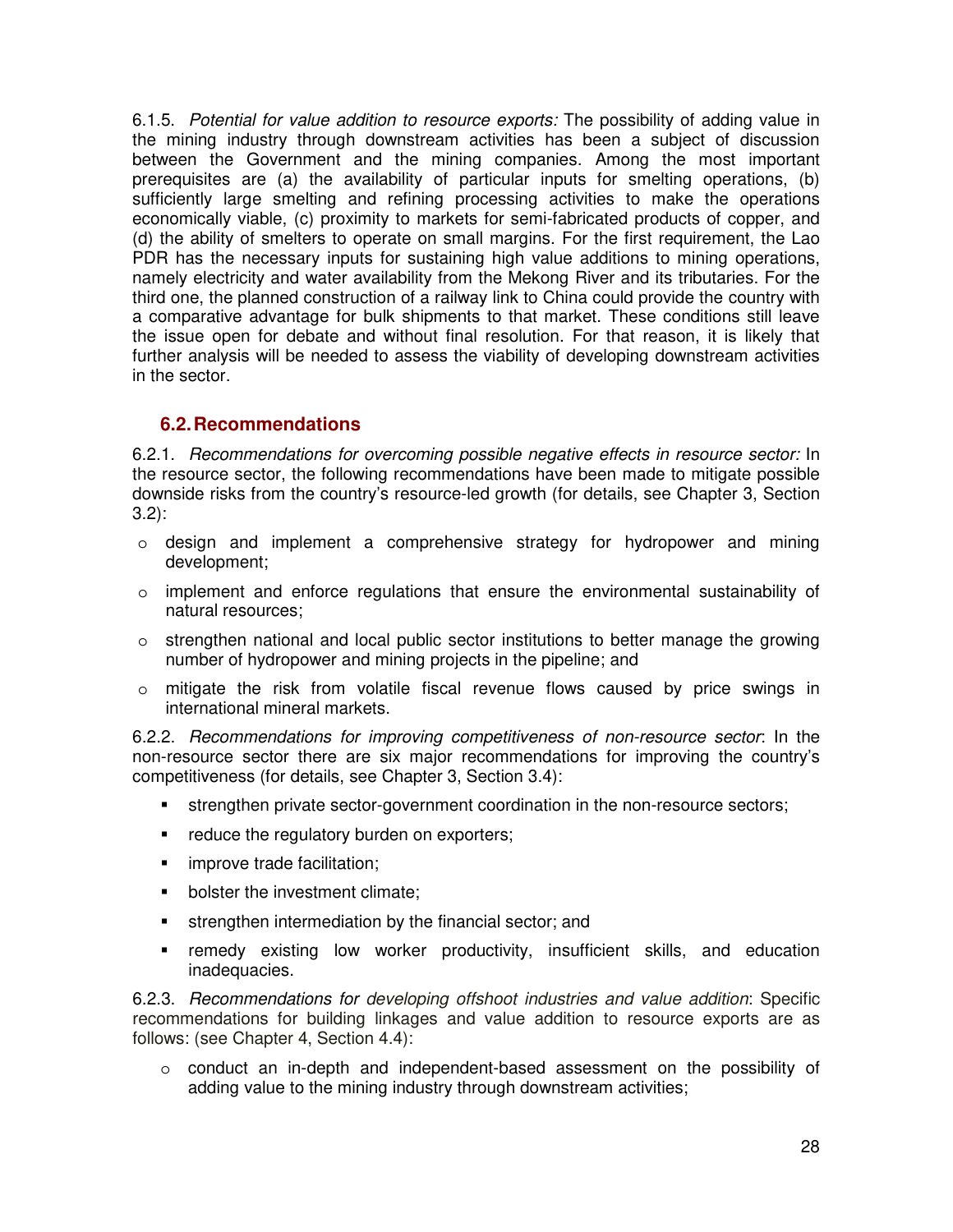- o for the development of service industries that can support resource-based industries, design and implement a national strategy for long-term technical and vocational training of the labor in those industries;
- $\circ$  for the development of services supporting the resource-based industries, provide incentives for companies to offer on-the-job training;
- $\circ$  for development of new activities in the areas where large-scale mining and hydroelectric projects are located, strengthen business development services (BDS) capacity and, where needed, establish BDS centers that are self-sustainable over the medium to long run; and
- o for development of non-resource sectors throughout the country to supply needed goods and services in the resource sector, implement human resource development policies and programs to improve technical skills and education levels in a broad range of industries.

6.2.4. *Areas of comparative and competitive advantages:* The analysis of the Lao PDR's export performances in specific products or product groupings, and the likely implications of different product-specific export growth rates on the country's overall trade patterns suggests that traditional exports like wood, textiles and clothing, vegetables, and coffee and tea will remain important export products for the country in the coming years. In addition to electrical energy and copper exports, some of the most important emerging exports are live animals, cereals, other base metals, cement, oil seeds and various grains, silk and footwear. Products with dynamic growth rates for both exports and markets are pharmaceuticals, fertilizers, rubber, essential oils and wood pulp. Additionally, the following industries and sectors have been identified as being especially important to strengthening and diversifying the country's export portfolio: (a) food process; (b) high-value agricultural products, especially organic vegetables; (c) tourism; and (d) handicrafts. Textiles and clothing along with wood products are also likely to continue as important exports for the country. While the Lao PDR faces large challenges in diversifying exports into higher value added products, there is greater scope for expanding value added activities into landintensive activities, such as those originating from agriculture, rather than from laborintensive activities.

6.2.5. *Areas of support for non-resource exports*: To support traditional and emerging non-resource exports, the Government will need to continue efforts towards trade reforms, including accession to the World Trade Organization (WTO), and greater interventions to improve trade facilitation, including that affecting trade with neighboring countries under the Cross-Border Trade Agreement (CBTA). Second, improvements are needed in the incentive environment for non-resource exporters as a means of compensating for the high cost of investment in what is often an underdeveloped business environment. Thirdly, targeted interventions by public entities could support a general export discovery process in sectors where returns to learning are high or agglomeration effects particularly strong. Finally, a business-friendly environment will need to encourage and reward innovation and risk-taking on the part of both domestic and foreign investors. For that to occur, the business climate will need to have a stable macroeconomic environment and transparent laws and regulations that ensure a level playing field for all businesses.

6.2.6. *Types of broad-based support for non-resource exports*: The strategy to expand and diversify exports should ensure that the measurable results of any targeted intervention rewards an export discovery process that has the broadest impact on the nonresource sector. As explained by the World Bank (2010a), broad support is less risky than direct support to narrowly defined product producers, which carries the risk of missing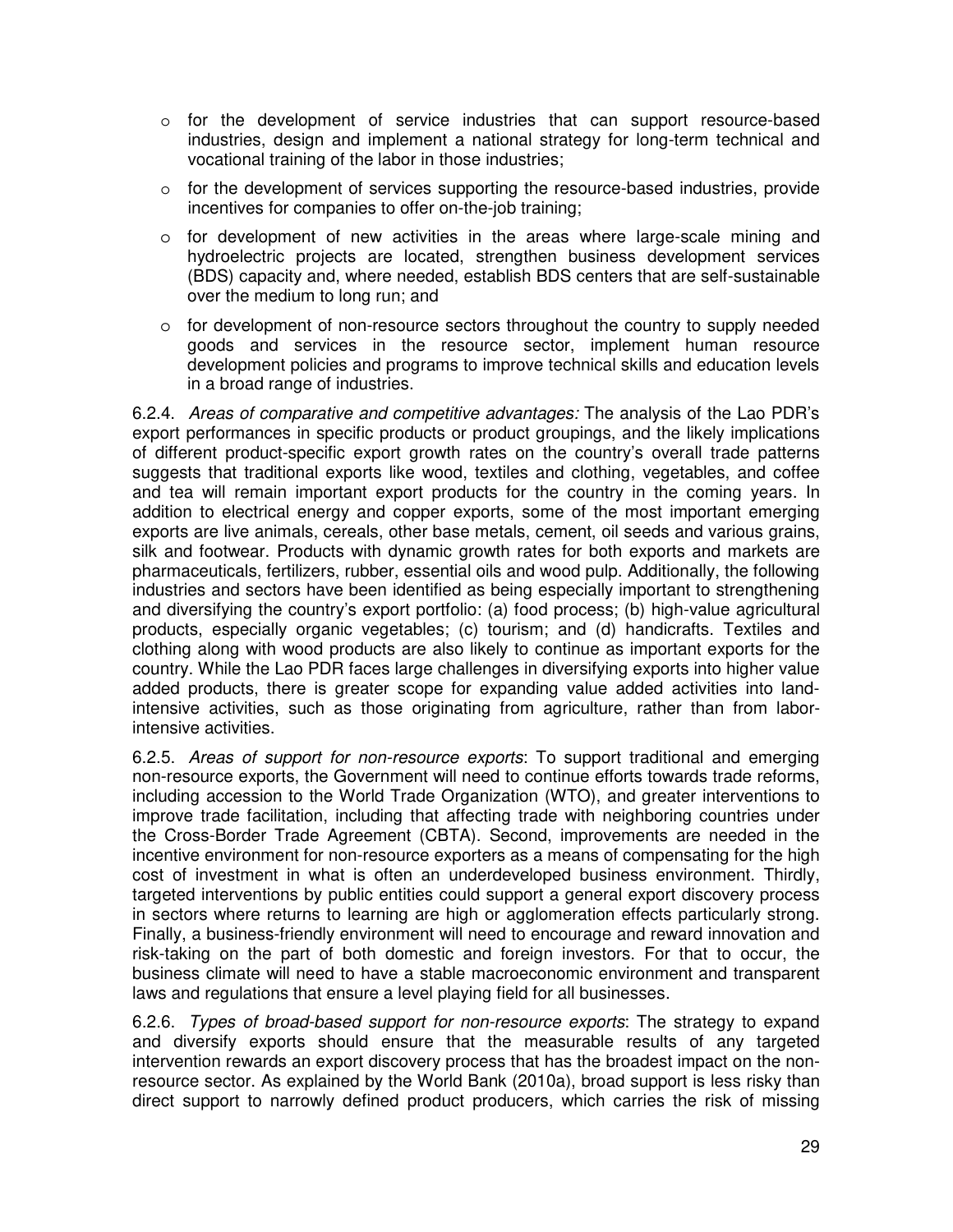potential future champion activities that have not yet emerged. The NSEDP VII has identified some sectors as priorities, for example, food processing and handicraft industry with targeted growth rates of 12-13 percent for the former and 14 percent for the latter. Instead, the World Bank recommends that intervention be in the form of delivery of targeted public goods in the form of core infrastructure, research, productivity and skills training, assistance towards compliance with international standards for major emerging champion sectors with dynamic export markets. Favored or preferential treatment to a sector should be avoided, as should the adoption of any sector or industry-level interventions that go further than the provision of public goods. It is preferable that interventions support the natural discovery of the country's comparative and competitive advantages.

6.2.7. *Sector-specific areas of intervention:* Where non-resource sector-specific assistance is believed to be necessary as a way of increasing competitiveness of some emerging industries, then support of non-discriminatory public goods should be provided through activities like business development services, skills training, and research. At the same time, policymakers should continue to lower regulatory burden for exporters to ensure their competitiveness with foreign suppliers. They should also implement behindthe-border trade regimes such as those required to meet international sanitary and phytosanitary (SPS) standards by agribusinesses to enable them to become part of fastgrowing international supply chains. As mentioned earlier, some of the possible industries that can support the country's export diversification are conventional and organic vegetables, coffee and tea, cereals, base metals, cement, oil seeds and various grains, silk, footwear, pharmaceuticals, fertilizers, rubber, essential oils, wood pulp, food process, tourism, handicrafts, textiles and clothing, and wood products. However, as noted by Record and Nghardsaysone (2010a), some of these and other newly emerging products have limited scope for providing greater value added in the future, so caution should be exercised in extending specific support or preferential treatments.

### **6.3.Action Plan**

6.3.1. To improve linkages of resource sector and the broader domestic economy, the following four interventions are proposed:

- (i) Conduct an in-depth and independent-based assessment on the possibility of adding value to the mining industry through downstream activities.
- (ii) For the development of service industries that can support resource-based industries, design and implement a national strategy for long-term technical and vocational training of the labor in those industries.
- (iii) For the development of services supporting the resource-based industries, examine options and opportunities to provide incentives for companies to offer onthe-job training.
- (iv) For development of new activities in the areas where large-scale mining and hydroelectric projects are located, strengthen existing business development services (BDS) capacity and, where needed, establish BDS centers that are selfsustainable over the medium to long run.

6.3.2. To further investigate possible near term support for traditional, emerging and potentially new non-resource exports, the following interventions are proposed:

(i) Research supporting the general export discovery process in sectors where returns to learning are high or agglomeration effects particularly strong. While considerable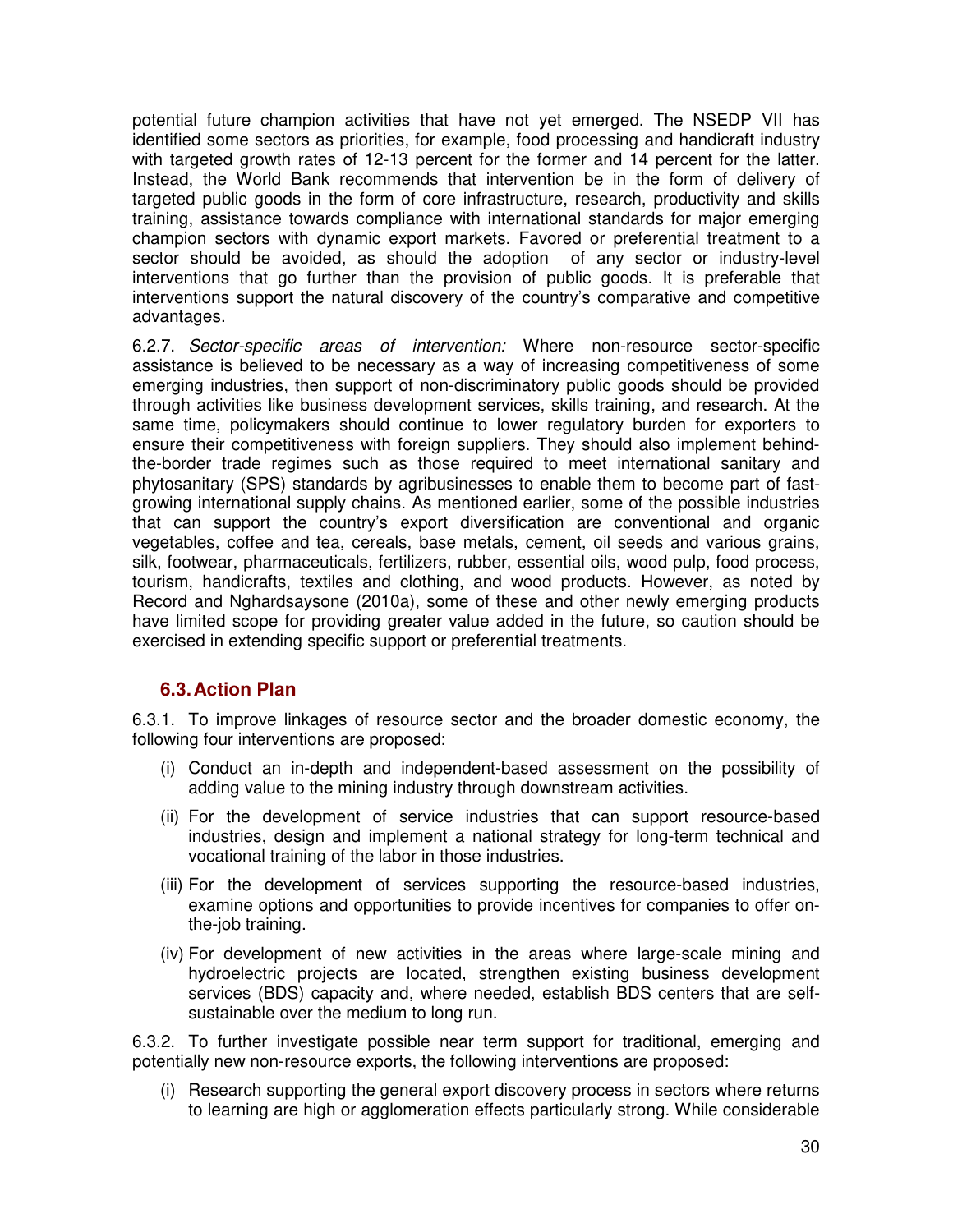work has been carried to identify new and emerging exports at the detailed product level, there still remains considerable work to be done. Useful areas of future work should explore the reason for survival rates, and there are low survival rates for some of the new entrants in sectors where the Lao PDR is known to have has a comparative advantage. Identification of the causes of low survival rates in areas where high ones are expected could help identify obstacles and constraints to diversification in areas where the Lao PDR could develop a strong competitive advantage in regional and global markets.

(ii) Improvements in the incentive environment for non-resource exporters to compensate them for high cost of investment in what is often an underdeveloped business environment.

Another four areas of intervention would be needed to support export diversification of non-resource sector. However, these actions have probably been addressed in other chapters of the DTIS Update. They are (a) trade policy reforms, including those undertaken as part of the process of accession to the World Trade Organization (WTO); (b) trade facilitation, including that affecting trade with neighboring countries under the Cross-Border Trade Agreement (CBTA), and which are already being addressed in the World Bank's *Transport and Trade Facilitation Assessment*; (c) promotion of a businessfriendly environment that encourages and rewards innovation and risk-taking on the part of both domestic and foreign investors, and reduces the regulatory burden on exporters to ensure that they are competitiveness with foreign suppliers; and (d) behind-the-border trade regimes such as those required to meet international sanitary and phytosanitary (SPS) standards by agribusinesses to enable them to become part of fast-growing international supply chains.

6.3.3. Table 6.1 summarizes the proposed interventions for the Action Matrix, while section 6.4 below provides the project details.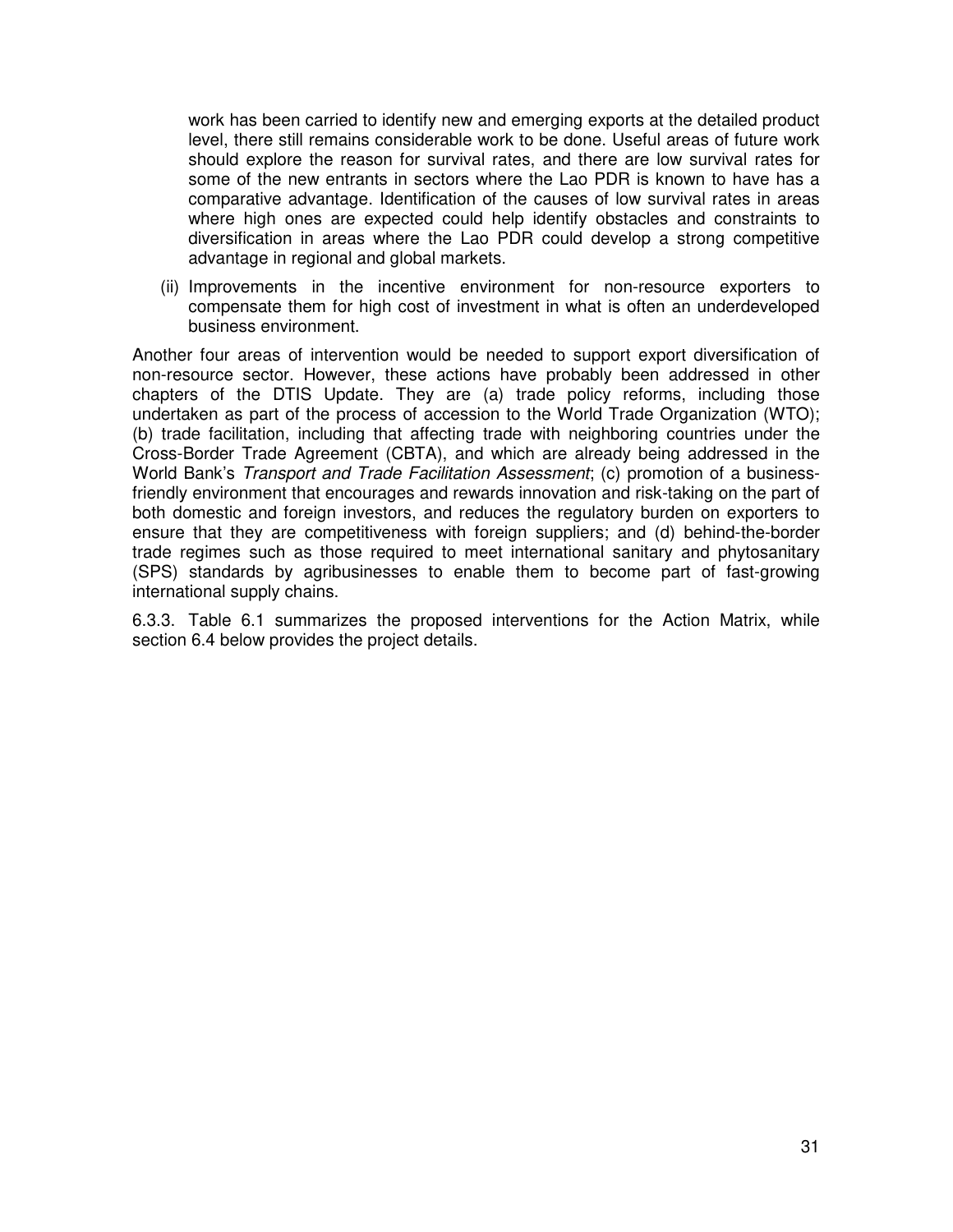## **Table 6.1: Proposed Interventions for Action Matrix**

| Recommendation                                                                                                                 | <b>Justification</b>                                                                                                                                                                                                                                                                                                                     | <b>Expected outcome</b>                                                                                                                                                                                                                                                       | <b>Agency</b><br>responsible                                     | <b>Priority, timeline</b><br>and deadline                                                                                 | Donor, if<br>relevant            | <b>Estimated cost</b><br>if relevant | <b>Risks</b>                                                                                        |
|--------------------------------------------------------------------------------------------------------------------------------|------------------------------------------------------------------------------------------------------------------------------------------------------------------------------------------------------------------------------------------------------------------------------------------------------------------------------------------|-------------------------------------------------------------------------------------------------------------------------------------------------------------------------------------------------------------------------------------------------------------------------------|------------------------------------------------------------------|---------------------------------------------------------------------------------------------------------------------------|----------------------------------|--------------------------------------|-----------------------------------------------------------------------------------------------------|
| Study on Value Addition<br>to Mining Industry                                                                                  | Controversy remains over<br>whether value addition is<br>possible in the mining sector.                                                                                                                                                                                                                                                  | Possible value<br>addition to mining<br>industry through the<br>development of<br>downstream<br>industries                                                                                                                                                                    | MOIC with<br>support of<br>ERIT, NERI<br>and NUOL.               | High priority;<br>implementation in<br>2012 with possible<br>follow-up activities<br>on action plan                       | Trade<br>Development<br>Facility | US\$111,000                          | Lack of acceptance by<br>Government unless the<br>study is conducted by<br>independent group.       |
| <b>Technical and Vocational</b><br><b>Training for Service</b><br>Industries Supporting<br>Mining and Hydropower<br>Industries | Demand for goods and services<br>generated by the large mining<br>and electrical energy projects<br>can support the development of<br>offshoot industries from which<br>local and national sourcing of<br>products and services occur.                                                                                                   | Support for<br>development of<br>offshoot activities<br>from mining and<br>hydropower industries                                                                                                                                                                              | MOIC with<br>support of<br>MOE, ERIT,<br>NERI and<br><b>NUOL</b> | Medium priority;<br>implementation in<br>2012 with possible<br>follow-up on specific<br>technical training<br>activities. | Trade<br>Development<br>Facility | US\$144,791                          | Possible difficulty of<br>inter-agency<br>coordination.                                             |
| Incentives System for<br>Resource-Based<br>Companies to Offer On-<br>the-Job Training in<br><b>Support Services</b>            | Opportunities for improvements<br>in employment and living<br>standards through on-the-job<br>training in the mining and<br>hydropower companies                                                                                                                                                                                         | Development of<br>locally based support<br>services to bolster<br>employment<br>opportunities and<br>living standards                                                                                                                                                         | MOIC with<br>support ERIT,<br>NERI and<br><b>NUOL</b>            | Medium priority;<br>implementation in<br>2012 with possible<br>follow-up on specific<br>technical training<br>activities. | Trade<br>Development<br>Facility | US\$92,416                           | Lack of sufficient<br>incentives for<br>companies and inability<br>to find local staff to<br>train. |
| Pilot Projects for BDS<br>Centers for Offshoot<br><b>Activities</b>                                                            | Support for businesses in<br>emerging industries and export<br>products has been fragmented,<br>and business development<br>services (BDS) are at an infant<br>stage of development. What<br>BDS products that do exist are<br>limited to skills-related training<br>courses that do not necessarily<br>induce entrepreneurial activity. | Development of<br>offshoot activities<br>supporting mining and<br>hydropower sectors<br>would upgrade<br>technical skills of local<br>population, raise<br>employment and<br>improve local<br>livelihoods.                                                                    | MOIC with<br>support ERIT,<br>NERI and<br><b>NUOL</b>            | High priority;<br>implementation in<br>2012-15, with follow-<br>up activities to be<br>determined by action<br>plan.      | Trade<br>Development<br>Facility | US\$302,416                          | Difficulty of identifying<br>development bank and<br>Credit Guarantee<br>Facility (CGF).            |
| Research on General<br><b>Export Discovery</b><br>Process for<br>Diversification of Non-<br><b>Resource Sector</b>             | While considerable work has<br>been carried to identify new and<br>emerging exports at the<br>detailed product level, there stil<br>remains considerable work to<br>be done to support<br>diversification in non-resource<br>sector.                                                                                                     | Improved<br>understanding of<br>general export<br>discovery process<br>would help design<br>trade reforms and<br>legal and regulatory<br>actions to support<br>new and emerging<br>non-resource exports<br>and help identify<br>existing obstacles to<br>business activities. | MOIC with<br>support ERIT,<br>NERI and<br><b>NUOL</b>            | High priority;<br>implementation in<br>2012-14.                                                                           | Trade<br>Development<br>Facility | US\$\$352,416                        | Lack of sufficient<br>information to identify<br>some of the causes of<br>low survival rates.       |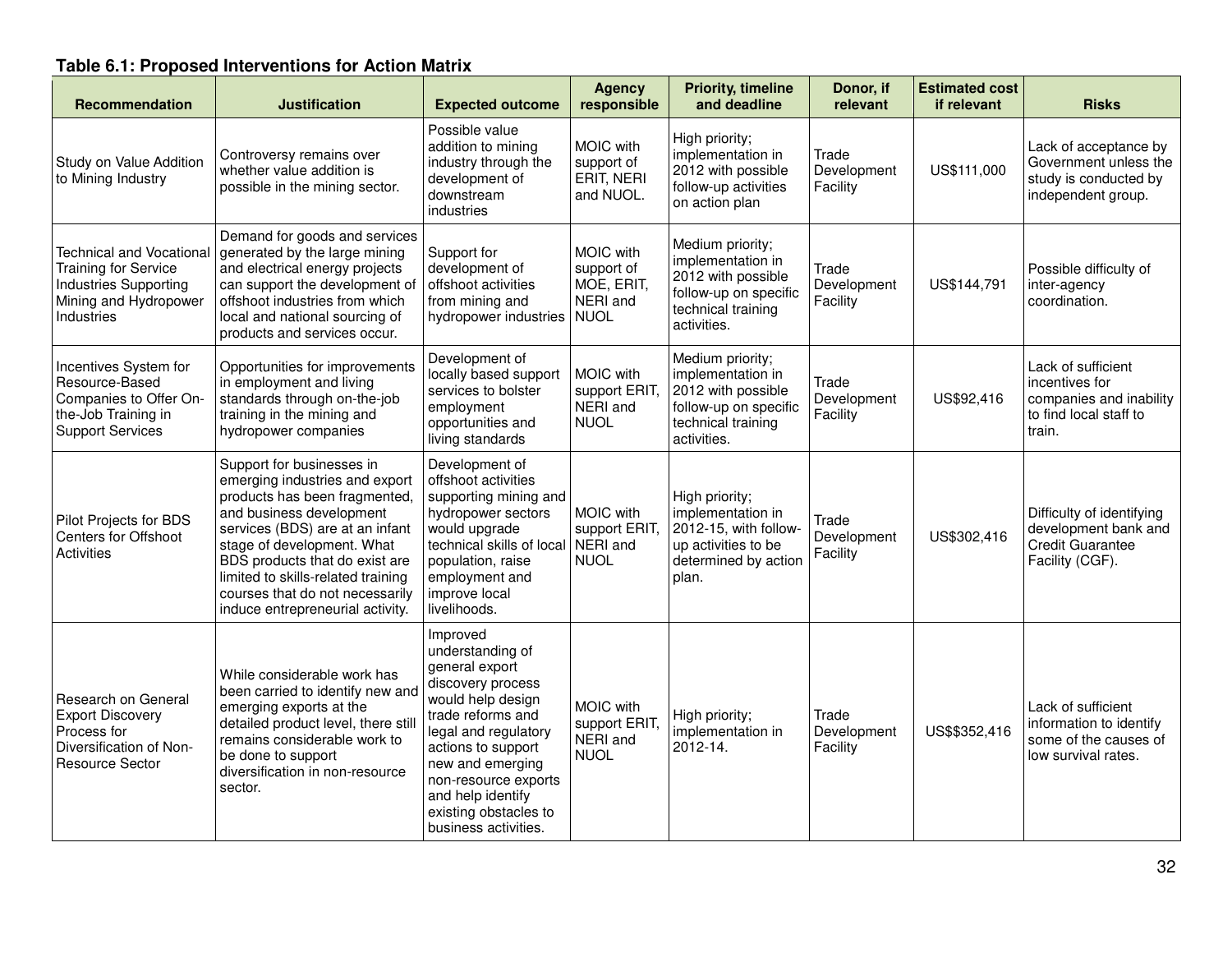| Hmprovements in<br>Incentive Environment<br>I for Non-Resource<br><b>Exporters</b> | I Incentives will serve to<br>compensate non-resource<br>exporters for high cost of<br>linvestment in what is often an<br>underdeveloped business<br>environment | Expanded investment MOIC with lung<br>and export<br>diversification in non-<br>resource sector. | support from<br>MPI | Medium priority:<br>I implementation in<br>2012 with possible<br>follow-up on specific<br>technical training<br>activities. | Trade<br>Development<br>Facility | US\$91,041 | Possible difficulty of<br>inter-agency<br>coordination, and<br>l implementation of<br>incentive system. |
|------------------------------------------------------------------------------------|------------------------------------------------------------------------------------------------------------------------------------------------------------------|-------------------------------------------------------------------------------------------------|---------------------|-----------------------------------------------------------------------------------------------------------------------------|----------------------------------|------------|---------------------------------------------------------------------------------------------------------|
|------------------------------------------------------------------------------------|------------------------------------------------------------------------------------------------------------------------------------------------------------------|-------------------------------------------------------------------------------------------------|---------------------|-----------------------------------------------------------------------------------------------------------------------------|----------------------------------|------------|---------------------------------------------------------------------------------------------------------|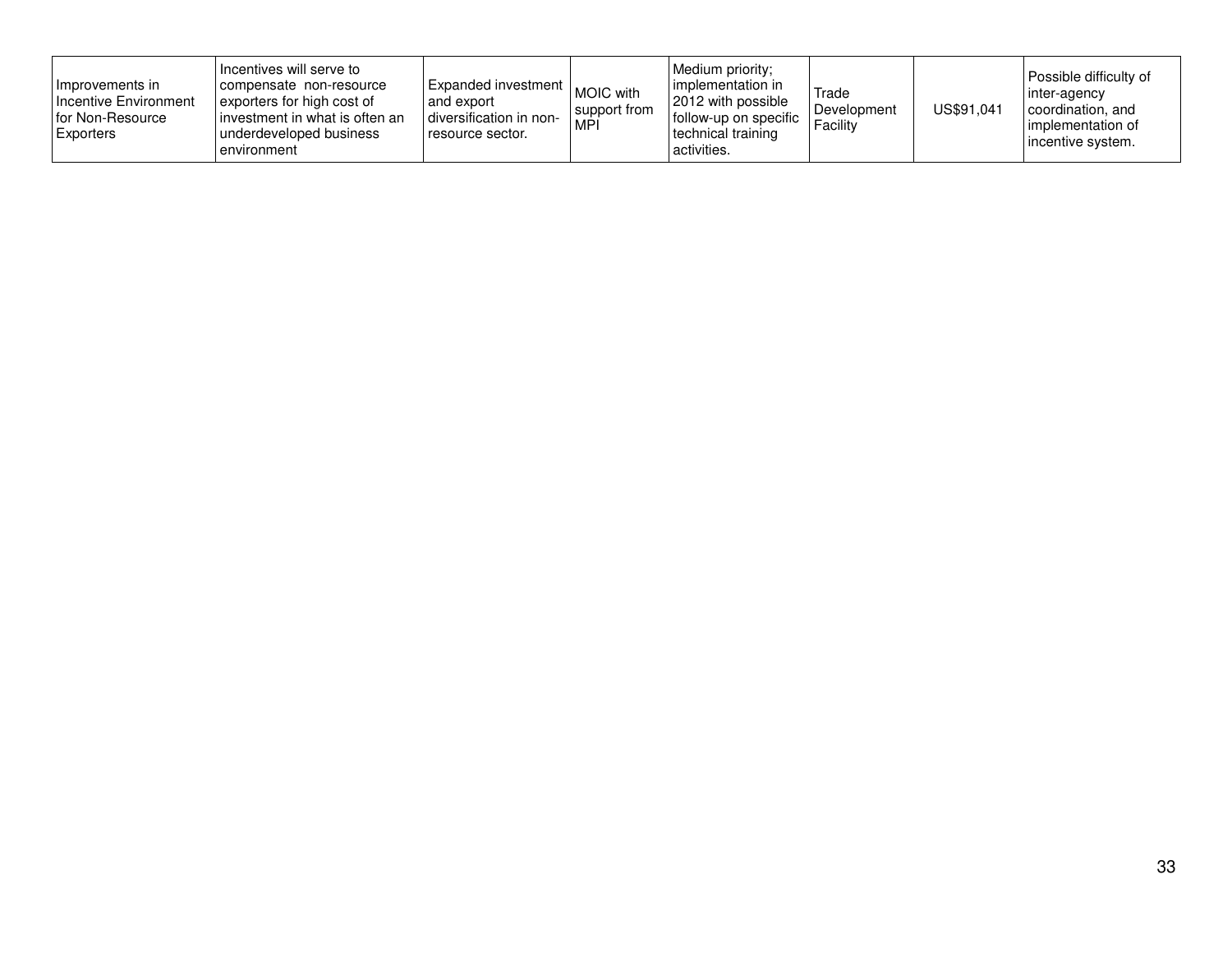### **6.4.Detailed Project Descriptions**

| <b>Project Name</b>                                                | <b>Activity 1.1: Value Addition to Mining Industry</b>                                                                                                                                                                                                                                                                                                                                                                                                                                                                                                                                                                                                                                                                                                                                                                                                                                                                                                                          |           |  |  |  |
|--------------------------------------------------------------------|---------------------------------------------------------------------------------------------------------------------------------------------------------------------------------------------------------------------------------------------------------------------------------------------------------------------------------------------------------------------------------------------------------------------------------------------------------------------------------------------------------------------------------------------------------------------------------------------------------------------------------------------------------------------------------------------------------------------------------------------------------------------------------------------------------------------------------------------------------------------------------------------------------------------------------------------------------------------------------|-----------|--|--|--|
| <b>Summary</b><br><b>Description &amp;</b><br><b>Justification</b> | Assessment on the possibility of adding value to the mining industry through downstream activities.<br>Controversy remains over whether value addition is possible in the mining sector; it is likely that the<br>debate will continued unresolved until an independent in-depth study is conducted to assess the<br>possibilities of developing downstream activities in the sector.                                                                                                                                                                                                                                                                                                                                                                                                                                                                                                                                                                                           |           |  |  |  |
| <b>Specific</b><br><b>Activities</b>                               | Examine availability of particular inputs for smelting operations and whether electricity and water<br>(i)<br>availability from the Mekong River and its tributaries offers potential for sustaining processing<br>industries that could add value to the primary resource value and generate additional economic<br>activity along the value chain;<br>Examine the country's ability to carry out large scale smelting and refining processing activities<br>(ii)<br>to make the operations economically viable.<br>Analyze whether there is proximity to markets for semi-fabricated products of copper to prevent<br>(iii)<br>long delivery times, and whether the planned construction of a railway link to China could provide<br>the Lao PDR with a comparative advantage for bulk shipments to that market.<br>Investigate the ability and willingness of potential investors to operate on small margins since, as<br>(iv)<br>a proportion of the overall 'value added. |           |  |  |  |
|                                                                    | 1. Consultants                                                                                                                                                                                                                                                                                                                                                                                                                                                                                                                                                                                                                                                                                                                                                                                                                                                                                                                                                                  | \$109,500 |  |  |  |
|                                                                    | a. Remuneration and Per Diem                                                                                                                                                                                                                                                                                                                                                                                                                                                                                                                                                                                                                                                                                                                                                                                                                                                                                                                                                    | \$101,500 |  |  |  |
|                                                                    | <i>i.</i> International Consultants<br>\$74,500                                                                                                                                                                                                                                                                                                                                                                                                                                                                                                                                                                                                                                                                                                                                                                                                                                                                                                                                 |           |  |  |  |
| <b>Cost Estimate</b>                                               | ii. Domestic/Regional Consultants                                                                                                                                                                                                                                                                                                                                                                                                                                                                                                                                                                                                                                                                                                                                                                                                                                                                                                                                               | \$27,000  |  |  |  |
|                                                                    | b. International and Local Travel                                                                                                                                                                                                                                                                                                                                                                                                                                                                                                                                                                                                                                                                                                                                                                                                                                                                                                                                               | \$6,500   |  |  |  |
|                                                                    | c. Reports and Communications                                                                                                                                                                                                                                                                                                                                                                                                                                                                                                                                                                                                                                                                                                                                                                                                                                                                                                                                                   | \$1,500   |  |  |  |
|                                                                    | 2. Equipment + Training + Seminars + Misc                                                                                                                                                                                                                                                                                                                                                                                                                                                                                                                                                                                                                                                                                                                                                                                                                                                                                                                                       | \$1.500   |  |  |  |
|                                                                    | Total                                                                                                                                                                                                                                                                                                                                                                                                                                                                                                                                                                                                                                                                                                                                                                                                                                                                                                                                                                           | \$111,000 |  |  |  |
| Implementation                                                     | Technical assistance in the form of international, regional and local consultants will be provided to<br>MOIC, with support from the Economic Research Institute for Trade (ERIT), National Economic<br>Research Institute (NERI) and the National University of Laos (NUOL).                                                                                                                                                                                                                                                                                                                                                                                                                                                                                                                                                                                                                                                                                                   |           |  |  |  |
| <b>Expected</b><br>Impact                                          | Value addition to mining industry through the development of downstream industries.                                                                                                                                                                                                                                                                                                                                                                                                                                                                                                                                                                                                                                                                                                                                                                                                                                                                                             |           |  |  |  |
| Indicators of<br><b>Measurable</b><br>Impact                       | Relevance of research for policymakers based on perception surveys, number and quality of research<br>being conducted.                                                                                                                                                                                                                                                                                                                                                                                                                                                                                                                                                                                                                                                                                                                                                                                                                                                          |           |  |  |  |

| <b>Project Name</b>                                                | <b>Activity 1.2: Technical and Vocational Training for Service Industries Supporting Mining and</b><br><b>Hydropower Industries</b>                                                                                                                                                                                                                                                                                                                                                |           |  |  |
|--------------------------------------------------------------------|------------------------------------------------------------------------------------------------------------------------------------------------------------------------------------------------------------------------------------------------------------------------------------------------------------------------------------------------------------------------------------------------------------------------------------------------------------------------------------|-----------|--|--|
| <b>Summary</b><br><b>Description &amp;</b><br><b>Justification</b> | Design and implement a national strategy for long-term technical and vocational training for service<br>industries that can support resource-based industries. Demand for goods and services generated by<br>the large mining and electrical energy projects can support the development of offshoot industries<br>from which local and national sourcing of products and services occur.                                                                                          |           |  |  |
| <b>Specific</b><br><b>Activities</b>                               | Examine technical and vocational requirements and availability of possible offshoot activities from the<br>mining and hydropower industries in machinery maintenance services, training of technical personnel<br>in a wide range of capacities, including business services, accounting and safety standards; in<br>addition, for the hydropower industry, examine technical and vocational requirements for fishing,<br>farming activities, tourism and recreational activities. |           |  |  |
|                                                                    | 1. Consultants                                                                                                                                                                                                                                                                                                                                                                                                                                                                     | \$141,458 |  |  |
|                                                                    | a. Remuneration and Per Diem                                                                                                                                                                                                                                                                                                                                                                                                                                                       | \$126,250 |  |  |
|                                                                    | i. International Consultants                                                                                                                                                                                                                                                                                                                                                                                                                                                       | \$95,750  |  |  |
| <b>Cost Estimate</b>                                               | ii. Domestic/Regional Consultants                                                                                                                                                                                                                                                                                                                                                                                                                                                  | \$30,500  |  |  |
|                                                                    | b. International and Local Travel                                                                                                                                                                                                                                                                                                                                                                                                                                                  | \$11,875  |  |  |
|                                                                    | c. Reports and Communications                                                                                                                                                                                                                                                                                                                                                                                                                                                      | \$3,333   |  |  |
|                                                                    | 2. Equipment + Training + Seminars + Misc                                                                                                                                                                                                                                                                                                                                                                                                                                          | \$3,792   |  |  |
|                                                                    | Total                                                                                                                                                                                                                                                                                                                                                                                                                                                                              | \$144,791 |  |  |
| Implementation                                                     | Technical assistance in the form of international, regional and local consultants will be provided to<br>MOIC, with support from the Ministry of Education (MOE), Economic Research Institute for Trade<br>(ERIT) and the National Economic Research Institute (NERI).                                                                                                                                                                                                             |           |  |  |
| <b>Expected</b><br><b>Impact</b>                                   | Support for development of offshoot activities from mining and hydropower industries.                                                                                                                                                                                                                                                                                                                                                                                              |           |  |  |
| <b>Indicators of</b><br><b>Measurable</b><br>Impact                | Relevance of national strategy for implementation of technical training in offshoot activities based on<br>perception surveys, number and quality of research conducted.                                                                                                                                                                                                                                                                                                           |           |  |  |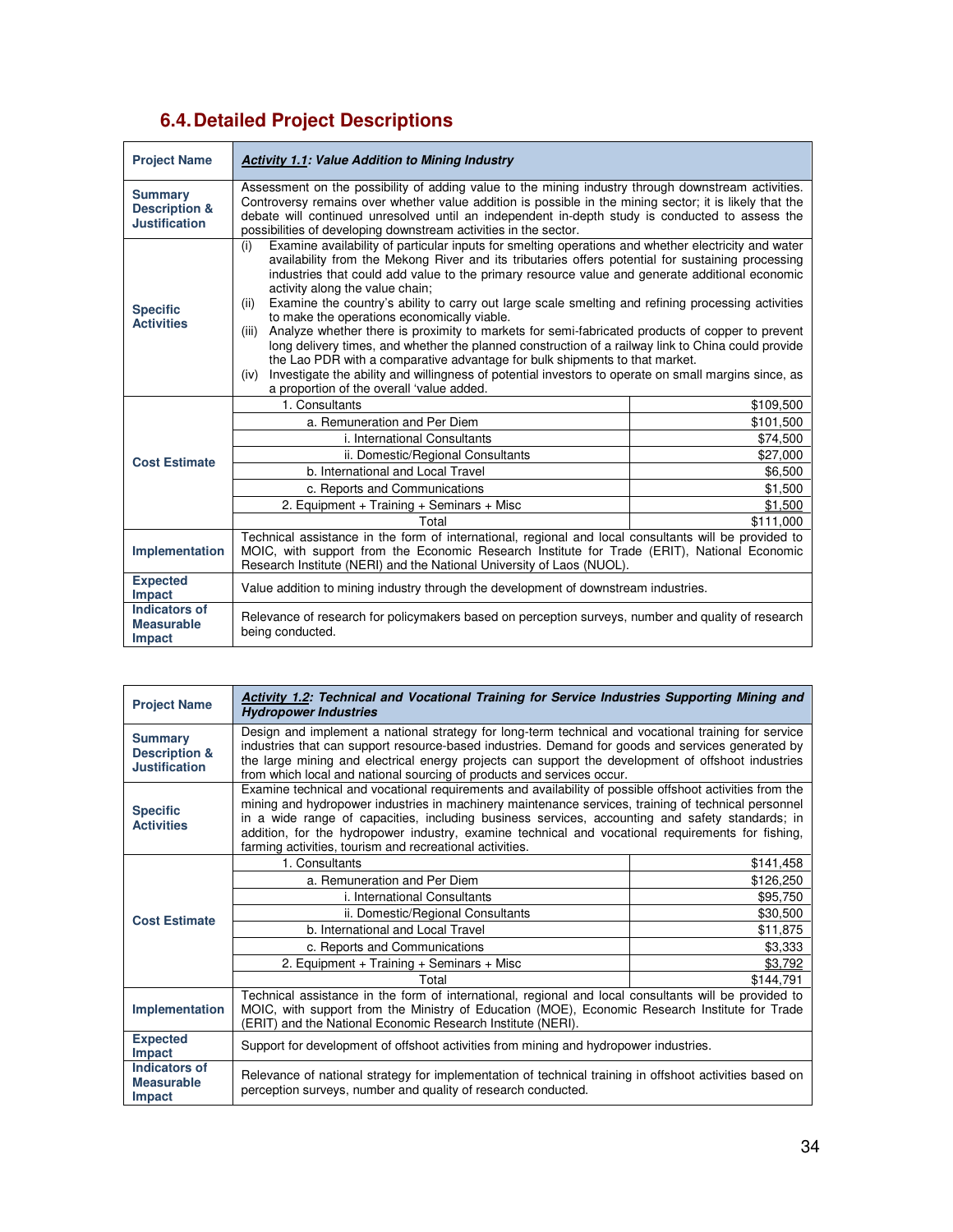| <b>Project Name</b>                                                | Activity 1.3: Incentives System for Resource-Based Companies to Offer On-the-Job Training in<br><b>Support Services</b>                                                                                                                                                                                            |          |  |  |  |
|--------------------------------------------------------------------|--------------------------------------------------------------------------------------------------------------------------------------------------------------------------------------------------------------------------------------------------------------------------------------------------------------------|----------|--|--|--|
| <b>Summary</b><br><b>Description &amp;</b><br><b>Justification</b> | Design incentive system for on-the-job training in resource-based companies. Opportunities for<br>improvements in employment and living standards through on-the-job training in the mining and<br>hydropower companies                                                                                            |          |  |  |  |
| <b>Specific</b><br><b>Activities</b>                               | Explore mechanisms through which on-the-job training in resource-based companies could be<br>implemented for machinery maintenance services, training of technical personnel in a wide range of<br>capacities, including business services, accounting, safety standards, and other service support<br>activities. |          |  |  |  |
|                                                                    | 1. Consultants                                                                                                                                                                                                                                                                                                     | \$91,083 |  |  |  |
|                                                                    | a. Remuneration and Per Diem                                                                                                                                                                                                                                                                                       | \$78,250 |  |  |  |
|                                                                    | i. International Consultants                                                                                                                                                                                                                                                                                       | \$51,250 |  |  |  |
| <b>Cost Estimate</b>                                               | ii. Domestic/Regional Consultants                                                                                                                                                                                                                                                                                  | \$27,000 |  |  |  |
|                                                                    | b. International and Local Travel                                                                                                                                                                                                                                                                                  | \$11,500 |  |  |  |
|                                                                    | c. Reports and Communications                                                                                                                                                                                                                                                                                      | \$1,333  |  |  |  |
|                                                                    | 2. Equipment + Training + Seminars + Misc                                                                                                                                                                                                                                                                          | \$1,167  |  |  |  |
|                                                                    | Total                                                                                                                                                                                                                                                                                                              | \$92,416 |  |  |  |
| Implementation                                                     | Technical assistance in the form of international, regional and local consultants will be provided to<br>MOIC, with support from the Ministry of Education (MOE), Economic Research Institute for Trade<br>(ERIT) and the National Economic Research Institute (NERI).                                             |          |  |  |  |
| <b>Expected</b><br><b>Impact</b>                                   | Development of locally based support services to bolster employment opportunities and living<br>standards.                                                                                                                                                                                                         |          |  |  |  |
| Indicators of<br><b>Measurable</b><br><b>Impact</b>                | Relevance of national strategy for implementation of technical training in offshoot activities based on<br>perception surveys, number and quality of research conducted.                                                                                                                                           |          |  |  |  |

| <b>Project Name</b>                                                | Activity 1.4: Pilot Project Business Development Services (BDS) Centers for Offshoot<br><b>Activities</b>                                                                                                                                                                                                                                                                                                                                                                                                                                                                                                                                                                                                                                                                                                                                                                                                                                                                                                                                                                                                                                                                                                                                                                                                                                    |           |  |
|--------------------------------------------------------------------|----------------------------------------------------------------------------------------------------------------------------------------------------------------------------------------------------------------------------------------------------------------------------------------------------------------------------------------------------------------------------------------------------------------------------------------------------------------------------------------------------------------------------------------------------------------------------------------------------------------------------------------------------------------------------------------------------------------------------------------------------------------------------------------------------------------------------------------------------------------------------------------------------------------------------------------------------------------------------------------------------------------------------------------------------------------------------------------------------------------------------------------------------------------------------------------------------------------------------------------------------------------------------------------------------------------------------------------------|-----------|--|
| <b>Summary</b><br><b>Description &amp;</b><br><b>Justification</b> | For development of new activities in the areas where large-scale mining and hydroelectric projects are<br>located, establish pilot projects for BDS centers that are self-sustainable over the medium to long run.<br>SME-based development strategies in the non-resource sector are constrained by lack of business<br>capabilities and restricted access to financing and technical expertise. Support for businesses in<br>emerging industries and export products has been fragmented, and business development services<br>(BDS) are at an infant stage of development. What BDS products that do exist are limited to skills-<br>related training courses that do not necessarily induce entrepreneurial activity.                                                                                                                                                                                                                                                                                                                                                                                                                                                                                                                                                                                                                    |           |  |
| <b>Specific</b><br><b>Activities</b>                               | Pilot project-based BDS Centers would provide services ranging from counseling and training<br>services to facilitating activities for accessing markets, finance and networking activities, and finally to<br>dealing with government licensing procedures and obtaining information from government agencies.<br>Financing of BDS the Center and business activities would initially occur through the Cost-Sharing<br>Facility (CSF) and later the commercialization and partial financing through the Credit Guarantee<br>Facility (CGF). Both of these facilities would provide significant financial support to SMEs. Together<br>these facilities would seek to establish the business capabilities of SMEs to participate in networking<br>systems through value chains and clusters.<br>A comprehensive approach for the delivery of BDS products to microenterprises and small scale<br>enterprises will need to encompass, as a minimum, the following components: (i) improved availability<br>and access to production and market information; (ii) access to markets, including transport and<br>logistics support; (iii) access to low cost finance; (iv) affordable technical consultancy and training; (v)<br>basic management training; (vi) start-up training and consultancy; and (vii) training in<br>entrepreneurship. |           |  |
|                                                                    | 1. Consultants                                                                                                                                                                                                                                                                                                                                                                                                                                                                                                                                                                                                                                                                                                                                                                                                                                                                                                                                                                                                                                                                                                                                                                                                                                                                                                                               | \$301,083 |  |
|                                                                    | a. Remuneration and Per Diem                                                                                                                                                                                                                                                                                                                                                                                                                                                                                                                                                                                                                                                                                                                                                                                                                                                                                                                                                                                                                                                                                                                                                                                                                                                                                                                 | \$288,250 |  |
|                                                                    | i. International Consultants                                                                                                                                                                                                                                                                                                                                                                                                                                                                                                                                                                                                                                                                                                                                                                                                                                                                                                                                                                                                                                                                                                                                                                                                                                                                                                                 | \$241,250 |  |
| <b>Cost Estimate</b>                                               | ii. Domestic/Regional Consultants                                                                                                                                                                                                                                                                                                                                                                                                                                                                                                                                                                                                                                                                                                                                                                                                                                                                                                                                                                                                                                                                                                                                                                                                                                                                                                            | \$47,000  |  |
|                                                                    | b. International and Local Travel                                                                                                                                                                                                                                                                                                                                                                                                                                                                                                                                                                                                                                                                                                                                                                                                                                                                                                                                                                                                                                                                                                                                                                                                                                                                                                            | \$11,500  |  |
|                                                                    | c. Reports and Communications                                                                                                                                                                                                                                                                                                                                                                                                                                                                                                                                                                                                                                                                                                                                                                                                                                                                                                                                                                                                                                                                                                                                                                                                                                                                                                                | \$1,333   |  |
|                                                                    | 2. Equipment + Training + Seminars + Misc                                                                                                                                                                                                                                                                                                                                                                                                                                                                                                                                                                                                                                                                                                                                                                                                                                                                                                                                                                                                                                                                                                                                                                                                                                                                                                    | \$1,167   |  |
|                                                                    | Total                                                                                                                                                                                                                                                                                                                                                                                                                                                                                                                                                                                                                                                                                                                                                                                                                                                                                                                                                                                                                                                                                                                                                                                                                                                                                                                                        | \$302,416 |  |
|                                                                    | Technical assistance in the form of international, regional and local consultants will be provided to                                                                                                                                                                                                                                                                                                                                                                                                                                                                                                                                                                                                                                                                                                                                                                                                                                                                                                                                                                                                                                                                                                                                                                                                                                        |           |  |
| Implementation                                                     | MOIC, with support from Economic Research Institute for Trade (ERIT) and the National Economic<br>Research Institute (NERI).                                                                                                                                                                                                                                                                                                                                                                                                                                                                                                                                                                                                                                                                                                                                                                                                                                                                                                                                                                                                                                                                                                                                                                                                                 |           |  |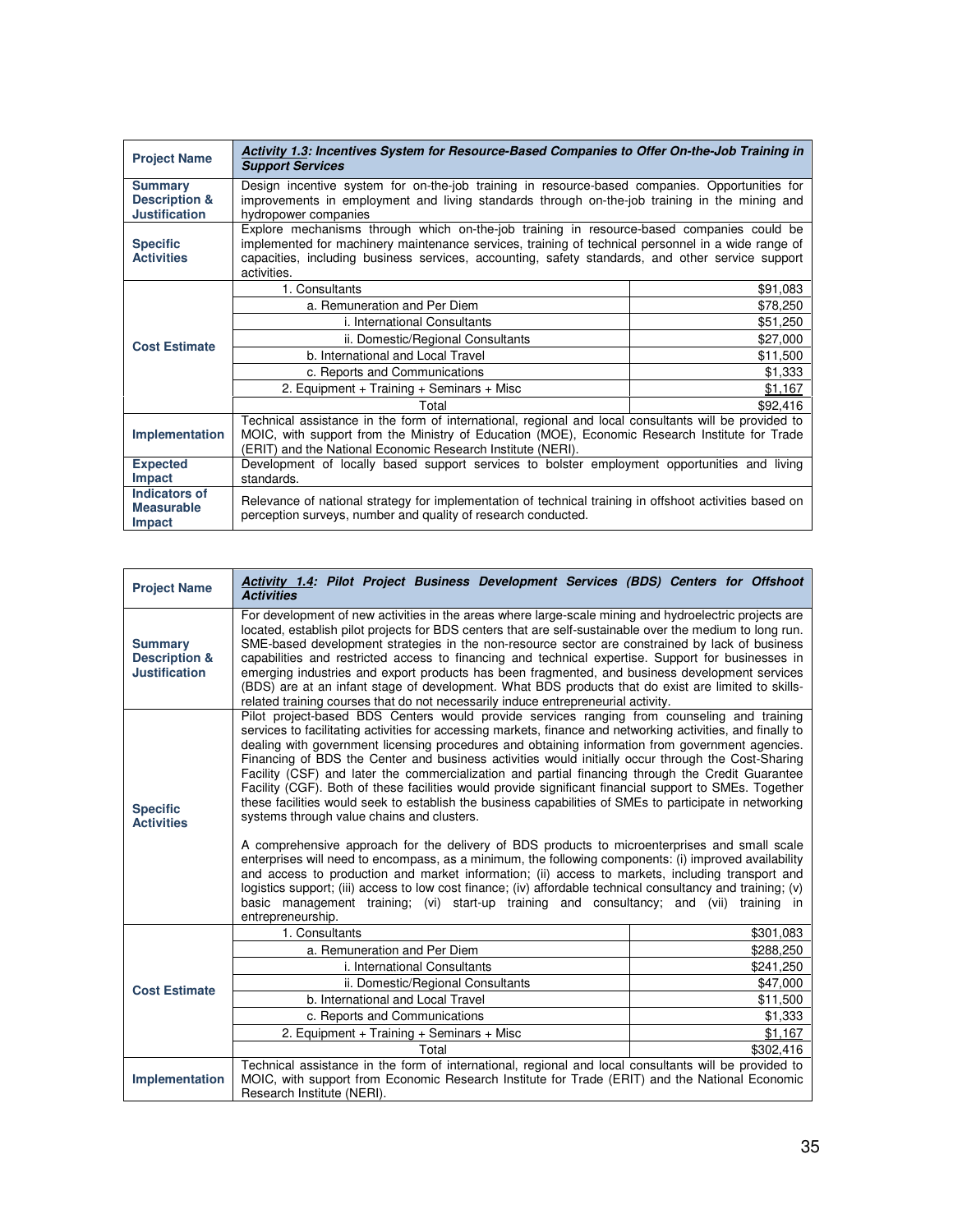| <b>Expected</b>                              | Development of offshoot activities supporting mining and hydropower sectors would upgrade technical                                                                                                   |
|----------------------------------------------|-------------------------------------------------------------------------------------------------------------------------------------------------------------------------------------------------------|
| Impact                                       | skills of local population, raise employment and improve local livelihoods.                                                                                                                           |
| Indicators of<br><b>Measurable</b><br>Impact | Number of individuals trained by BDS Centers, funding obtained by entrepreneurs, and new offshoot<br>businesses created by pilot BDS Centers. Perception surveys of training quality by participants. |

| <b>Project Name</b>                                                | Activity 1.5: Research on General Export Discovery Process for Diversification of Non-<br><b>Resource Sector</b>                                                                                                                                                                                                                                                                                                                                                                                                                                                 |           |  |
|--------------------------------------------------------------------|------------------------------------------------------------------------------------------------------------------------------------------------------------------------------------------------------------------------------------------------------------------------------------------------------------------------------------------------------------------------------------------------------------------------------------------------------------------------------------------------------------------------------------------------------------------|-----------|--|
| <b>Summary</b><br><b>Description &amp;</b><br><b>Justification</b> | Research supporting the general export discovery process in sectors where returns to learning are<br>high or agglomeration effects particularly strong. While considerable work has been carried to identify<br>new and emerging exports at the detailed product level, there still remains considerable work to be<br>done.                                                                                                                                                                                                                                     |           |  |
| <b>Specific</b><br><b>Activities</b>                               | Areas of research should explore the reason for different rates of survival among businesses in<br>different sectors and industries, including the reason why there are low survival rates for some of the<br>new entrants in sectors where the Lao PDR is known to have has a comparative advantage. Also,<br>identify causes of low survival rates in areas where high ones are expected, including obstacles and<br>constraints to diversification in areas where the Lao PDR could develop a strong competitive<br>advantage in regional and global markets. |           |  |
| <b>Cost Estimate</b>                                               | 1. Consultants                                                                                                                                                                                                                                                                                                                                                                                                                                                                                                                                                   | \$351,083 |  |
|                                                                    | a. Remuneration and Per Diem                                                                                                                                                                                                                                                                                                                                                                                                                                                                                                                                     | \$338,250 |  |
|                                                                    | <i>i.</i> International Consultants                                                                                                                                                                                                                                                                                                                                                                                                                                                                                                                              | \$241,250 |  |
|                                                                    | ii. Domestic/Regional Consultants                                                                                                                                                                                                                                                                                                                                                                                                                                                                                                                                | \$97,000  |  |
|                                                                    | b. International and Local Travel                                                                                                                                                                                                                                                                                                                                                                                                                                                                                                                                | \$11,500  |  |
|                                                                    | c. Reports and Communications                                                                                                                                                                                                                                                                                                                                                                                                                                                                                                                                    | \$1,333   |  |
|                                                                    | 2. Equipment + Training + Seminars + Misc                                                                                                                                                                                                                                                                                                                                                                                                                                                                                                                        | \$1,167   |  |
|                                                                    | Total                                                                                                                                                                                                                                                                                                                                                                                                                                                                                                                                                            | \$352,416 |  |
| Implementation                                                     | Technical assistance in the form of international, regional and local consultants will be provided to<br>MOIC, with support from Economic Research Institute for Trade (ERIT) and the National Economic<br>Research Institute (NERI) and the National University of Laos (NUOL).                                                                                                                                                                                                                                                                                 |           |  |
| <b>Expected</b><br>Impact                                          | Improved understanding of general export discovery process would help design trade reforms and<br>legal and regulatory actions to support new and emerging non-resource exports and help identify<br>existing obstacles to business activities.                                                                                                                                                                                                                                                                                                                  |           |  |
| <b>Indicators of</b><br><b>Measurable</b><br>Impact                | Support for general export discovery process in non-resource sector, based on perception surveys,<br>number and quality of research conducted.                                                                                                                                                                                                                                                                                                                                                                                                                   |           |  |

| <b>Project Name</b>                                                | <b>Activity 1.6: Improvements in Incentive Environment for Non-Resource Exporters</b>                                                                                                                                                     |          |  |
|--------------------------------------------------------------------|-------------------------------------------------------------------------------------------------------------------------------------------------------------------------------------------------------------------------------------------|----------|--|
| <b>Summary</b><br><b>Description &amp;</b><br><b>Justification</b> | Design and implement incentive schemes for improvements in investment environment for non-<br>resource exporters that will help to compensate them for high cost of investment in what is often an<br>underdeveloped business environment |          |  |
| <b>Specific</b><br><b>Activities</b>                               | Support government decision-making on how to expand investment and encourage diversification in<br>diversify non-resource exports.                                                                                                        |          |  |
| <b>Cost Estimate</b>                                               | 1. Consultants                                                                                                                                                                                                                            | \$89,708 |  |
|                                                                    | a. Remuneration and Per Diem                                                                                                                                                                                                              | \$76,875 |  |
|                                                                    | <i>i.</i> International Consultants                                                                                                                                                                                                       | \$51,250 |  |
|                                                                    | ii. Domestic/Regional Consultants                                                                                                                                                                                                         | \$25,625 |  |
|                                                                    | b. International and Local Travel                                                                                                                                                                                                         | \$11,500 |  |
|                                                                    | c. Reports and Communications                                                                                                                                                                                                             | \$1,333  |  |
|                                                                    | 2. Equipment + Training + Seminars + Misc                                                                                                                                                                                                 | \$1,167  |  |
|                                                                    | Total                                                                                                                                                                                                                                     | \$91,041 |  |
| Implementation                                                     | Technical assistance in the form of international, regional and local consultants will be provided to<br>MOIC, with support from the Ministry of Planning (MPI).                                                                          |          |  |
| <b>Expected</b><br><b>Impact</b>                                   | Expanded investment and export diversification in non-resource sector.                                                                                                                                                                    |          |  |
| Indicators of<br><b>Measurable</b><br>Impact                       | Number of new exporting firms in non-resource sector; number of exporters having significant survival<br>rates.                                                                                                                           |          |  |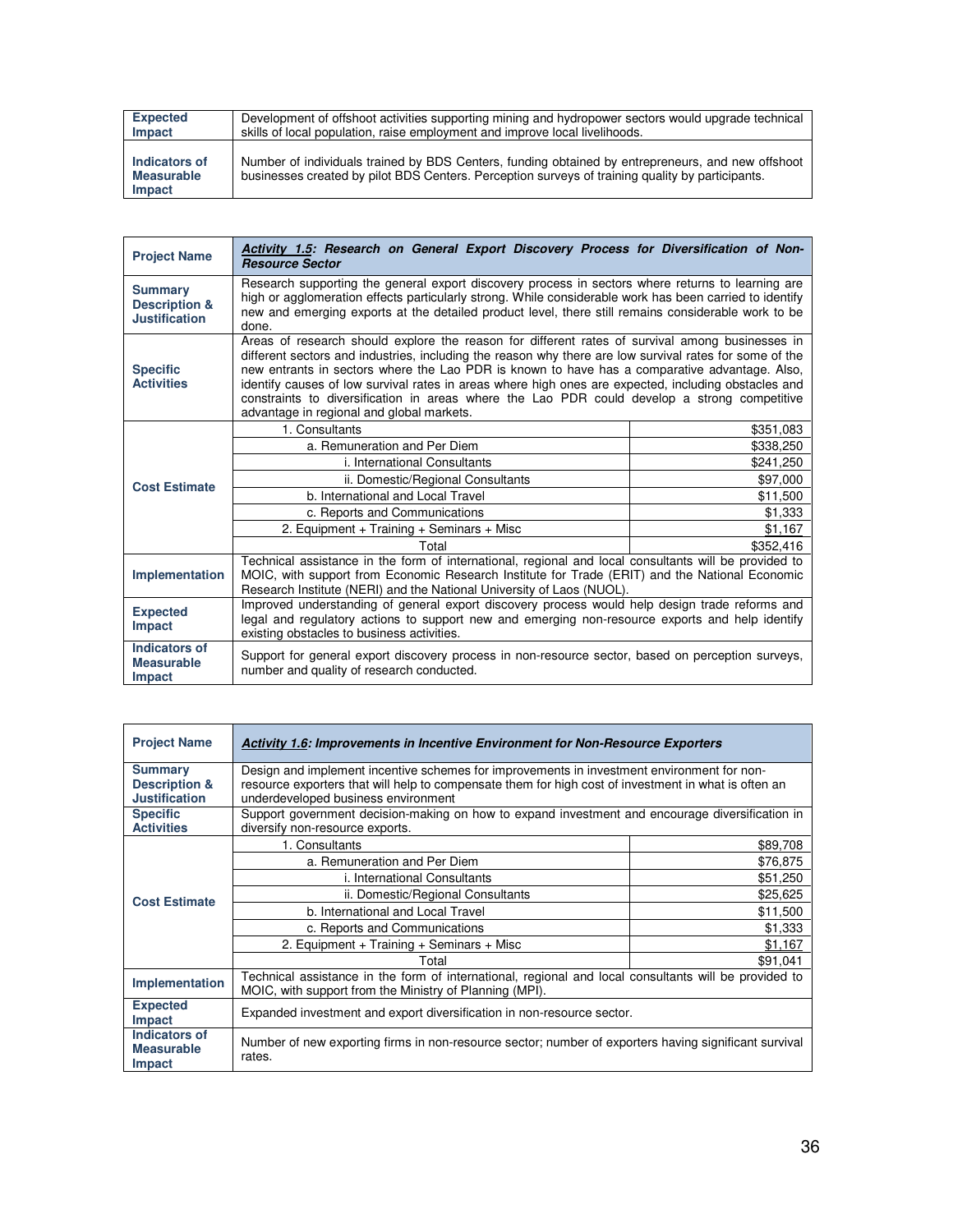### **ANNEX A: CONSULTATIONS**

03 October 2011

• NIU, MoIC Briefing with DTIS Team

04 October 2011

- Mr. Phetsathaphone Keovong, Monetary Policy Department., Bank of the Lao PDR
- Mr. Xaypaseuth Phomsoupha, Director General, Department of Energy Promotion and Development
- Mr. William Rex, Lead Specialist, World Bank Office, Vientiane, Lao PDR

05 October 2011

- Mr. Alister MacLean, General Manager of External Affairs, Phu Bia Mining
- Mr. Robin Hamilton Coates, Manager of External Relations, Minerals and Metals Group (MMG), Lane Xang Minerals Limited
- Phouphet Kyophilavong, Faculty of Economics & Business Management, National University of Laos.
- Mr. Ackhavone Luangsouvannavong, Deputy Director General, Ministry of Finance
- Mr. Eravanh Boun Gnaphalom, Deputy Director General, Department of Mines, Ministry of Energy and Mines.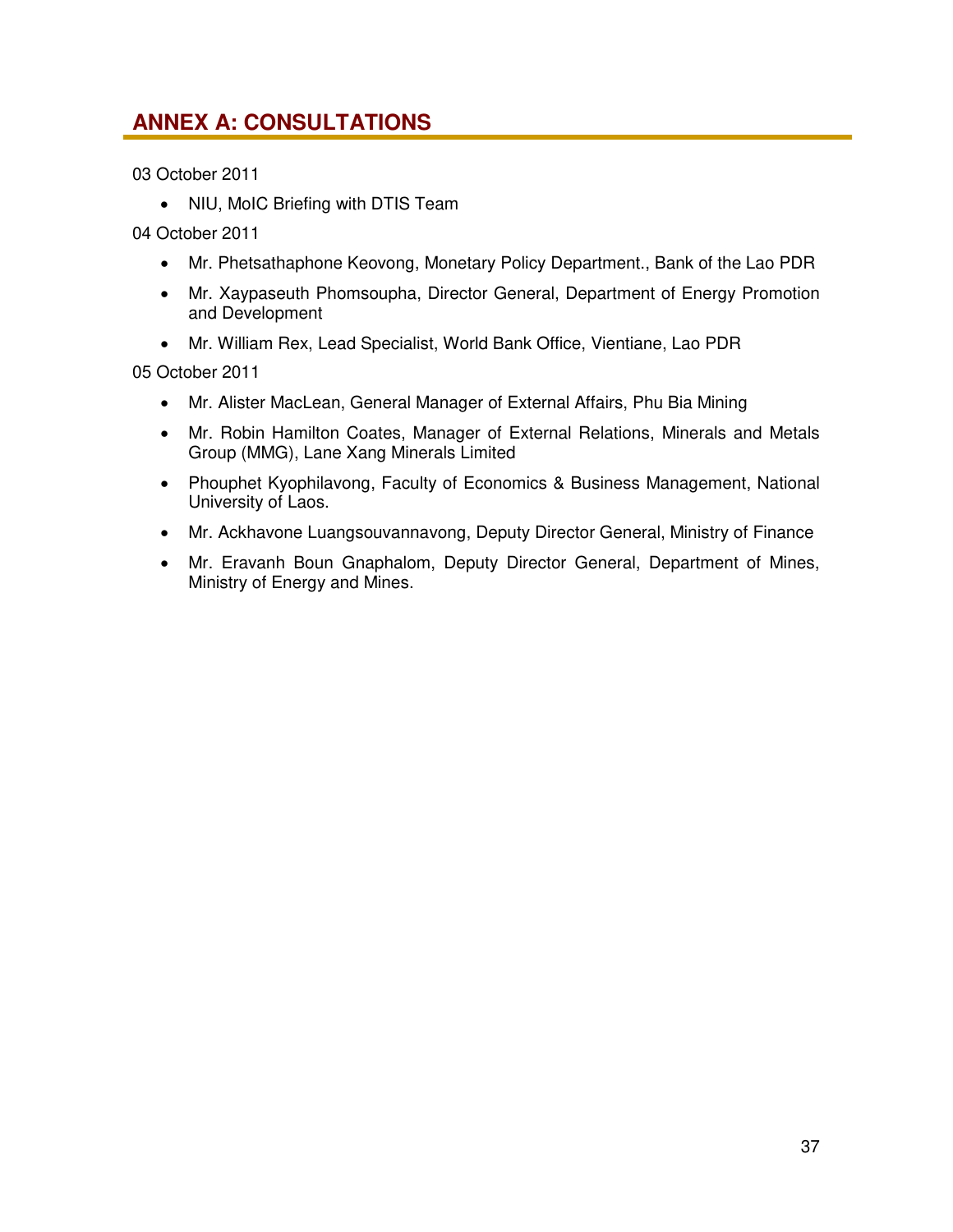### **ANNEX B: REFERENCES**

- ASEAN Federation of Textile Industries (2011), "Laos Textile and Garment Industry Profile". Kuala Lumpur, Malaysia.
- Asian Development Bank (2011), "Energy Sector in Lao People's Democratic Republic". Manila. Available: http://www.adb.org/Documents/Reports/SAPE/LAO/SAP-LAO-2010-42/default.asp
- Baño, Alfredo (2011), "Future Development of the Power Sector in Lao PDR Consultative Workshop". Lao Plaza Hotel, Vientiane, Lao PDR, September 23, 2011.
- Barma, Naazneen, Verena Fritz, and William Rex (2010). "Governance of Natural Resource Management in Lao PDR: A Value Chain Perspective." Background Paper for World Bank (2010a).
- Brahmbhatt, Milan and Ekaterina Vostroknutova (2010). "Development with a Rapidly Expanding Natural Resources Sector: Challenges and Policy Options for the Lao PDR." Background Paper for World Bank (2010a).
- Chandra, V., and I. Osorio Rodarte (2009), "A Conceptual Framework for Export Diversification and Sustainable Growth". Washington, DC, Economic Policy and Debt Department, The World Bank.
- Danish Institute for International Studies (2011), "A missed opportunity: Mining for Sustainable Development". Copenhagen, Denmark. DIIS Policy Brief.
- Davading, Somneuk (2010) "Lao PDR: Growth Analysis for a Small Resource-Rich Transition Economy," Background Paper for World Bank (2010a).
- Fenton, Nina, and Magnus Lindelow (2010). "How Employment in Natural Resource Sectors Directly Contributed to Poverty Reduction: Some Evidence from the LECS Surveys." Technical Note for World Bank (2010a).
- Fenton, Nina, Magnus Lindelow, Andreas Heinimann, and Ian Thomas (2010b). "The Socio-Geography of Mining and Hydro in Lao PDR: Technical Report on Analysis Combining GIS Information with Socioeconomic Data." Technical Note for World Bank (2010a).
- Fenton, Nina, Magnus Lindelow, Jutta Krahn, and Bjorn Larsen (2010a). "Natural Resources, Poverty, Food, and Nutrition in Lao PDR: A Stock-taking." With support from AusAID. Background Paper for World Bank (2010a).
- Fraser, Julia (2010). "Hydro Power Background Summary Note and Sector Assessment." Background Note.
- Gibson, Daniel and Helene Carlsson Rex (2010). "Improving Hydropower and Mining Resettlement Performance in Lao PDR: Examining Potential for Benefit-Sharing Approaches." Background Paper for World Bank (2010a).
- Insisienmay, Sthabandith (2008), "Dutch Disease Syndrome and the Lao Economy". East Asian Economic Review, No. 3: 109‐118.
- International Council on Mining and Metals (2011), "Utilizing Mining and Mineral Resources to Foster the Sustainable Development of the Lao PDR". Prepared by National Economic Research Institute (NERI), National University of Laos (NUOL), Oxford Policy Management (OPM) and Earth Systems Lao (ESL).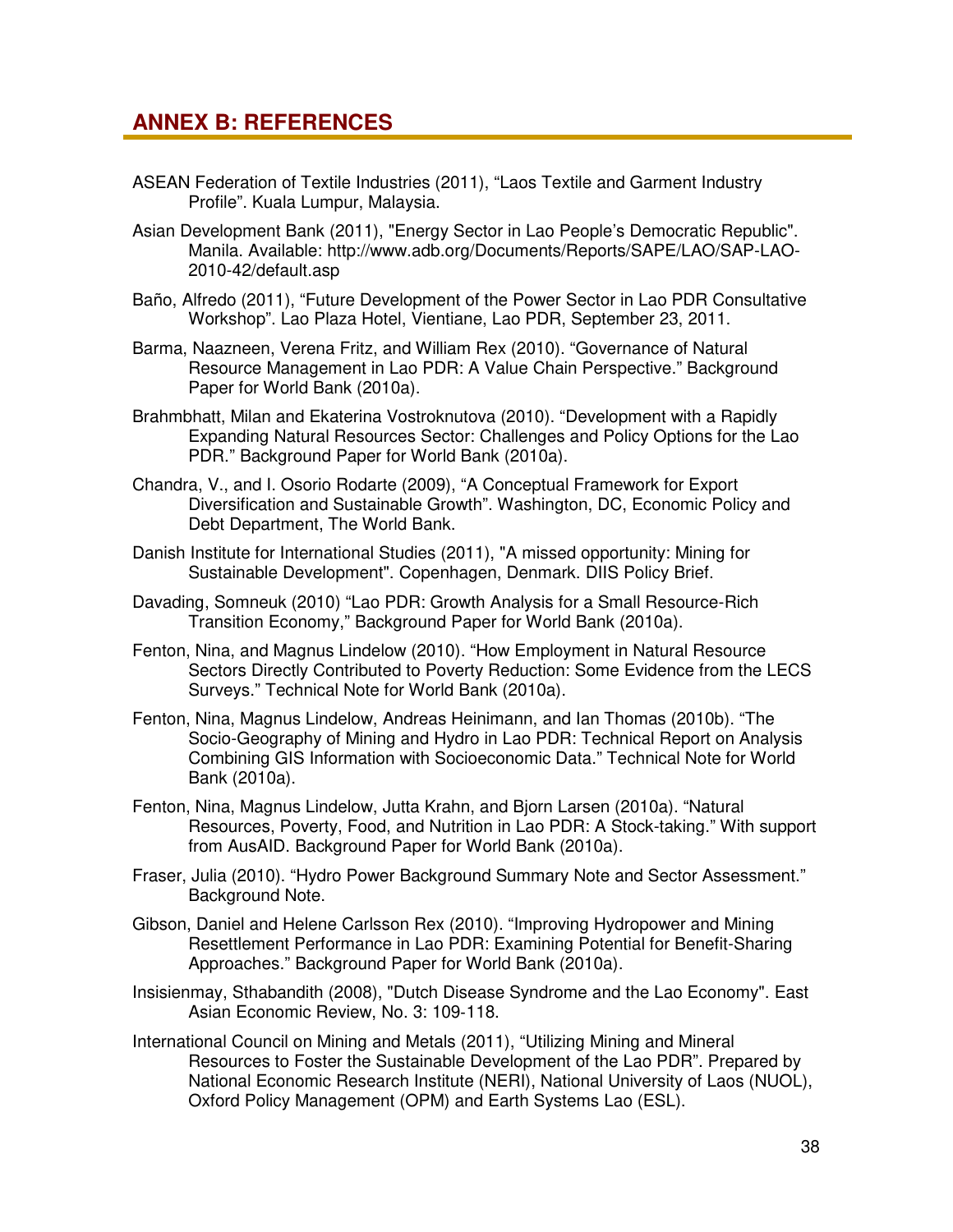- "International Monetary Fund (2011a), ""Lao People's Democratic Republic—Staff Report; Staff Supplement; Public Information Notice on the Executive Board Discussion; and statement by the Executive
- Director for Lao P.D.R."". IMF Country Report No. 11/257, August 2011."
- International Monetary Fund (2011b), "World Economic Outlook". Washington, DC, September 2011.
- Jessen, A., and C. Vignoles (2010), "Deepening and Diversifying International Trade", in L. Rojas-Suarez and C. Elias, From Growth to Prosperity. Washington, DC., Inter-American Development Bank.
- Komany, Souphasay (2008), "Water Resources Management in Lao PDR". The 1st Working Group Meeting of the Project on Asian Environmental Review. Manila, 31 July 2008.
- Kyophilavong, Phouphet, and Toshihisa Toyoda (2008), "Foreign Capital Inflows in the Natural Resources Sector: Impacts on the Lao Economy". Presented at the conference on The Future of Economic Integration in Asia". Organized by Faculty of Economics, Thammasat University and Japan Bank for International Cooperation (JBIC), Bangkok, 20-21 November 2008.
- Larsen, Morten (2010). "Lao PDR: Economic Assessment of the Future of the Mining Sector." Background Paper for World Bank (2010a). MacGeorge, Richard, James B. Stewart, and Ekaterina Vostroknutova (2010). "Lao PDR: Fiscal Regime in the Hydro Power Sector." Background Paper for World Bank (2010a).
- Leung, Suiwah, Benedict Bingham, Matt Davies, eds (2010), Globalization and Development in the Mekong Economies. Cheltenham, UK. Edward Elgar
- Lord, Montague (2010), "Implications of WTO Accession for Selected Domestic Industries of Laos". Vientiane, Ministry of Industry and Commerce United Nations Development Programme (UNDP). Capacity Building and Technical Support to Laos in the World Trade Organization Accession Negotiation.
- Lord, Montague, and P. Tangtrongjita (2011), "Mapping the Organic Vegetable Value Chain along the East West Economic Corridor". Bangkok, Asian Development Band Thailand Resident Mission.
- Ministry of Planning and Investment (2010), 'Seventh National Socio‐Economic Development Plan, 2011‐2015'. Vientiane Capital.
- Porter, Ian C., and Jayasankar Shivakumar, eds (2011), "Doing a Dam Better: The Lao People's Democratic Republic and the Story of Nam Theun 2". Washington, DC. The World Bank.
- Prime Minister's Office (2010), "Decree on Environmental Impact Assessment", Vientiane, Lao PDR, February, 2010.
- Record, Richard and Konesawang Nghardsayson (2010c), "Mapping the Lao Product Space, Trade Development Briefing Note." Issue 1. December 2009. Policy Note (based on background paper Record and Nghardsaysone, 2010a).
- Record, Richard and Konesawang Nghardsaysone (2010a), "Export Dynamics and Diversification in Lao PDR: An Analysis of the Product Space." Background Paper for World Bank (2010a).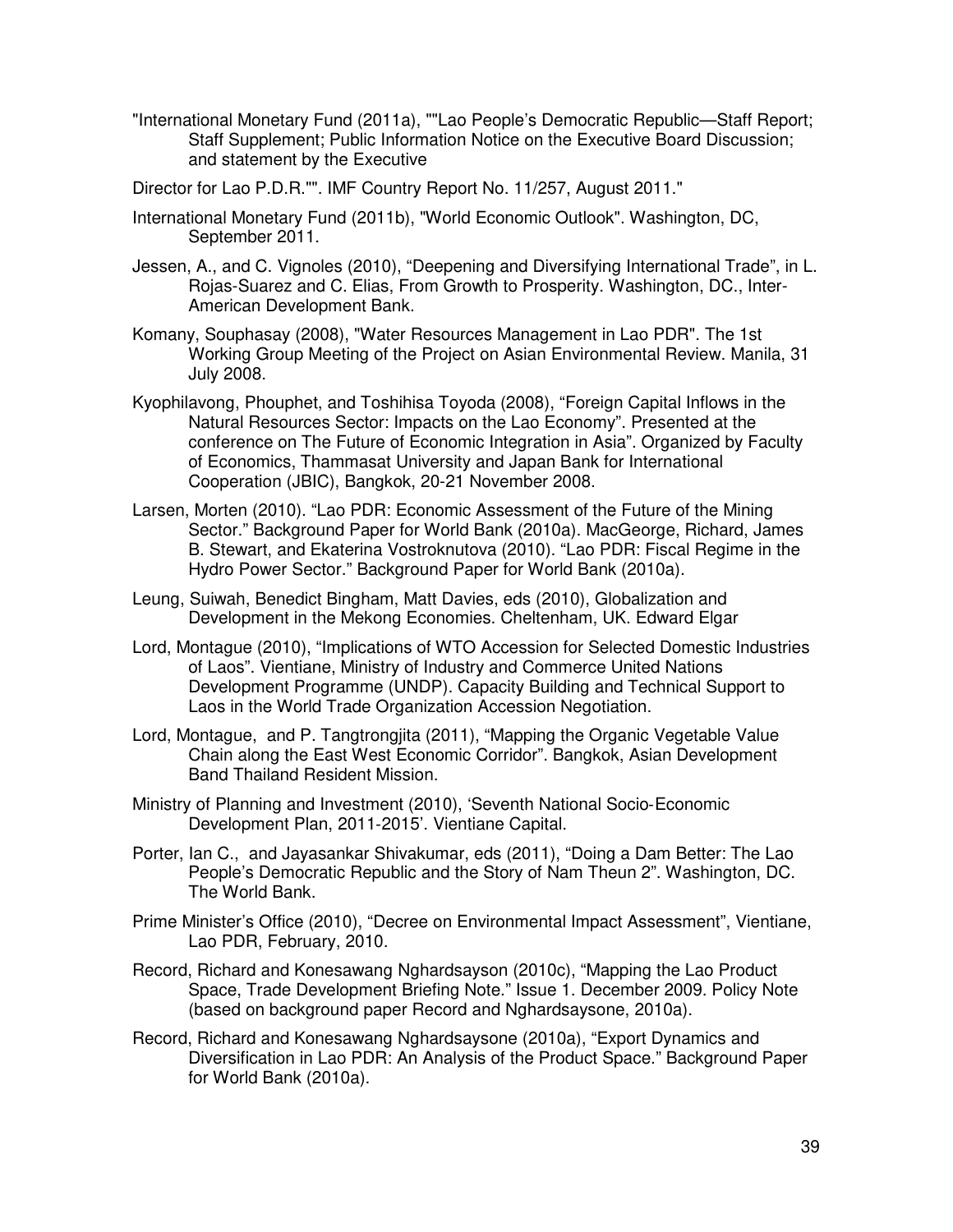- Record, Richard and Konesawang Nghardsaysone (2010b), "Do exporters still face a heavier regulatory burden than non-exporters? Evidence from the new enterprise survey." Background Note for World Bank (2010a).
- Record, Richard and Konesawang Nghardsaysone (2011), "Diversification The Extensive Margin". Vientiane (unpublished).
- Somvichith, Sanhya (2011), "Summary Report on Power Development Plan in Lao PDR". Vientiane, Department of Electricity, Ministry of Energy and Mines.
- Stenhouse, Renae and Jan Bojo (2010). "Hydropower and Mining Development in Lao PDR: Environment and Natural Resources." Background Paper and Executive Summary for World Bank (2010a).
- van den Toorn, Willem (2009). "Natural Resources and Sustainable Development in Laos." Background Paper prepared by the European Commission for World Bank (2010a).
- Vientiane Times (2011), "Laos aims for billion dollar tourism industry by 2020", 17 May 2011.
- Vostroknutova, Ekaterina, Ying Li, Somneuk Davading, and Vivek Suri (2010). "Fiscal Policy Options for a Resource- Rich Laos." Background Paper for World Bank (2010a).
- World Bank (2006), "Building Export Competitiveness in Laos: Background Report". Washington, DC. East Asia, Poverty Reduction and Economic Management (PREM) Department.
- World Bank (2010a), 'Lao PDR Development Report 2010. Natural Resource Management for Sustainable Development: Hydropower and Mining'. Washington, DC. Report No. 59005-LA.
- World Bank (2010b), "TA for Capacity Development in Hydropower and Mining Sector". Available: http://web.worldbank.org/external/projects/main?pagePK=64312881&piPK=643028 48&theSitePK=40941&Projectid=P109736
- World Bank (2010c), "Global Economic Prospects 2010". Washington, DC. Available: http://web.worldbank.org/WBSITE/EXTERNAL/EXTDEC/EXTDECPROSPECTS/G EPEXT/EXTGEP2010/0,,contentMDK:22608440~pagePK:64167689~piPK:641676 73~theSitePK:6665253,00.html.
- World Bank (2011a), "Robust Growth Amid Inflation Concerns". Lao PDR Economic Monitor. May 2011.
- World Bank (2011b), Doing Business Survey. Available: http://www.doingbusiness.org.
- World Bank (2011c), "Lao PDR Investment Climate Assessment: Policies to Promote Growth in the Non-Resource Sectors". Report No 64800-LA. Poverty Reduction and Economic Management Sector Department. East Asia and Pacific Region.
- World Bank (2011d), "Logistics Performance Index (LPI)". Washington, DC. Available: http://web.worldbank.org/WBSITE/EXTERNAL/TOPICS/EXTTRANSPORT/EXTTL F/0,,contentMDK:21514122~menuPK:3875957~pagePK:210058~piPK:210062~the SitePK:515434,00.html
- "World Economic Forum (2010), ""Stakeholder Perceptions and Suggestions: Responsible Mineral Development Initiative 2010"". Available: